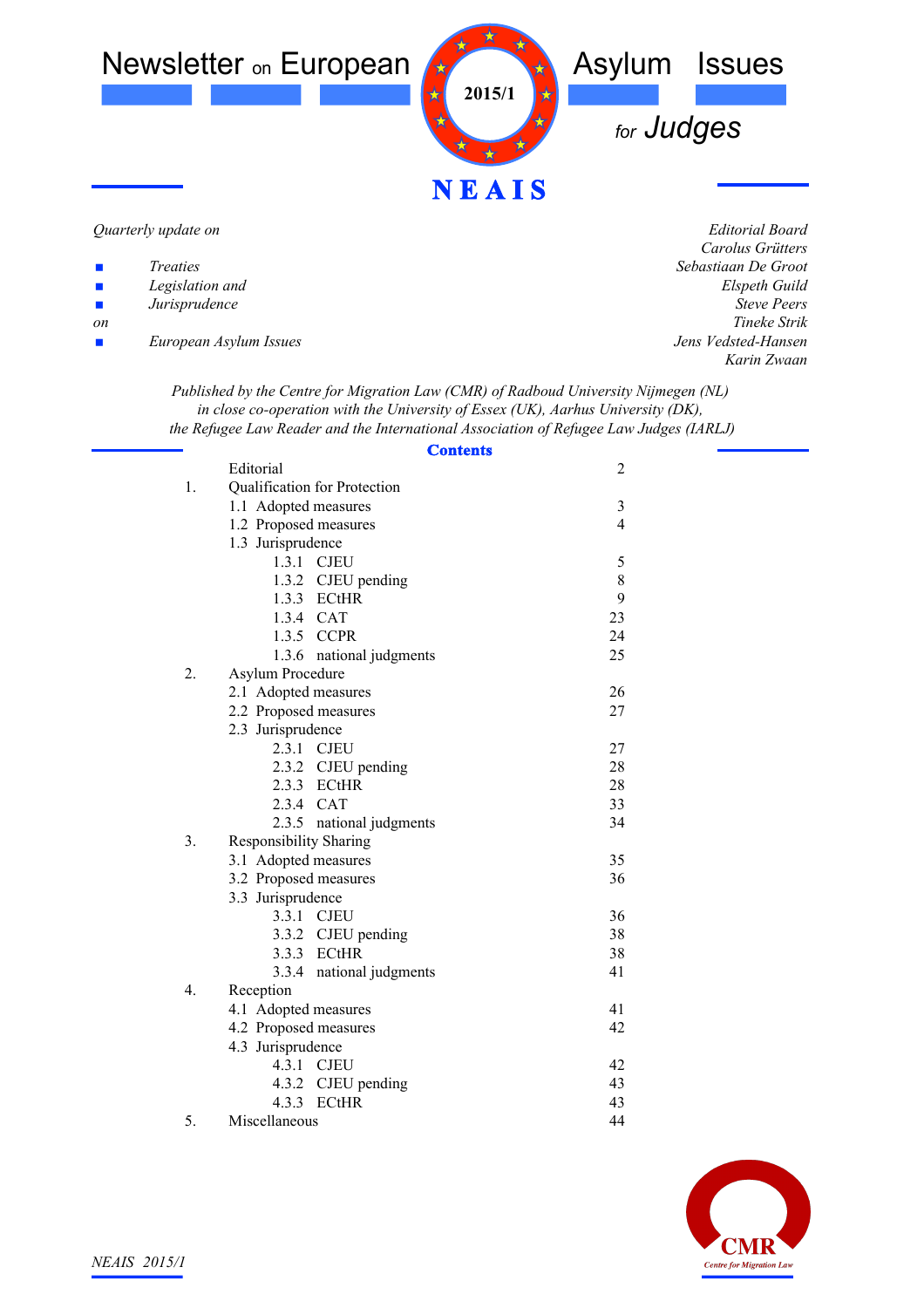## **Editorial**

**Welcome** to the first edition in 2015 of NEAIS.

First we would like to state with great pleasure that the board of editors has been increased with Sebastiaan de Groot, Senior judge in the Aliens Chamber of the District Court of Haarlem (NL) and past president of the International Association of Refugee Law Judges (IARLJ).

**IARLJ** has concluded a contract with the EASO to develop core judicial training materials in asylum law. These materials shall cover the following topics:

(1) Introduction to the Common European Asylum System (CEAS) and the role and judicial responsibilities of the courts and tribunals in the field of international protection;

(2) Access to procedures governing International Protection and Non-Refoulement Principle;

(3) Inclusion (extended to cover both refugee and subsidiary protection criteria) in the light of the Qualification Directive; and

(4) Credibility and evidence assessment.

For further info on this, we would like to refer to chapter 5 of this Newsletter.

#### **CJEU**

The judgments of 18 December 2014 (C-542/13 *M'bodj* and C562/13 *Abdida*) are very much related and should be read in close connection.

In M'bodj the applicant's request for asylum was denied (in Belgium). However, he becomes the victim of a violent attack and - finally - was granted leave to stay. Subsequently M'bodj applies for a disability allowance, which is denied, mainly because he is not a refugee or entitled to subsidiary protection.

The Abdida case - ruled on the same day by the same judges - is about a TCN whose asylum claim is denied. However, he asks for leave to remain on medical grounds (also in Belgium), which is denied. While the appeal was pending, he was refused social assistance, on the grounds that it was only available to those whose challenge to their removal had suspensive effect; his challenge did not have that effect under Belgian law. Subsequently the CJEU ruled on the meaning of the Returns Directive stating - in short - that a Member State may not proceed with a removal if that removal would infringe the principle of non-refoulement on medical grounds.

This leads to the interesting position that in particular medical situations the Returns Directive can provide more protection that the Qualification Directive.

#### **ECtHR**

The Court ruled in 2 two separated but similar cases (A.A. v France and A.F. v France) a violation of art. 3 ECHR. In both cases some inconsistencies in the stories of the asylum seekers were not sufficient enough to cast doubt on the facts alleged by the applicants: the decisive parts of their accounts were credible.

Nijmegen, March 2015, Carolus Grütters & Tineke Strik website http://cmr.jur.ru.nl/neais/ subscribe email to c.grutters@jur.ru.nl ISSN 2213-249X

### **About**

 $=$ 

NEAIS is the Newsletter on European Asylum Issues. This newsletter is designed for judges who need to keep up to date with European developments in the area of asylum. NEAIS contains European legislation and jurisprudence on four central themes regarding asylum: (1) qualification for protection; (2) procedural safeguards; (3) responsibility sharing and (4) reception conditions of asylum seekers. On each theme NEAIS provides a list of: (a) measures already adopted, (b) measures in preparation and (c) relevant jurisprudence (of CJEU, ECtHR, CAT, CCPR and national courts). On all other issues regarding Migration and borders law we would refer the reader to the other newsletter: NEMIS, the Newsletter on European Migration Issues.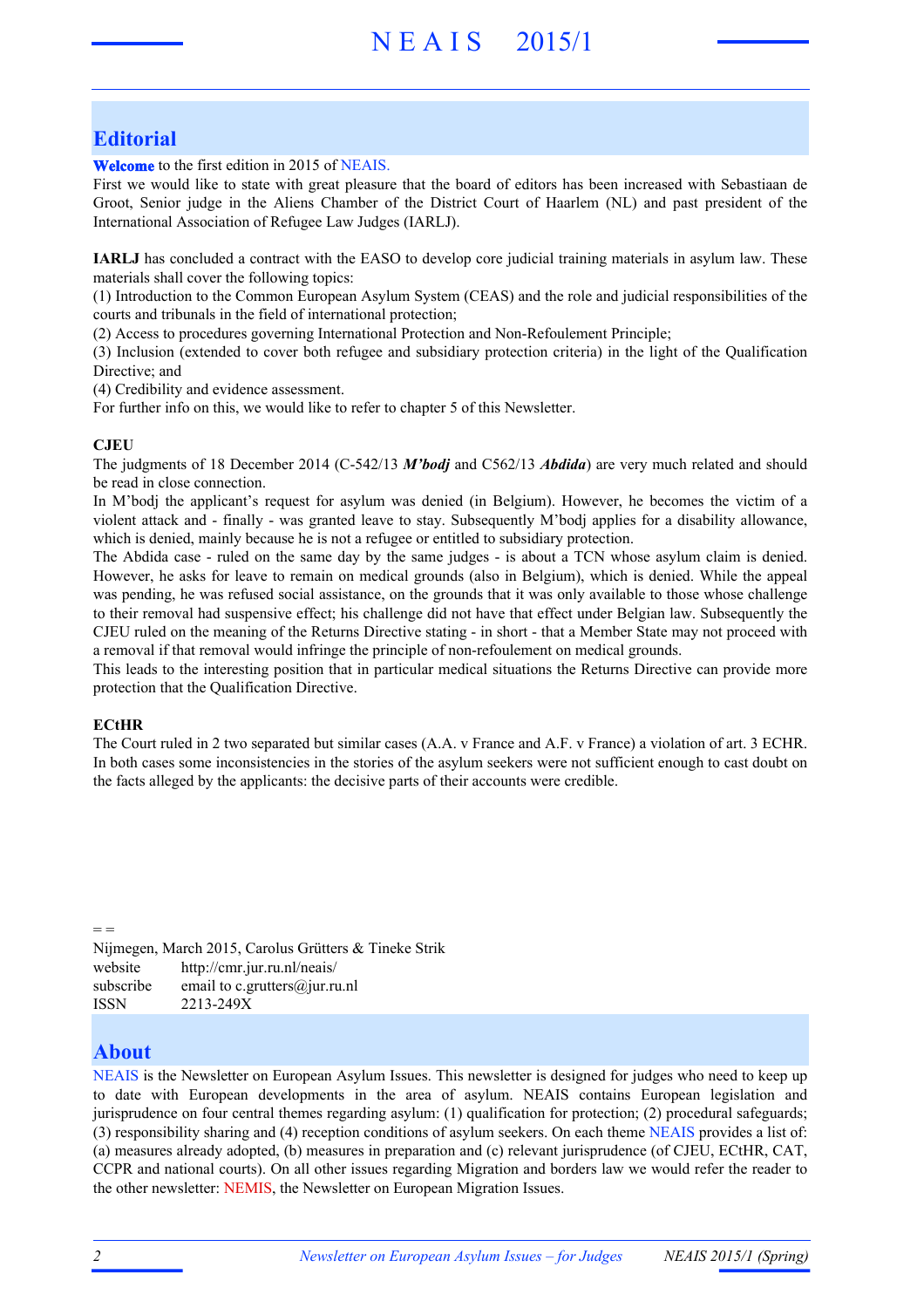# **1 Qualification for Protection**

#### *1.1 Qualification for Protection: Adopted Measures*

#### *On minimum standards for the qualification and status of third country nationals or stateless persons as refugees or as persons* OJ 2004 L 304/12 **\*** *CJEU Judgments* **New T** CJEU C-472/13, **Shepherd** 26 Feb. 2015 art. 9(2)+12(2) **New C** CJEU C-562/13, *Abdida* 18 Dec. 2014 art. 15(b) **New T** CJEU C-542/13, **M'Bodj** 18 Dec. 2014 art. 28+29  $\bullet$  CJEU C-148/13, *A, B, C*. 2 Dec. 2014 art. 4 **■** CJEU C-481/13, *Qurbani* 17 July 2014 art. 14(6) **T** CJEU C-604/12, *H.N.* 8 May 2014 **■** CJEU C-285/12, *Diakite* 30 Jan. 2014 art. 15(c)  $\bullet$  CJEU C-199/12, *X*, *Y*, *Z* 7 Nov. 2013 art. 9(1)(a); 10(1)(d) **■** CJEU C-364/11, *El Kott a.o.* 19 Dec. 2012 art. 12(1)(a) **■** CJEU C-277/11, *M.M.* 22 Nov. 2012 art. 4(1)  $\bullet$  CJEU C-71/11 and C-99/11, *Y. and Z.* 5 Sep. 2012 art. 2(c) and 9(1)(a) • CJEU C-57/09 & C-101/09, *B. and D.* 9 Nov. 2010 art. 12(2)(b) & (c) **■** CJEU C-31/09, *Bolbol* 17 June 2010 art. 12(1)(a) **■** CJEU C-175/08, *Abdulla a.o.* 2 Mar. 2010 art. 2(c), 11 & 14  **• CJEU C-465/07,** *Elgafaji* 17 Feb. 2009 art. 2(e), 15(c) *CJEU pending cases*  $\bullet$  CJEU C-373/13, **T.** pending art. 21(2)+(3) *National Judgments* **■** Germany: BVerwGE 10 C 23.12 20 Feb. 2013 art. 9(1) **•** Belgium: 218.075 16 Feb. 2012 art. 15(b) Germany: BVerwGE 10 C 13.10 17 Nov. 2011 art.  $2(e)$ ,  $4(4)$ ,  $15(e)$ See further: § 1.3 **Directive 2004/83 Qualification** impl. date: 10-10-2006 **\*** Revised by Dir. 2011/95 *Revised directive on standards for the qualification of third-country nationals or stateless persons as beneficiaries of international protection* OJ 2011 L 337/9 UK, IRL opt out impl. date: 22-12-2013 *CJEU pending cases* • CJEU C-443/14, *Alo* pending art. 33 See further:  $§$  1.3 **Directive 2011/95 Qualification II** \* OJ 2011 L 337/9 **\*** Recast of Dir. 2004/83 **Directive 2001/55 Temporary Protection**

*On minimum standards for giving temporary protection in the event of a mass influx of displaced persons*

### **ICCPR Anti-Torture**

|         | International Covenant on Civil and Political Rights                                                                                                                                                               |                                      |  |
|---------|--------------------------------------------------------------------------------------------------------------------------------------------------------------------------------------------------------------------|--------------------------------------|--|
| $\ast$  | 999 UNTS 14668                                                                                                                                                                                                     | impl. date: 1976                     |  |
| $\star$ | art. 7: Prohibition of torture or cruel, inhuman or degrading treatment or punishment                                                                                                                              |                                      |  |
|         | <b>CCPR</b> Views<br>$\bullet$ CCPR 1763/2008, <i>Ernst Sigan Pillai et al.</i> $\mathbf{v}$ <i>CAN</i> 25 Mar. 2011<br><b>■ CCPR 1544/2007, Mehrez Ben Abde Hamida v. CAN 11 May</b> 2010<br>See further: $§ 1.3$ | art. $7$ (qual.)<br>art. $7$ (qual.) |  |
| CAT     |                                                                                                                                                                                                                    | <b>Anti-Torture</b>                  |  |
|         | UN Convention against Torture and other Cruel, Inhuman or Degrading Treatment or Punishment                                                                                                                        |                                      |  |
| $\ast$  | 1465 UNTS 85                                                                                                                                                                                                       | impl. date: 1987                     |  |

- 
- **\*** art. 3: Protection against Refoulement

OJ 2001 L 212/12 **\***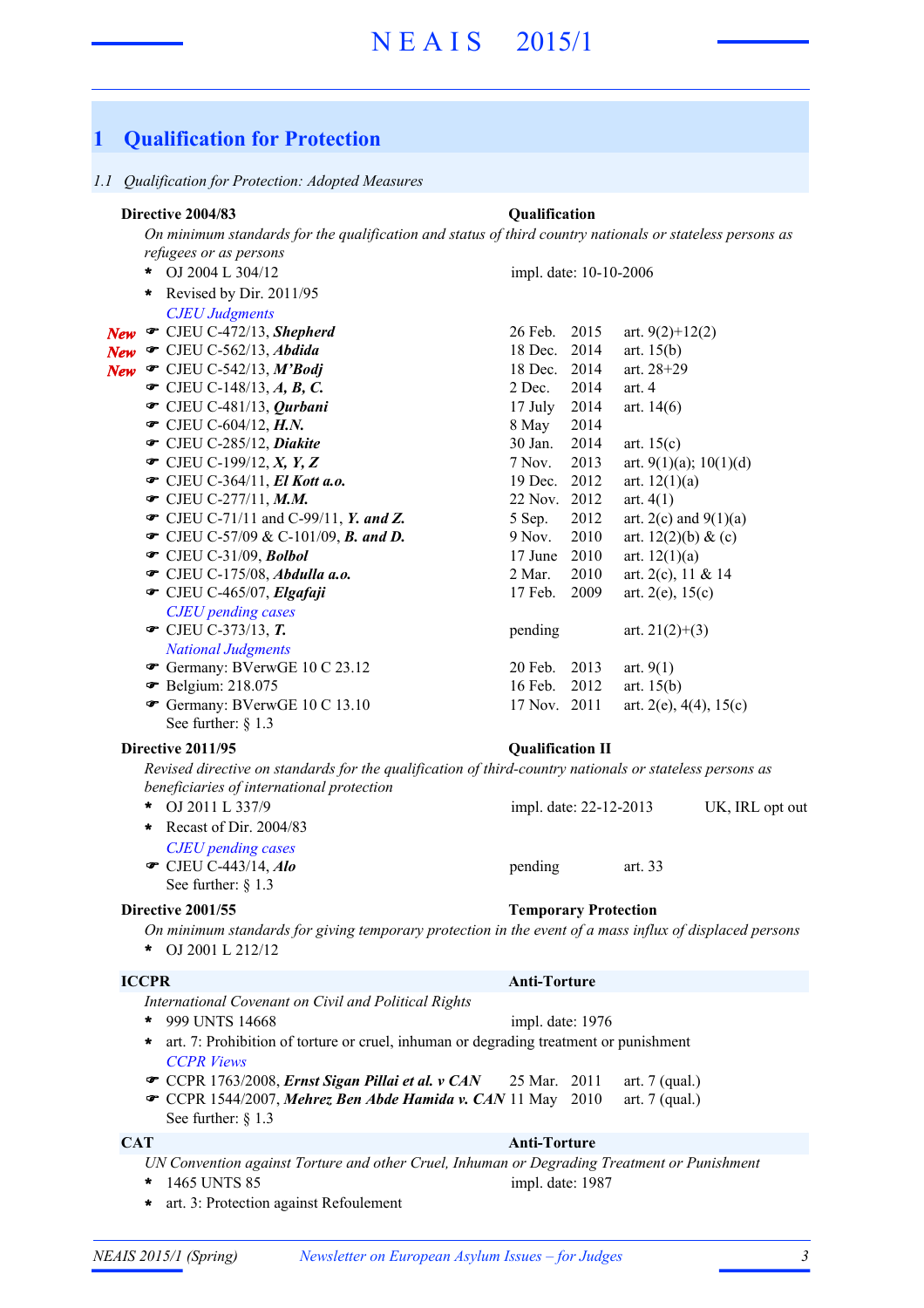### *(1.1: Qualification for Protection: Adopted Measures)*

|            | <b>CAT Views</b>                                                                                  |                        |      |                  |
|------------|---------------------------------------------------------------------------------------------------|------------------------|------|------------------|
|            | $\mathcal{F}$ CAT 391/2009, M.A.M.A. et al. v SWE                                                 | 10 July                | 2012 | art. $3$ (qual.) |
|            | CAT 381/2009, Abolghasem Faragollah et al. v CH                                                   | 21 Nov.                | 2011 | art. $3$ (qual.) |
|            | $\mathcal{F}$ CAT 379/2009, Bakatu-Bia v SWE                                                      | 3 June                 | 2011 | art. $3$ (qual.) |
|            | CAT 336/2008, Harminder Singh Khalsa v CH                                                         | 26 May                 | 2011 | art. $3$ (qual.) |
|            | CAT 339/2008, Said Amini v DNK                                                                    | 30 Nov.                | 2010 | art. $3$ (qual.) |
|            | $\mathcal{F}$ CAT 373/2009, M.A. and L.G. v SWE                                                   | 19 Nov. 2010           |      | art. $3$ (qual.) |
|            | $\bullet$ CAT 300/2006, A.T. v FRA                                                                | 11 May                 | 2007 | art. $3$ (qual.) |
|            | $\bullet$ CAT 281/2005, E.P. v AZE                                                                | 1 May                  | 2007 | art. $3$ (qual.) |
|            |                                                                                                   | 22 Jan.                | 2007 | art. $3$ (qual.) |
|            | $\mathcal{F}$ CAT 279/2005, C.T. and K.M. v SWE                                                   |                        | 2005 |                  |
|            | $\mathcal{F}$ CAT 233/2003, Agiza v SWE                                                           | 20 May                 |      | art. $3$ (qual.) |
|            | $\bullet$ CAT 43/1996, Tala v SWE                                                                 | 15 Nov. 1996           |      | art. $3$ (qual.) |
|            | See further: $\S$ 1.3                                                                             |                        |      |                  |
|            | <b>ECHR</b>                                                                                       | <b>Non-Refoulement</b> |      |                  |
|            | European Convention for the Protection of Human Rights and Fundamental Freedoms and its Protocols |                        |      |                  |
|            | <b>ETS 005</b><br>*                                                                               | impl. date: 1953       |      |                  |
|            | art. 3: Prohibition of Torture, Inhuman or Degrading Treatment or Punishment<br>*                 |                        |      |                  |
|            | <b>ECtHR Judgments</b>                                                                            |                        |      |                  |
|            | ECtHR Ap.no. 1412/12, M.T. v SWE                                                                  | 26 Feb.                |      |                  |
| <b>New</b> |                                                                                                   |                        | 2015 | art. $3$ (qual.) |
| <b>New</b> | $\bullet$ ECtHR Ap.no. 80036/13, A.F. v FRA                                                       | 15 Jan.                | 2015 | art. $3$ (qual.) |
| New        | ECtHR Ap.no. 68900/13, Eshonkulov v RUS                                                           | 15 Jan.                | 2015 | art. $3$ (qual.) |
|            | New $\bullet$ ECtHR Ap.no. 18039/11, A.A. v FRA                                                   | 15 Jan.                | 2015 | art. $3$ (qual.) |
| <b>New</b> | ECtHR Ap.no. 74759/13, Fozil Nazarov v RUS                                                        | 11 Dec.                | 2014 | art. $3$ (qual.) |
|            | <b>■</b> ECtHR Ap.no. 52589/13, M.A. v SWI                                                        | 18 Nov.                | 2014 | art. $3$ (qual.) |
|            | ECtHR Ap.no. 71932/11, Trabelsi v BEL                                                             | 4 Sep.                 | 2014 | art. $3$ (qual.) |
|            | <b>■</b> ECtHR Ap.no. 17897/09, M.V. & M.T. v FRA                                                 | 4 Sep.                 | 2014 | art. $3$ (qual.) |
|            | <b>■</b> ECtHR Ap.no. 34098/11, A.A. a.o. v SWE                                                   | 24 July                | 2014 | art. $3$ (qual.) |
|            | $\bullet$ ECtHR Ap.no. 58363/10, M.E. v DEN                                                       | 8 July                 | 2014 | art. $3$ (qual.) |
|            | · ECtHR Ap.no. 71932/11, Mohammadi v AUS                                                          | 3 July                 | 2014 | art. $3$ (qual.) |
|            | $\bullet$ ECtHR Ap.no. 71398/12, M.E. v SWE                                                       | 26 June                | 2014 | art. $3$ (qual.) |
|            | ECtHR Ap.no. 39093/13, Gayratbek Saliyev v RUS                                                    | 17 Apr.                | 2014 | art. $3$ (qual.) |
|            | ECtHR Ap.no. 20110/13, Ismailov v RUS                                                             | 17 Apr.                | 2014 | art. $3$ (qual.) |
|            | <b>■</b> ECtHR Ap.no. 689519/10, A.A.M. v SWE                                                     | 3 Apr.                 | 2014 | art. $3$ (qual.) |
|            | $\bullet$ ECtHR Ap.no. 49341/10, W.H. v SWE                                                       | 27 Mar.                | 2014 | art. $3$ (qual.) |
|            | ECtHR Ap.no. 35/10, Zarmayev v BE                                                                 | 27 Feb.                | 2014 | art. $3$ (qual.) |
|            | $\bullet$ ECtHR Ap.no. 43611/11, F.G. v SWE                                                       | 16 Jan.                | 2014 | art. $3$ (qual.) |
|            | <b>■</b> ECtHR Ap.no. 58802/12, A.A. v CH                                                         | 7 Jan.                 | 2014 | art. $3$ (qual.) |
|            | $\mathcal$ ECtHR Ap.no. 11161/11, <b>B.K.A.</b> v SWE                                             | 19 Dec.                | 2013 | art. $3$ (qual.) |
|            | $\mathcal$ ECtHR Ap.no. 7974/11, N.K. v FRA                                                       | 19 Dec.                | 2013 | art. $3$ (qual.) |
|            | $\bullet$ ECtHR Ap.no. 1231/11, T.H.K v SWE                                                       | 19 Dec.                | 2013 | art. $3$ (qual.) |
|            | $\bullet$ ECtHR Ap.no. 48866/10, T.A. v SWE                                                       | 19 Dec.                | 2013 | art. $3$ (qual.) |
|            | ECtHR Ap.no. 28127/09, Ghorbanov a.o. v TUR                                                       | 3 Dec.                 | 2013 | art. $3$ (qual.) |
|            | $\bullet$ ECtHR Ap.no. 10466/11, R.J. v FRA                                                       | 19 Sep.                | 2013 | art. $3$ (qual.) |
|            | $\mathcal$ ECtHR Ap.no. 886/11, K.A.B. v SWE                                                      | 5 Sep.                 | 2013 | art. $3$ (qual.) |
|            | $\bullet$ ECtHR Ap.no. 61204/09, I. v. SWE                                                        | 5 Sep.                 | 2013 | art. $3$ (qual.) |
|            |                                                                                                   | 27 June                | 2013 | art. $3$ (qual.) |
|            | $\mathcal$ ECtHR Ap.no. 50094/10, M.E. v FRA                                                      | 6 June                 | 2013 | art. $3$ (qual.) |
|            | $\mathcal F$ ECtHR Ap.no. 25393/10, Rafaa v FRA                                                   | 30 May                 | 2013 | art. $3$ (qual.) |
|            | <b>■</b> ECtHR Ap.no. 18372/10, Mo.M. v FRA                                                       | 18 Apr.                | 2013 | art. $3$ (qual.) |
|            | F ECtHR Ap.no. 17299/12, Aswat v UK                                                               | 16 Apr.                | 2013 | art. $3$ (qual.) |
|            |                                                                                                   |                        | 2013 |                  |
|            | <b>■</b> ECtHR Ap.no. 70073/10 & 44539/11, <i>H. and B. v UK</i> 9 Apr.                           |                        |      | art. $3$ (qual.) |
|            | $\bullet$ ECtHR Ap.no. 2964/12, I.K. $v$ AUT                                                      | 28 Mar.                | 2013 | art. $3$ (qual.) |
|            | $\mathcal$ ECtHR Ap.no. 60367/10, S.H.H. v UK                                                     | 29 Jan.                | 2013 | art. $3$ (qual.) |
|            | $\mathcal F$ ECtHR Ap.no. 52077/10, S.F. v SWE                                                    | 15 May                 | 2012 | art. $3$ (qual.) |
|            | ECtHR Ap.no. 33809/08, Labsi v SK                                                                 | 15 May                 | 2012 | art. $3$ (qual.) |
|            | ECtHR Ap.no. 24027/07, Babar Ahmad v UK                                                           | $10$ Apr.              | 2012 | art. $3$ (qual.) |
|            | ECtHR Ap.no. 27765/09, Hirsi v ITA                                                                | 23 Feb.                | 2012 | art. $3$ (qual.) |
|            | ECtHR Ap.no. 8139/09, Othman v UK                                                                 | 17 Jan.                | 2012 | art. $3$ (qual.) |
|            | <b>■</b> ECtHR Ap.no. 23505/09, N. v SWE                                                          | 20 July                | 2010 | art. $3$ (qual.) |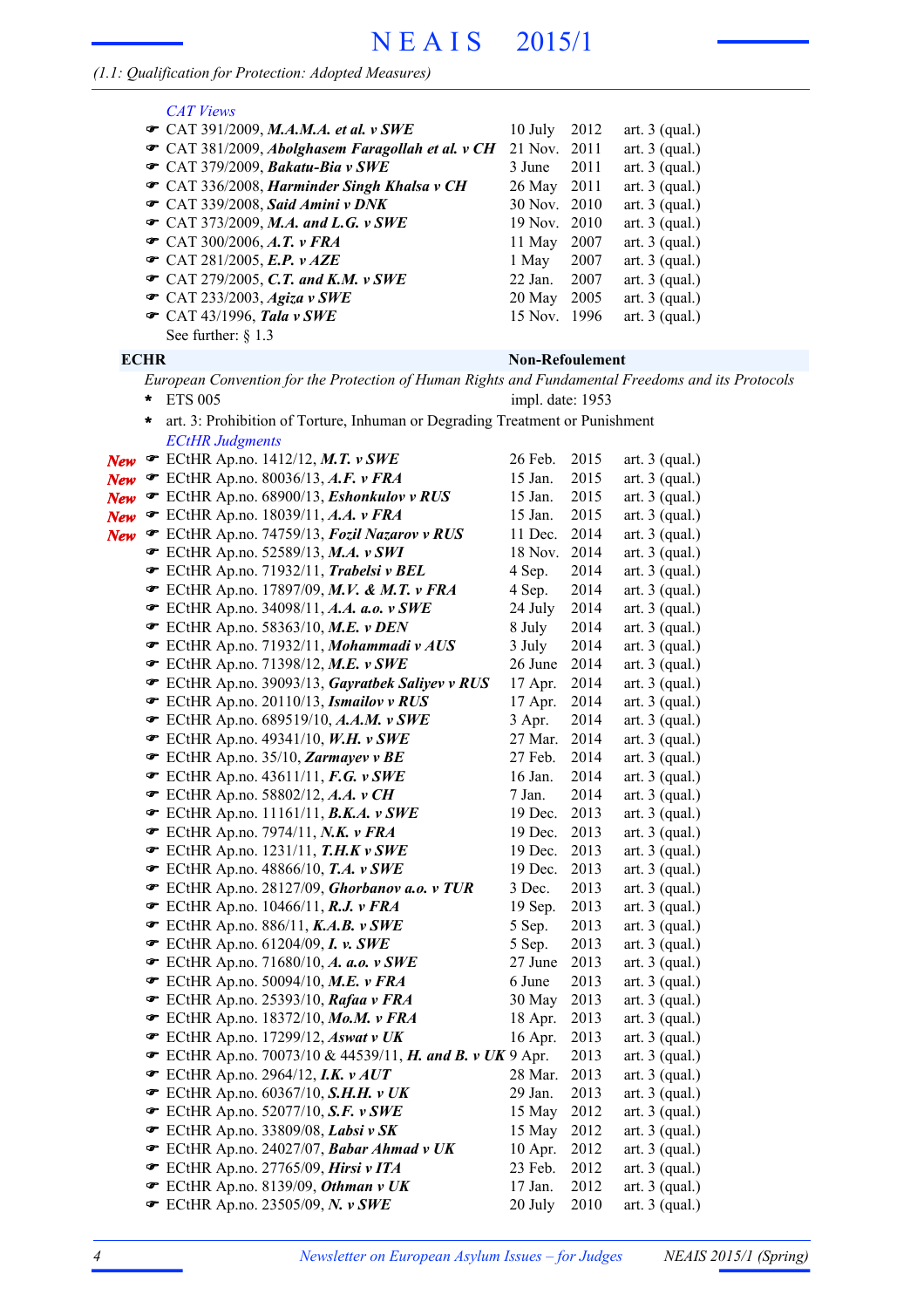### *(1.1: Qualification for Protection: Adopted Measures)*

| ECtHR Ap.no. 25904/07, N.A. v UK              | $17$ July | 2008   | art. $3$ (qual.) |
|-----------------------------------------------|-----------|--------|------------------|
| ECtHR Ap.no. 1948/04, Salah Sheekh v NL       | $11$ Jan. | 2007   | art. $3$ (qual.) |
| ECtHR Ap.no. 24245/03, D. v TUR               | 22 June   | 2006   | art. $3$ (qual.) |
| $\bullet$ ECtHR Ap.no. 2345/02, Said v NL     | 5 July    | 2005   | art. $3$ (qual.) |
| ECtHR Ap.no. 58510/00, Venkadajalasarma v NL  | 17 Feb.   | 2004   | art. $3$ (qual.) |
| ECtHR Ap.no. 40035/98, Jabari v TUR           | 11 July   | 2000   | art. $3$ (qual.) |
| ECtHR Ap.no. 24573/94, H.L.R. v FRA           | 27 Apr.   | 1997   | art. $3$ (qual.) |
| ECtHR Ap.no. 13163/87, Vilvarajah v UK        | 30 Oct.   | - 1991 | art. $3$ (qual.) |
| ECtHR Ap.no. 15576/89, Cruz Varas v SWE       | 20 Mar.   | - 1991 | art. $3$ (qual.) |
| $\bullet$ ECtHR Ap.no. 14038/88, Soering v UK | 7 July    | 1989   | art. $3$ (qual.) |
| See further: $\S$ 1.3                         |           |        |                  |

- *1.2 Qualification for Protection: Proposed Measures*
	- **\*** nothing to report

#### *1.3 Qualification for Protection: Jurisprudence*

#### **1.3.1 CJEU Judgments on Qualification for Protection**

- F CJEU C-148/13, *A, B, C.*, [2 Dec. 2014]
- interpr. of Dir. 2004/83: **Qualification** [art. 4] **\***
- ref. from 'Raad van State' (Netherlands) **\***
- *Joined cases: C-148, 149, 150/13. Art 4(3)(c) must be interpreted as precluding, in the context of the assessment by the competent national authorities, acting under the supervision of the courts, of the facts and circumstances concerning the declared sexual orientation of an applicant for asylum, whose application is based on a fear of persecution on grounds of that sexual orientation, the statements of that applicant and the documentary and other evidence submitted in support of his application being subject to an assessment by those authorities, founded on questions based only on stereotyped notions concerning homosexuals. Art 4 must be interpreted as precluding, in the context of that assessment, the acceptance by those authorities of evidence such as the performance by the applicant for asylum concerned of homosexual acts, his submission to 'tests' with a view to establishing his homosexuality or, yet, the production by him of films of such acts.* **\***
- F CJEU C-562/13, *Abdida*, [18 Dec. 2014]

*New*

- interpr. of Dir. 2004/83: **Qualification** [art. 15(b)] **\***
- ref. from 'Court du Travail de Bruxelles' (Belgium) **\***
- *Although the CJEU was asked to interpret art 15(b) of the QDir, the Court ruled on another issue related to the Returns Directive. To be read in close connection with C-542/13 [M'bodj] ruled on the same day by the same composed CJEU.* **\***

It is clear from paragraphs 27, 41, 45 and 46 of the judgment in M'Bodj (C-542/13) that Articles  $2(c)$ and (e), 3 and 15 of Directive  $2004/83$  are to be interpreted to the effect that applications submitted *under that national legislation do not constitute applications for international protection within the* meaning of Article  $2(g)$  of that directive. It follows that the situation of a TCN who has made such an *application falls outside the scope of that directive, as defined in Article 1 thereof.*

- F CJEU C-175/08, *Abdulla a.o.*, [2 Mar. 2010]
- interpr. of Dir. 2004/83: **Qualification** [art. 2(c), 11 & 14] **\***
- ref. from 'Bundesverwaltungsgericht' (Germany) **\***
- *When the circumstances which resulted in the granting of refugee status have ceased to exist and the competent authorities of the Member State verify that there are no other circumstances which could* justify a fear of persecution on the part of the person concerned either for the same reason as that initially at issue or for one of the other reasons set out in Article  $2(c)$  of Directive 2004/83, the *standard of probability used to assess the risk stemming from those other circumstances is the same as that applied when refugee status was granted.* **\***
- F CJEU C-57/09 & C-101/09, *B. and D.*, [9 Nov. 2010]
- interpr. of Dir. 2004/83: **Qualification** [art. 12(2)(b) & (c)] **\***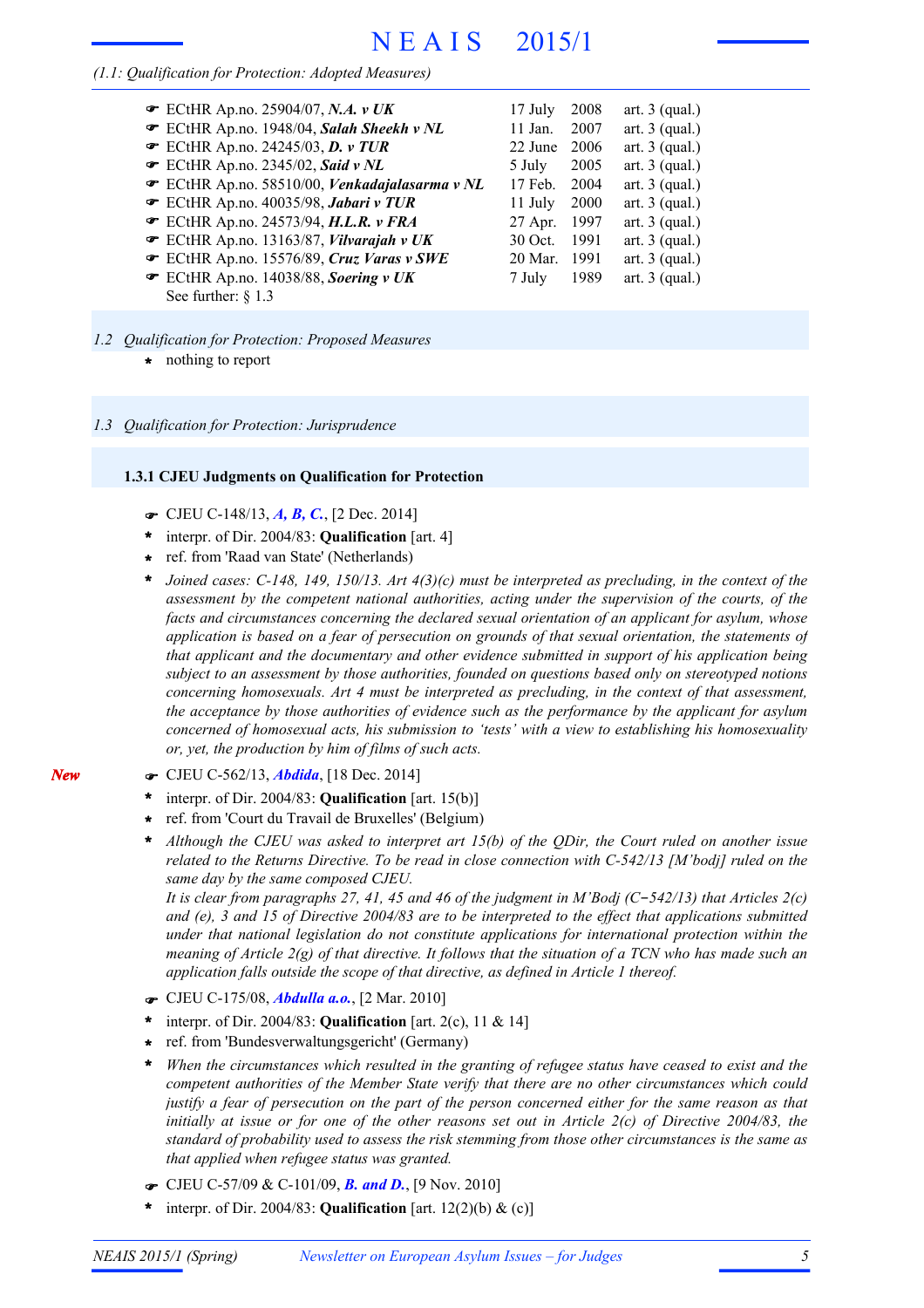- **\*** ref. from 'Bundesverwaltungsgericht' (Germany)
- *The fact that a person has been a member of an organisation (which, because of its involvement in terrorist acts, is on the list forming the Annex to Common Position 2001/931/CFSP on the application of specific measures to combat terrorism) and that that person has actively supported the armed struggle waged by that organisation, does not automatically constitute a serious reason for considering that that person has committed 'a serious non-political crime' or 'acts contrary to the purposes and principles of the United Nations.* **\***
- F CJEU C-31/09, *Bolbol*, [17 June 2010]
- interpr. of Dir. 2004/83: **Qualification** [art. 12(1)(a)] **\***
- ref. from 'Fővárosi Bíróság' (Hungary) **\***
- Right of a stateless person, i.e. a Palestinian, to be recognised as a refugee on the basis of the second *sentence of Article 12(1)(a)* **\***
- F CJEU C-285/12, *Diakite*, [30 Jan. 2014]
- interpr. of Dir. 2004/83: **Qualification** [art. 15(c)] **\***
- ref. from 'Raad van State' (Belgium) **\***
- *On a proper construction of Art. 15(c) and the content of the protection granted, it must be acknowledged that an internal armed conflict exists, for the purposes of applying that provision, if a State's armed forces confront one or more armed groups or if two or more armed groups confront each other. It is not necessary for that conflict to be categorised as 'armed conflict not of an international character' under international humanitarian law; nor is it necessary to carry out, in addition to an appraisal of the level of violence present in the territory concerned, a separate assessment of the intensity of the armed confrontations, the level of organisation of the armed forces involved or the duration of the conflict.* **\***
- F CJEU C-364/11, *El Kott a.o.*, [19 Dec. 2012]
- interpr. of Dir. 2004/83: **Qualification** [art. 12(1)(a)] **\***
- ref. from 'Fővárosi Bíróság' (Hungary) **\***
- *The cessation of protection or assistance from organs or agencies of the UN other than the UNHCR 'for any reason' includes the situation in which a person who, after actually availing himself of such protection or assistance, ceases to receive it for a reason beyond his control and independent of his volition. It is for the competent national authorities of the MS responsible for examining the asylum application made by such a person to ascertain, by carrying out an assessment of the application on* an individual basis, whether that person was forced to leave the area of operations of such an organ or agency, which will be the case where that person's personal safety was at serious risk and it was *impossible for that organ or agency to guarantee that his living conditions in that area would be commensurate with the mission entrusted to that organ or agency.* **\***

The fact that a person is ipso facto 'entitled to the benefits of the directive' means that that MS must recognise him as a refugee within the meaning of Article  $2(c)$  of the directive and that person must *automatically be granted refugee status, provided always that he is not caught by Article 12(1)(b) or (2) and (3) of the directive.*

- F CJEU C-465/07, *Elgafaji*, [17 Feb. 2009]
- interpr. of Dir. 2004/83: **Qualification** [art. 2(e), 15(c)] **\***
- ref. from 'Raad van State' (Netherlands) **\***
- *Minimum standards for determining who qualifies for refugee status or for subsidiary protection* status - Person eligible for subsidiary protection - Article  $2(e)$  - Real risk of suffering serious harm -*Article 15(c) - Serious and individual threat to a civilian's life or person by reason of indiscriminate violence in situations of armed conflict* **\***
- F CJEU C-604/12, *H.N.*, [8 May 2014]
- interpr. of Dir. 2004/83: **Qualification \***
- ref. from 'Supreme Court' (Ireland) **\***
- *The QD does not preclude a national procedural rule under which an application for subsidiary protection may be considered only after an application for refugee status has been refused, provided that: (1) it is possible to submit the application for refugee status and the application for subsidiary* protection at the same time and, (2) the national procedural rule does not give rise to a situation in *which the application for subsidiary protection is considered only after an unreasonable length of* **\***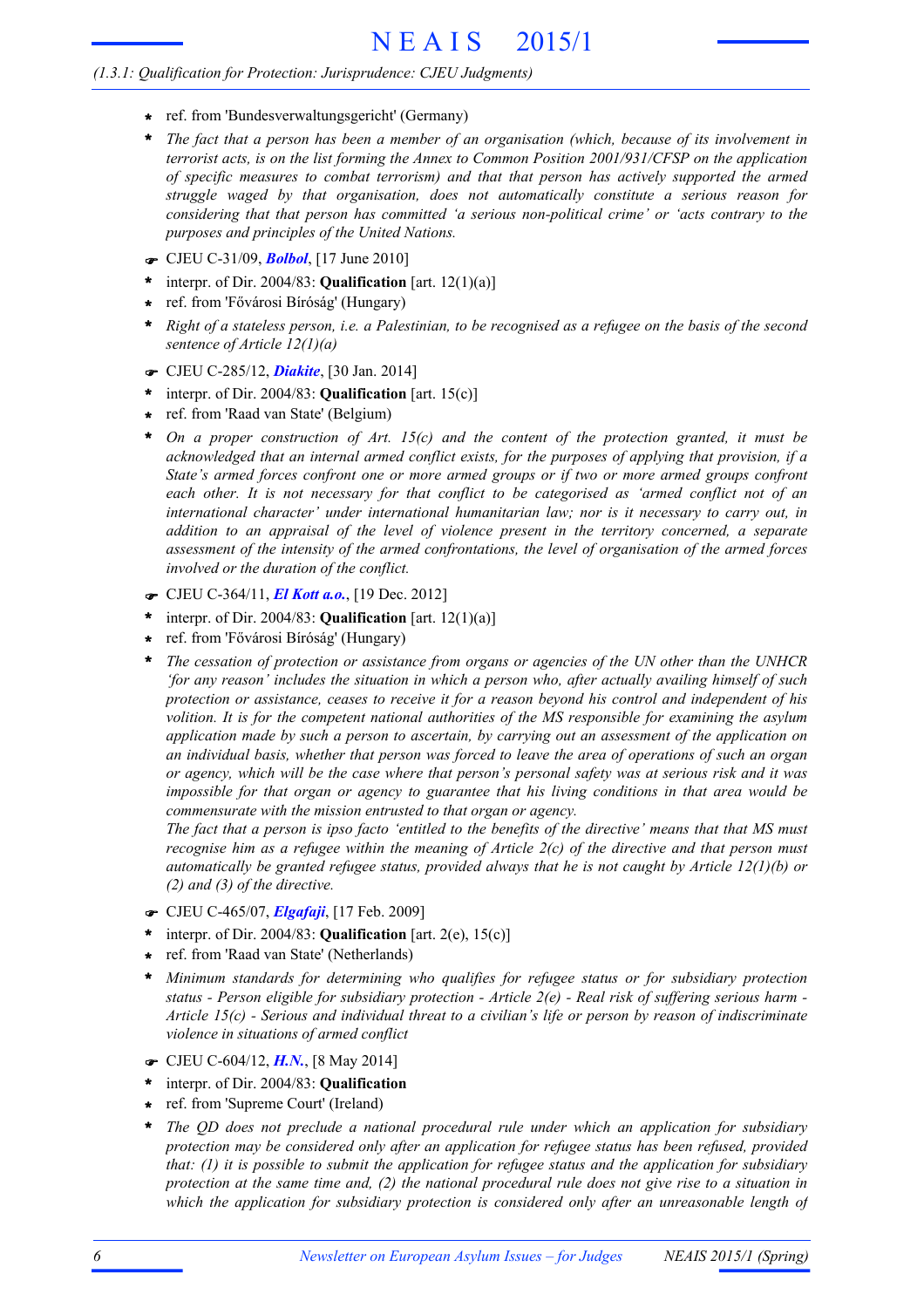*time, which is a matter to be determined by the referring court.*

- F CJEU C-277/11, *M.M.*, [22 Nov. 2012]
- interpr. of Dir. 2004/83: **Qualification** [art. 4(1)] **\***
- ref. from 'High Court' (Ireland) **\***
- *The requirement that the MS concerned cooperate with an applicant for asylum, as stated in the second sentence of Article 4(1)QD, cannot be interpreted as meaning that, where a foreign national requests subsidiary protection status after he has been refused refugee status and the competent national authority is minded to reject that second application as well, the authority is on that basis obliged – before adopting its decision – to inform the applicant that it proposes to reject his* application and notify him of the arguments on which it intends to base its rejection, so as to enable *him to make known his views in that regard.* **\***

However, in the case of a system such as that established by the national legislation at issue in the main proceedings, a feature of which is that there are two separate procedures, one after the other, for *examining applications for refugee status and applications for subsidiary protection respectively, it is for the national court to ensure observance, in each of those procedures, of the applicant's* fundamental rights and, more particularly, of the right to be heard in the sense that the applicant must be able to make known his views before the adoption of any decision that does not grant the protection *requested. In such a system, the fact that the applicant has already been duly heard when his application for refugee status was examined does not mean that that procedural requirement may be dispensed with in the procedure relating to the application for subsidiary protection.*

F CJEU C-542/13, *M'Bodj*, [18 Dec. 2014]

*New*

*New*

- interpr. of Dir. 2004/83: **Qualification** [art. 28+29] **\***
- ref. from 'Grondwettelijk Hof' (Belgium) **\***
- Art. 28 and 29 do not require a MS to grant the social welfare and health care benefits provided for in those measures to a TCN who has been granted leave to reside in the territory of that MS under *national legislation, which allows a foreign national who suffers from an illness occasioning a real* risk to his life or physical integrity or a real risk of inhuman or degrading treatment to reside in that MS, where there is no appropriate treatment in that foreign national's country of origin or in the third *country in which he resided previously, unless such a foreign national is intentionally deprived of health care in that country.* **\***

*To be read in close connection with C-562/13 [Abdadi] ruled on the same day by the same composed CJEU.*

- F CJEU C-481/13, *Qurbani*, [17 July 2014]
- interpr. of Dir. 2004/83: **Qualification** [art. 14(6)] **\***
- interpr. of Refugee Convention [art. 31] **\***
- ref. from 'Oberlandesgericht Bamberg' (Germany) **\***

*Although the Court accepted in Bolbol (C-31/09) and El Karem (C-364/11) that it had jurisdiction to interpret the provisions of the Geneva Convention to which EU law made a renvoi, it must be noted that the present request for a preliminary ruling contains no mention of any rule of EU law which* makes a renvoi to Article 31 of the Geneva Convention and, in particular, no mention of Article 14(6) *of Directive 2004/83. The point should also be made that the present request contains nothing which suggests that the latter provision is relevant in the case in the main proceedings.* **\***

*Therefore, the Court rules that it has no jurisdiction to reply to the questions referred for a preliminary ruling.*

- F CJEU C-472/13, *Shepherd*, [26 Feb. 2015]
- interpr. of Dir. 2004/83: **Qualification** [art. 9(2)+12(2)] **\***
- ref. from 'Bayerisches Verwaltungsgericht München' (Germany) **\***
- *This case is about an American soldier who works at maintenance on helicopters and fears that he contributes to the commission of war crimes. So, he deserts the army and applies for asylum in Germany expecting to be prosecuted in the USA. The Court restricts the issue to the interpretation of desertion in the context of persecution and does not elaborate on the definition of 'war crimes'.* The Court states that the factual assessment which it is for the national authorities alone to carry out, **\***

*under the supervision of the courts, in order to determine the situation of the military service concerned, must be based on a body of evidence capable of establishing, in view of all the circumstances of the case, particularly those concerning the relevant facts as they relate to the country* of origin at the time of taking a decision on the application and to the individual position and personal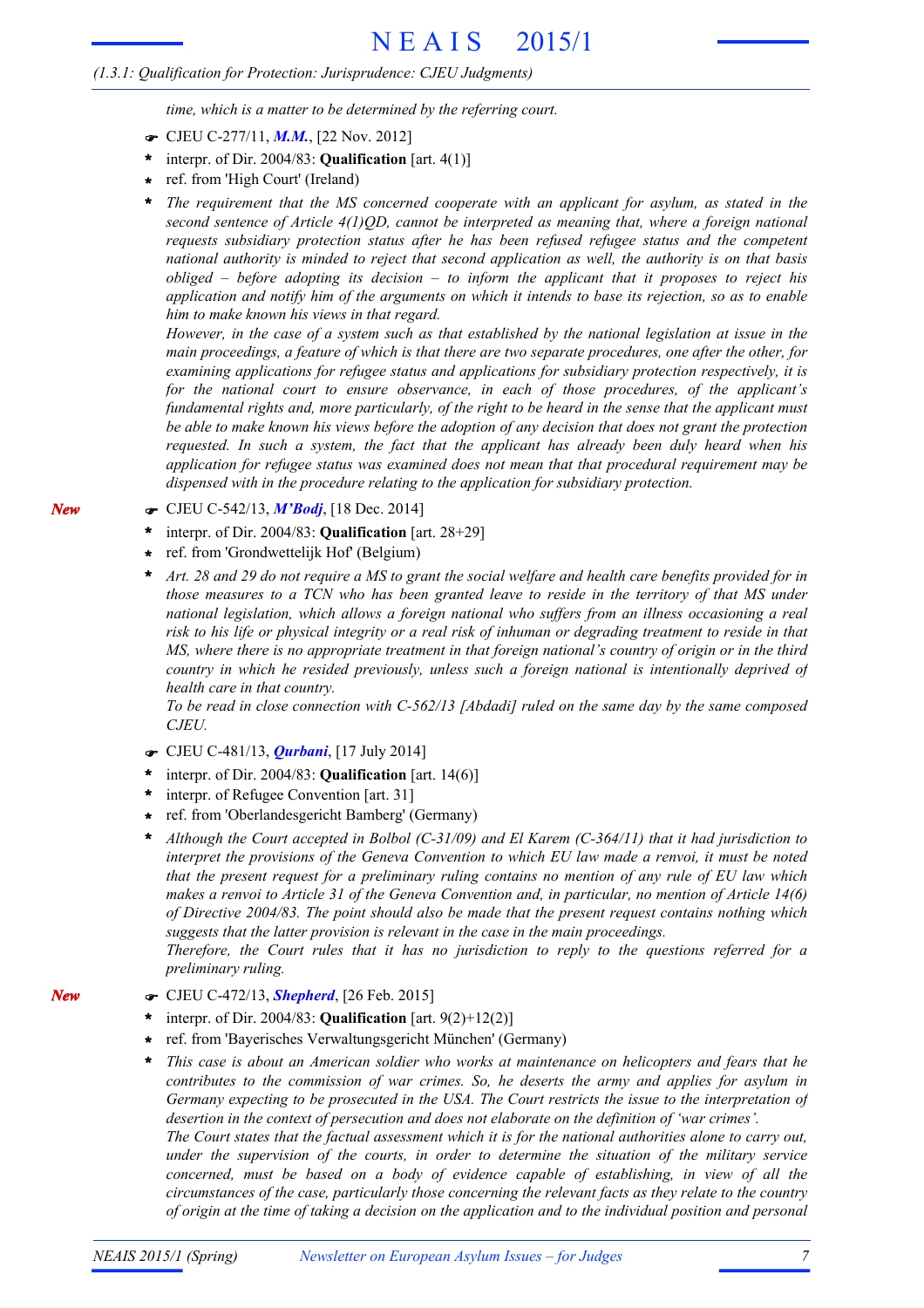*circumstances of the applicant, that the situation in question makes it credible that the alleged war crimes would be committed. Further, the refusal to perform military service must constitute the only means by which the applicant for refugee status could avoid participating in the alleged war crimes, and, consequently, if he did not avail himself of a procedure for obtaining conscientious objector status, any protection under Article 9(2)(e) is excluded, unless that applicant proves that no procedure of that nature would have been available to him in his specific situation.*

Article  $9(2)(b)$  and (c) must be interpreted as meaning that, in circumstances such as those in the main *proceedings, it does not appear that the measures incurred by a soldier because of his refusal to perform military service, such as the imposition of a prison sentence or discharge from the army, may* be considered, having regard to the legitimate exercise, by that State, of its right to maintain an armed *force, so disproportionate or discriminatory as to amount to acts of persecution for the purpose of those provisions.*

- F CJEU C-199/12, *X, Y, Z*, [7 Nov. 2013]
- interpr. of Dir. 2004/83: **Qualification** [art. 9(1)(a); 10(1)(d)] **\***
- ref. from 'Raad van State' (Netherlands) **\***

*Joined cases C-199, 200, 201/12. The court ruled on the issue whether homosexuals - for the the assessment of the grounds of persecution - may be regarded as being members of a social group.* **\***

Art.  $10(1)(d)$  must be interpreted as meaning that the existence of criminal laws, such as those at issue *in each of the cases in the main proceedings, which specifically target homosexuals, supports the finding that those persons must be regarded as forming a particular social group.*

*Article 9(1), read together with Article 9(2)(c), must be interpreted as meaning that the criminalisation of homosexual acts per se does not constitute an act of persecution. However, a term of imprisonment which sanctions homosexual acts and which is actually applied in the country of origin which adopted such legislation must be regarded as being a punishment which is disproportionate or discriminatory and thus constitutes an act of persecution.*

*Article 10(1)(d), read together with Article 2(c), must be interpreted as meaning that only homosexual acts which are criminal in accordance with the national law of the Member States are excluded from its scope. When assessing an application for refugee status, the competent authorities cannot reasonably expect, in order to avoid the risk of persecution, the applicant for asylum to conceal his homosexuality in his country of origin or to exercise reserve in the expression of his sexual orientation.*

- F CJEU C-71/11 and C-99/11, *Y. and Z.*, [5 Sep. 2012]
- interpr. of Dir. 2004/83: **Qualification** [art. 2(c) and 9(1)(a)] **\***
- ref. from 'Bundesverwaltungsgericht' (Germany) **\***
- *1. Articles 9(1)(a) QD means that not all interference with the right to freedom of religion which infringes Article 10(1) EU Charter is capable of constituting an 'act of persecution' within the meaning of that provision of the QD;* **\***

 $-$  there may be an act of persecution as a result of interference with the external manifestation of that *freedom, and*

*– for the purpose of determining whether interference with the right to freedom of religion which infringes Article 10(1) EU Charter may constitute an 'act of persecution', the competent authorities must ascertain, in the light of the personal circumstances of the person concerned, whether that* person, as a result of exercising that freedom in his country of origin, runs a genuine risk of, inter alia, *being prosecuted or subject to inhuman or degrading treatment or punishment by one of the actors referred to in Article 6 QD.*

2. Article  $2(c)$  OD must be interpreted as meaning that the applicant's fear of being persecuted is well *founded if, in the light of the applicant's personal circumstances, the competent authorities consider* that it may reasonably be thought that, upon his return to his country of origin, he will engage in *religious practices which will expose him to a real risk of persecution. In assessing an application for refugee status on an individual basis, those authorities cannot reasonably expect the applicant to abstain from those religious practices.*

#### **1.3.2 CJEU pending cases on Qualification for Protection**

- F CJEU C-443/14, *Alo*
- \* interpr. of Dir. 2011/95: **Qualification II** [art. 33]
- ref. from 'Bundesverwaltungsgericht' (Germany) **\***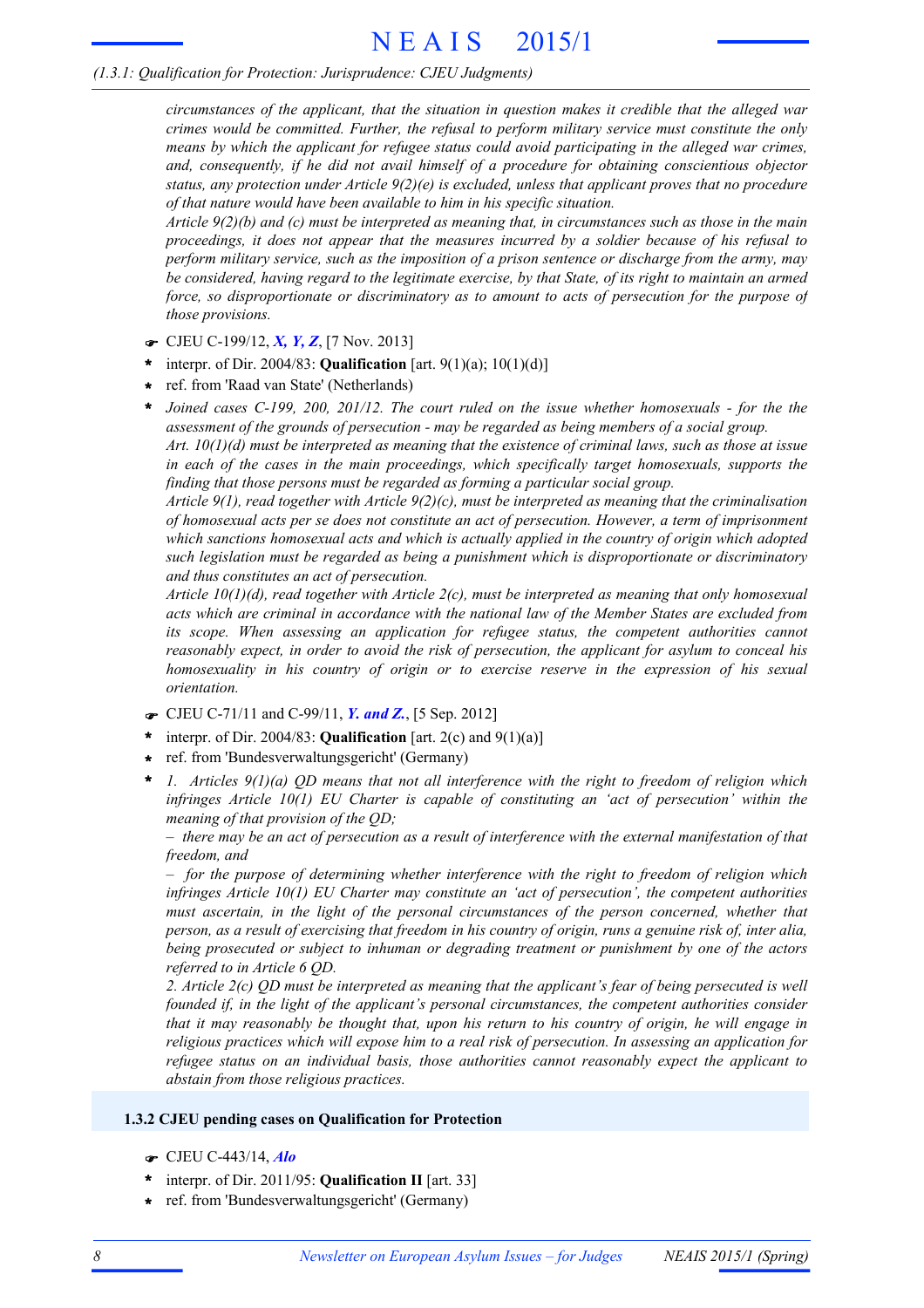#### *(1.3.2: Qualification for Protection: Jurisprudence: CJEU pending cases)*

- *Is a place of residence condition imposed on beneficiaries of subsidiary protection status compatible* **\*** with Art 33 or Art 29, where it is based on the objective of achieving a reasonable distribution of *social assistance burdens among the relevant institutions within the territory of the State?*
- F CJEU C-373/13, *T.*
- interpr. of Dir. 2004/83: **Qualification** [art. 21(2)+(3)] **\***
- ref. from 'Verwaltungsgerichtshof Baden Württemberg' (Germany) **\***
- *Is the revocation or termination of the residence permit issued to a beneficiary of refugee status (by expulsion under national law, for example) permissible under European Law only in cases where the conditions laid down in Article 21(3) in conjunction with (2) of the Qual.Dir (I or II) are satisfied?* **\***

#### **1.3.3 ECtHR Judgments and decisions on Qualification for Protection**

- F ECtHR Ap.no. 71680/10, *A. a.o. v SWE*, [27 June 2013]
- no violation of *ECHR* [art. 3 (qual.)] **\***
- *The eight cases concerned ten Iraqi nationals having applied for asylum in Sweden. Their applications had been rejected and the ECtHR noted that the Swedish authorities had given extensive reasons for their decisions. The Court further noted that the general situation in Iraq was slowly improving, and* concluded that it was not so serious as to cause by itself a violation of art. 3 in the event of a person's *return to the country.* **\***

The applicants in two of the cases alleged to be at risk of being victims of honour-related crimes, and the Court found that the events that had led the applicants to leave Iraq strongly indicated that they would be in danger upon return to their home towns. The Court also found these applicants unable to *seek protection from the authorities in their home regions of Iraq, nor would any protection provided be effective, given reports that 'honour killings' were being committed with impunity. However, these two applicants were considered able to relocate to regions away from where they were persecuted by* a family or clan, as tribes and clans were region-based powers and there was no evidence to show that *the relevant clans or tribes in their cases were particularly influential or powerful or connected with the authorities or militia in Iraq. Furthermore, the two applicants were both Sunni Muslims and there* was nothing to indicate that it would be impossible or even particularly difficult for them to find a place to settle where they would be part of the majority or, in any event, be able to live in relative *safety.*

*The applicants in the other six cases were Iraqi Christians whom the Court considered able to relocate to the three northern governorates of Dahuk, Erbil and Sulaymaniyah, forming the Kurdistan Region of northern Iraq. According to international sources, this region was a relatively safe area where the rights of Christians were generally being respected and large numbers of this group had already found refuge. The Court pointed to the preferential treatment given to the Christian group as compared to others wishing to enter the Kurdistan Region, and to the apparent availability of identity documents for that purpose. Neither the general situation in that region, including that of the Christian minority, nor any of the applicants' personal circumstances indicated the existence of a risk of inhuman or degrading treatment. Furthermore, there was no evidence to show that the general living conditions would not be reasonable, the Court noting in particular that there were jobs available in Kurdistan and that settlers would have access to health care as well as financial and other support from UNHCR and local authorities.*

- F ECtHR Ap.no. 34098/11, *A.A. a.o. v SWE*, [24 July 2014]
- no violation of *ECHR* [art. 3 (qual.)] **\***
- The applicants were four Somali citizens, a father and his three children born in 1990, 1994 and 1997. *They applied for asylum in Sweden, claiming to be members of the Sheikal clan and having lived together in southern Somalia since 1999. The Swedish authorities, referring to language analysis and to their various explanations as well as A.A.'s several passport stamps from Somaliland and northern* Somalia, found it much more likely that they had been living in Somaliland for years before leaving for *Sweden, and that they could consequently be returned there.* **\***

*While there were no indications that the applicants had any affiliations with the majority Isaaq clan in Somaliland, the ECtHR found strong reasons to question the veracity of the applicants' account of their origin in southern Somalia and their denial of any ties with northern Somalia. They could therefore be expected to provide a satisfactory explanation for the discrepancies alleged by the Swedish authorities. Such explanation had not been provided, and the Court further noted that the applicants had not contested the findings of the language analyst before the domestic authorities, and*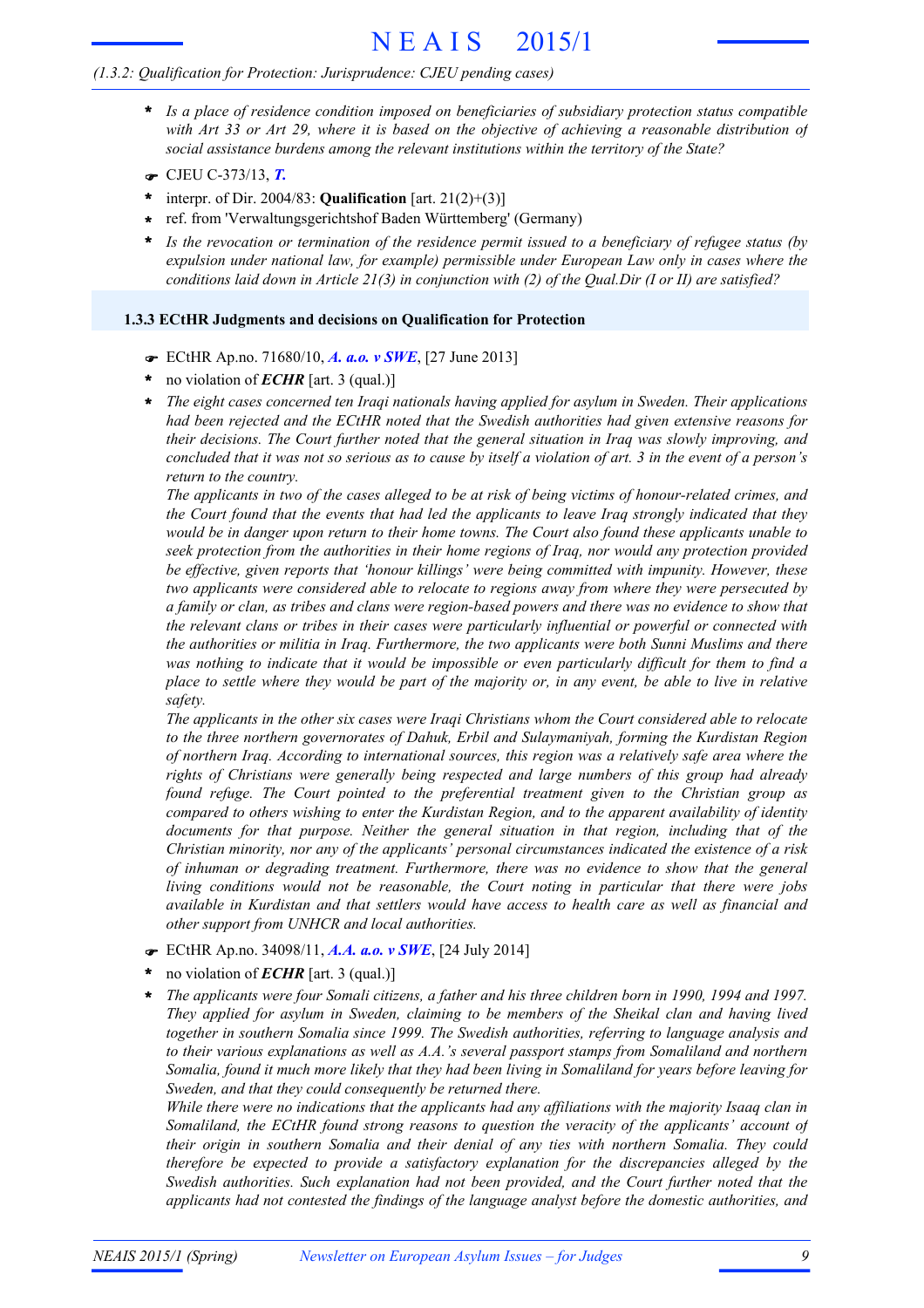*that A.A. had provided contradictory statements about a crucial event and had been vague about the situation in southern and central Somalia.*

*Against this background, the Court was satisfied that the assessment by the Swedish authorities that the applicants must have been former residents of Somaliland before leaving Somalia, was adequate and sufficiently supported by relevant materials. At the same time the Court noted the intention to remove the applicants directly to Somaliland, and that a fresh assessment would have to be made by the Swedish authorities in case the applicants should not gain admittance to Somaliland. Their deportation to Somaliland would therefore not involve a violation of art. 3.*

- F ECtHR Ap.no. 58802/12, *A.A. v CH*, [7 Jan. 2014]
- violation of *ECHR* [art. 3 (qual.)] **\***
- *The applicant was a Sudanese asylum seeker, claiming to originate from the region of North Darfur.* He alleged to have fled his village after it had been attacked and burnt down by the Janjaweed militia *that had killed his father and many other inhabitants, and mistreated himself.* **\***

*The ECtHR noted that the security and human rights situation in Sudan is alarming and has deteriorated in the last few months. Political opponents of the government are frequently harassed, arrested, tortured and prosecuted, such risk affecting not only high-profile people, but anyone merely suspected of supporting opposition movements.*

*As the applicant had been a member of the Darfur rebel group SLM-Unity in Switzerland for several years, the Court noted that the Sudanese government monitors activities of political opponents abroad. While acknowledging the difficulty in assessing cases concerning sur place activities, the Court had regard to the fact that the applicant had joined the organisation several years before launching his* present asylum request when it was not foreseeable for him to apply for asylum a second time. In view of the importance of art. 3 and the irreversible nature of the damage that results if the risk of ill*treatment materialises, the Court preferred to assess the claim on the grounds of the political activities* effectively carried out by the applicant. As he might at least be suspected of being affiliated with an *opposition movement, the Court found substantial grounds for believing that he would be at risk of being detained, interrogated and tortured on arrival at the airport in Sudan.*

- F ECtHR Ap.no. 18039/11, *A.A. v FRA*, [15 Jan. 2015]
- violation of *ECHR* [art. 3 (qual.)] **\***
- *Case of deportation to Sudan. The applicant was an asylum seeker originating from the South Darfur region and belonging to a non-Arab tribe. He had arrived in France in October 2010, was arrested and issued with a removal order, released and then rearrested a number of times. He lodged an asylum application in June 2011.* **\***

*The applicant stated that one of his brothers had joined the JEM opposition movement in Sudan, and* that he himself had shared the movement's ideas but refused to be involved in its armed activities. He *alleged that the Sudanese authorities had interrogated and tortured him several times in order to extract information about JEM. A medical certificate produced by the applicant was brief, yet giving credibility to his allegations of ill-treatment, and the French government had not commented on this certificate. The applicant's allegation to have been given a prison sentence for providing support to the Sudanese opposition forces was not supported by any document, but the Court considered this as reflecting the fact that the Sudanese authorities were convinced of the applicant's involvement in a rebel movement.*

*As to the inconsistencies in the applicant's account, the ECtHR held that his description of events in Sudan had remained constant both before the Court itself and before the French asylum office OFPRA. Only the chronology was differing slightly, and the Court stated that mere discrepancy in the chronological account was no major inconsistency, noting that the asylum application had been examined in the accelerated procedure with little time left for the applicant to prepare his case. Thus, the decisive part of the applicant's account was credible.*

*Referring to its previous finding of the human rights situation in Sudan as alarming, particularly as regards political opponents (ECtHR Ap.no. 58802/12, A.A. v. Switzerland [7 January 2014], see NEAIS 2014/1), the Court considered the applicant to be at serious risk of ill-treatment both as belonging to an ethnic minority and because of his supposed links with an opposition group.*

- F ECtHR Ap.no. 689519/10, *A.A.M. v SWE*, [3 Apr. 2014]
- no violation of *ECHR* [art. 3 (qual.)] **\***
- *The applicant was an Iraqi Sunni Muslim originating from Mosul. Despite certain credibility issues concerning an alleged arrest warrant and in absentia judgment, the ECtHR considered him to be at real risk of ill-treatment by al-Qaeda in Iraq due to his refusal to apologise for offensive religious* **\***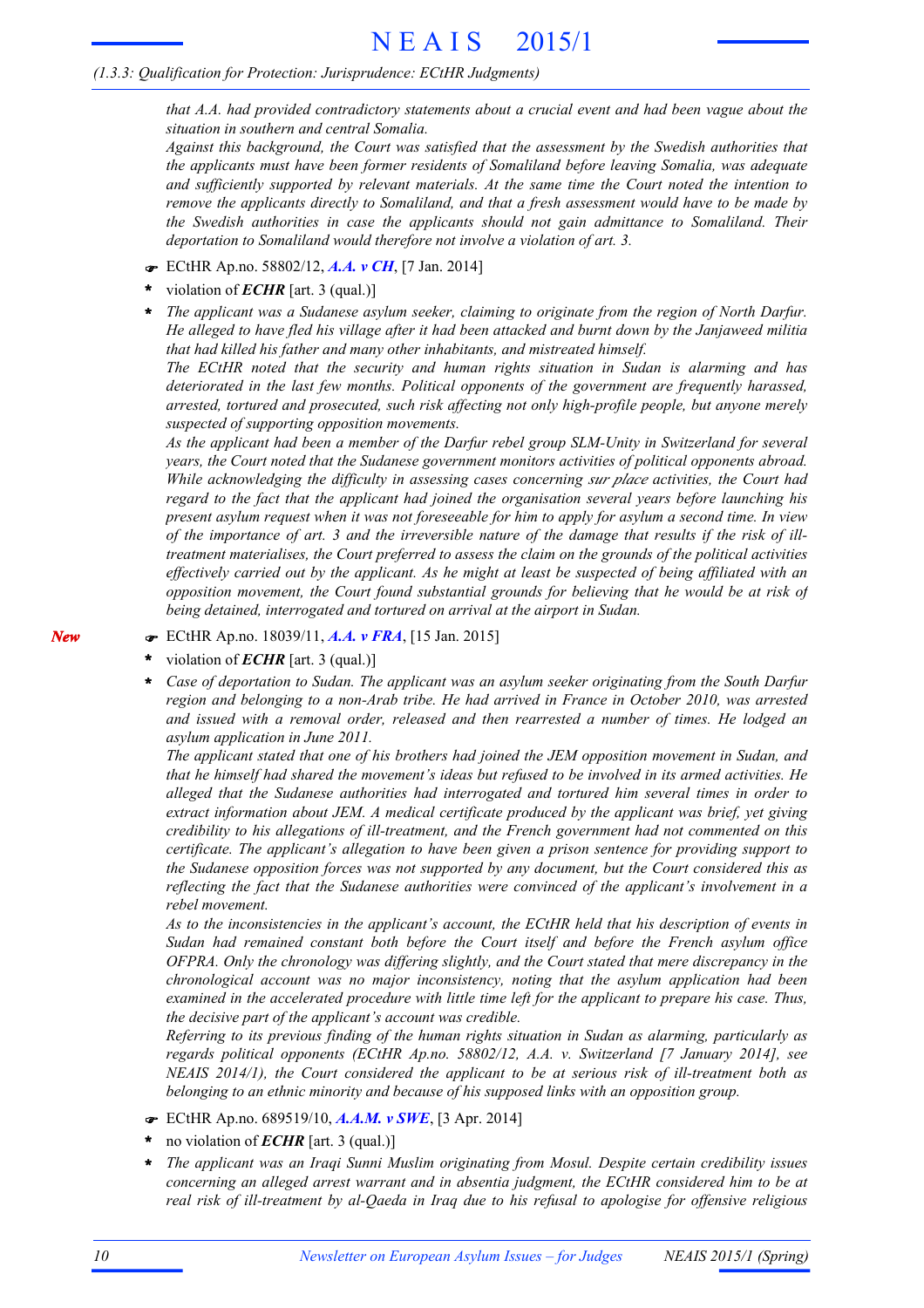#### *(1.3.3: Qualification for Protection: Jurisprudence: ECtHR Judgments)*

*statements and to having had an unveiled woman in his employment.*

*Based on considerations similar to those in the above mentioned case of W.H. v. Sweden, however, the Court found that the applicant would be able to relocate safely in KRI. Therefore his deportation* would not involve a violation of art. 3 provided that he is not returned to parts of Iraq situated outside *KRI. One dissenting judge considered this to be insufficient in order to comply with the guarantees for internal relocation as required under the Court's case law.*

- F ECtHR Ap.no. 80036/13, *A.F. v FRA*, [15 Jan. 2015]
- violation of *ECHR* [art. 3 (qual.)] **\***
- *Case of deportation (similar to A.A. v. France, 18039/11). The applicant was a Sudanese asylum seeker who submitted that he risked ill-treatment on account of his ethnic origin and his supposed links with the JEM movement.* **\***

*The French asylum authorities had considered his statements on both ethnicity and region of origin as* evasive and confused, but the ECtHR noted that they had failed to state the grounds for their finding *as to the lack of credibility. The Court considered the applicant's account of ill-treatment due to his supposed links with JEM to be particularly detailed and compatible with the international reports available on Sudan, and it was supported by a medical certificate. The inconsistencies referred to by the French government were therefore not sufficient to cast doubt on the facts alleged by the applicant. A second asylum application made by him under a false identity did also not discredit all his statements before the Court.*

*Given the suspicions of the Sudanese authorities towards Darfuris having travelled abroad, the Court considered it likely that the applicant would attract their unfavourable attention. Due to his profile and the generalised acts of violence being perpetrated against members of the Darfur ethnic groups, deportation of the applicant to Sudan would expose him to risk of ill-treatment in violation of art. 3.*

- F ECtHR Ap.no. 17299/12, *Aswat v UK*, [16 Apr. 2013]
- violation of *ECHR* [art. 3 (qual.)] **\***
- *An alleged international terrorist who had been detained in the UK pending extradition to the USA claimed that such extradition would not be compatible with art. 3. The case was originally processed together with Babar Ahmad a.o. v. UK (24027/07), but was adjourned in order to obtain further information. The Court distinguished this case from the former one, due to the severity of the applicant's mental health condition. In light of the medical evidence there was a real risk that extradition would result in a significant deterioration of the applicant's mental and physical health, amounting to treatment in breach of art. 3. The Court pointed to his uncertain future in an undetermined institution, possibly the highly restrictive regime in the 'supermax' prison ADX Florence, and to the different and potentially more hostile prison environment than the high-security psychiatric hospital in the UK where the applicant was currently detained.* **\***
- F ECtHR Ap.no. 11161/11, *B.K.A. v SWE*, [19 Dec. 2013]
- no violation of *ECHR* [art. 3 (qual.)] **\***
- *The applicant was an Iraqi citizen, a Sunni Muslim from Baghdad. He claimed to be at risk of persecution because he had worked as a professional soldier in 2002-03 during the Saddam Hussein regime and had been a member of the Ba'ath party, and because of a blood feud after he had accidentally shot and killed a relative in Iraq.* **\***

*The ECtHR first considered the general situation in Iraq, and referred to international reports attesting to a continued difficult situation, including indiscriminate and deadly attacks by violent groups, discrimination and heavy-handed treatment by authorities. In the Court's view, though, it appeared that the overall situation has been slowly improving since the peak in violence in 2007, and* the Court saw no reason to alter the position taken in this respect four years ago in the case of  $F.H.$   $v.$ *Sweden (20 January 2009). It noted that the applicant had not claimed that the general circumstances on their own would preclude return, but asserted that this situation together with his personal circumstances would put him at risk of treatment prohibited by art. 3.*

*As regards the applicant's personal situation, the Court noted that the Swedish Migration Court had found his story coherent and detailed. The Court considered former members of the Ba'ath party and* the military to be at risk today only in certain parts of Iraq and only if some other factors are at hand, *such as the individual having held a prominent position in either organisation. Given the long time passed since the applicant left these organisations and the fact that neither he nor his family had received any threats because of this involvement for many years, the Court found no indication of risk of ill-treatment on this account. However, it did accept the Swedish Court's assessment of the risk of* retaliation and ill-treatment from his relatives as part of the blood feud, noting that it may be very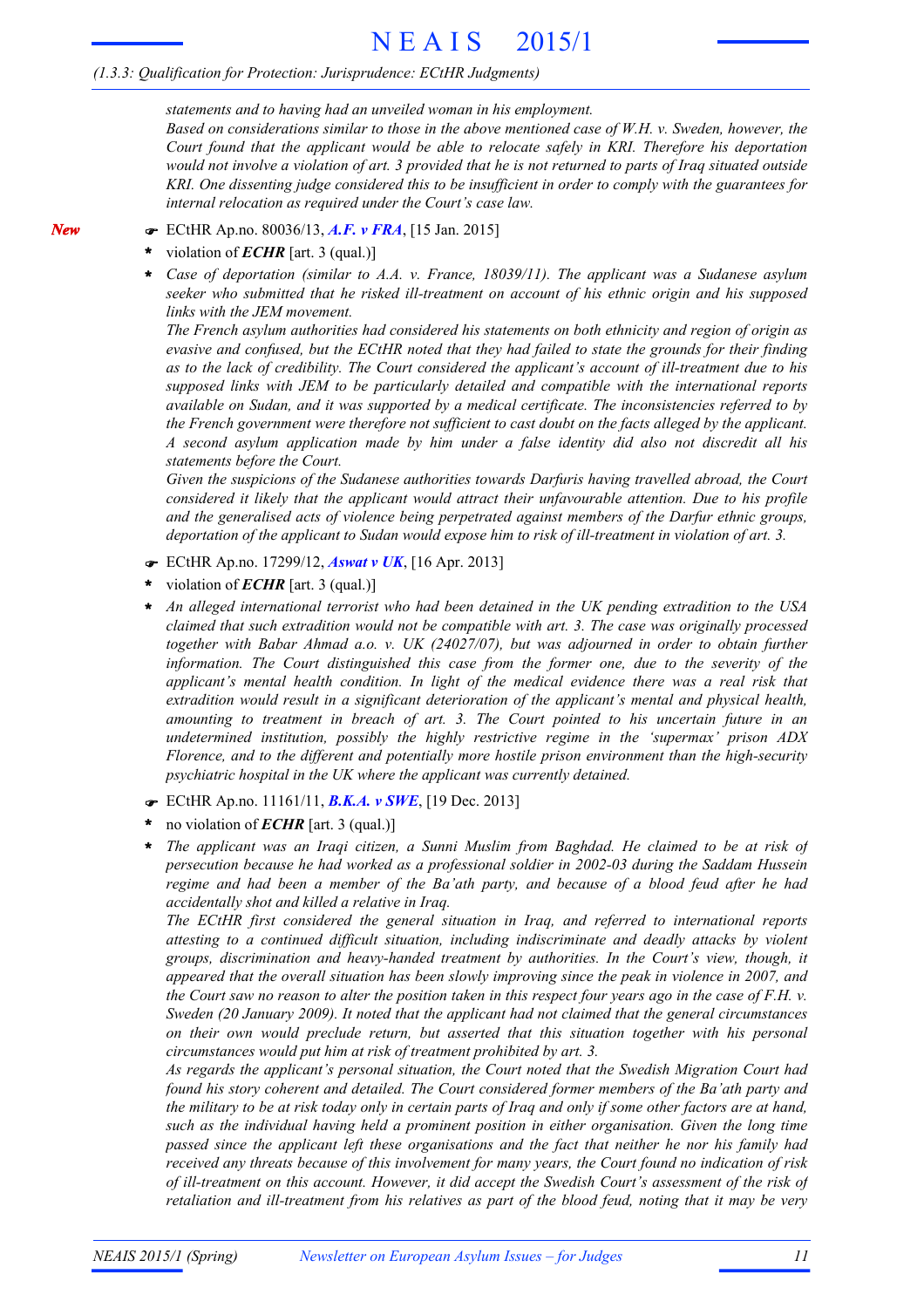*difficult to obtain evidence in such matters.*

While the applicant was thus at risk of treatment contrary to art. 3, the Court accepted the domestic *authorities' finding that these threats were geographically limited to Diyala and Baghdad and that he* would be able to settle in another part of Iraq, for instance in Anbar the largest province in the country. In a dissenting opinion, one of the judges held this finding to reflect a failure to test the *requisite guarantees in connection with internal relocation of applicants under art. 3.*

- F ECtHR Ap.no. 24027/07, *Babar Ahmad v UK*, [10 Apr. 2012]
- no violation of *ECHR* [art. 3 (qual.)] **\***
- *In a case concerning six alleged international terrorists who have been detained in the UK pending extradition to the USA, the Court held that neither their conditions of detention at a 'supermax' prison in USA (ADX Florence) nor the length of their possible sentences (mandatory sentence of life imprisonment without the possibility parole for one of the applicants, and discretionary life sentences for the others) would make such extradition being in violation of art. 3.* **\***
- F ECtHR Ap.no. 15576/89, *Cruz Varas v SWE*, [20 Mar. 1991]
- no violation of *ECHR* [art. 3 (qual.)] **\***
- *Recognizing the extra-territorial effect of Art. 3 similarly applicable to rejected asylum seekers; finding no Art. 3 violation in expulsion of Chilean national denied asylum, noting that risk assessment by State Party must be based on facts known at time of expulsion.* **\***
- F ECtHR Ap.no. 24245/03, *D. v TUR*, [22 June 2006]
- violation of *ECHR* [art. 3 (qual.)] **\***
- *Deportation of woman applicant in view of the awaiting execution of severe corporal punishment in* **\*** *Iran would constitute violation of Art. 3, as such punishment would inflict harm to her personal dignity and her physical and mental integrity; violation of Art. 3 would also occur to her husband and daughter, given their fear resulting from the prospective ill-treatment of D.*
- F ECtHR Ap.no. 68900/13, *Eshonkulov v RUS*, [15 Jan. 2015]
- violation of *ECHR* [art. 3 (qual.)] **\***
- *Case of violation of art 3: extradition to Uzbekistan, largely similar to Fozil Nazarov v. Russia (74759/13).* Violation of art. 5(1)(f) and art. 5(4) due to detention of the applicant pending expulsion. Violation of art. 6(2) on account of the wording of the extradition decision, amounting to a declaration of the applicant's guilt prejudging the assessment of the facts by the Uzbekistani courts. **\***
- F ECtHR Ap.no. 43611/11, *F.G. v SWE*, [16 Jan. 2014]
- no violation of *ECHR* [art. 3 (qual.)] **\***
- Case referred to the Grand Chamber (2 June 2014) **\***
- An Iranian is refused asylum in Sweden and faces expulsion to Iran. The Court is divided (4-3) as to *the question whether the applicant risks religious persecution in Iran.* **\***
- F ECtHR Ap.no. 74759/13, *Fozil Nazarov v RUS*, [11 Dec. 2014]
- violation of *ECHR* [art. 3 (qual.)] **\***
- *Case of extradition or administrative removal to Uzbekistan. The applicant was an Uzbek citizen who had been accused of criminal offences relating to prohibited religious activities in Uzbekistan.* **\***

*Referring to its previous case law, the Court considered the general human rights situation in Uzbekistan alarming, with the practice of torture against persons in police custody being described as 'systematic' and 'indiscriminate', and there was no concrete evidence of any fundamental improvement. Persons charged with membership of a religious extremist organisation and terrorism, like the applicant, were at an increased risk of ill-treatment.*

*While the failure to seek asylum immediately after arrival in another country might be relevant for the* assessment of the credibility of the applicant's allegations, it was not possible to weigh the risk of ill*treatment against the reasons for the expulsion. The Russian government had not put forward any facts or argument capable of persuading the Court to reach a different conclusion from that made in similar past cases. Due to the available material disclosing a real risk of ill-treatment to persons accused of criminal offences like those with which the applicant was charged, and to the absence of sufficient safeguards to dispel this risk, it was concluded that the applicant's forcible return to Uzbekistan would give rise to a violation of art. 3.*

- F ECtHR Ap.no. 39093/13, *Gayratbek Saliyev v RUS*, [17 Apr. 2014]
- violation of *ECHR* [art. 3 (qual.)] **\***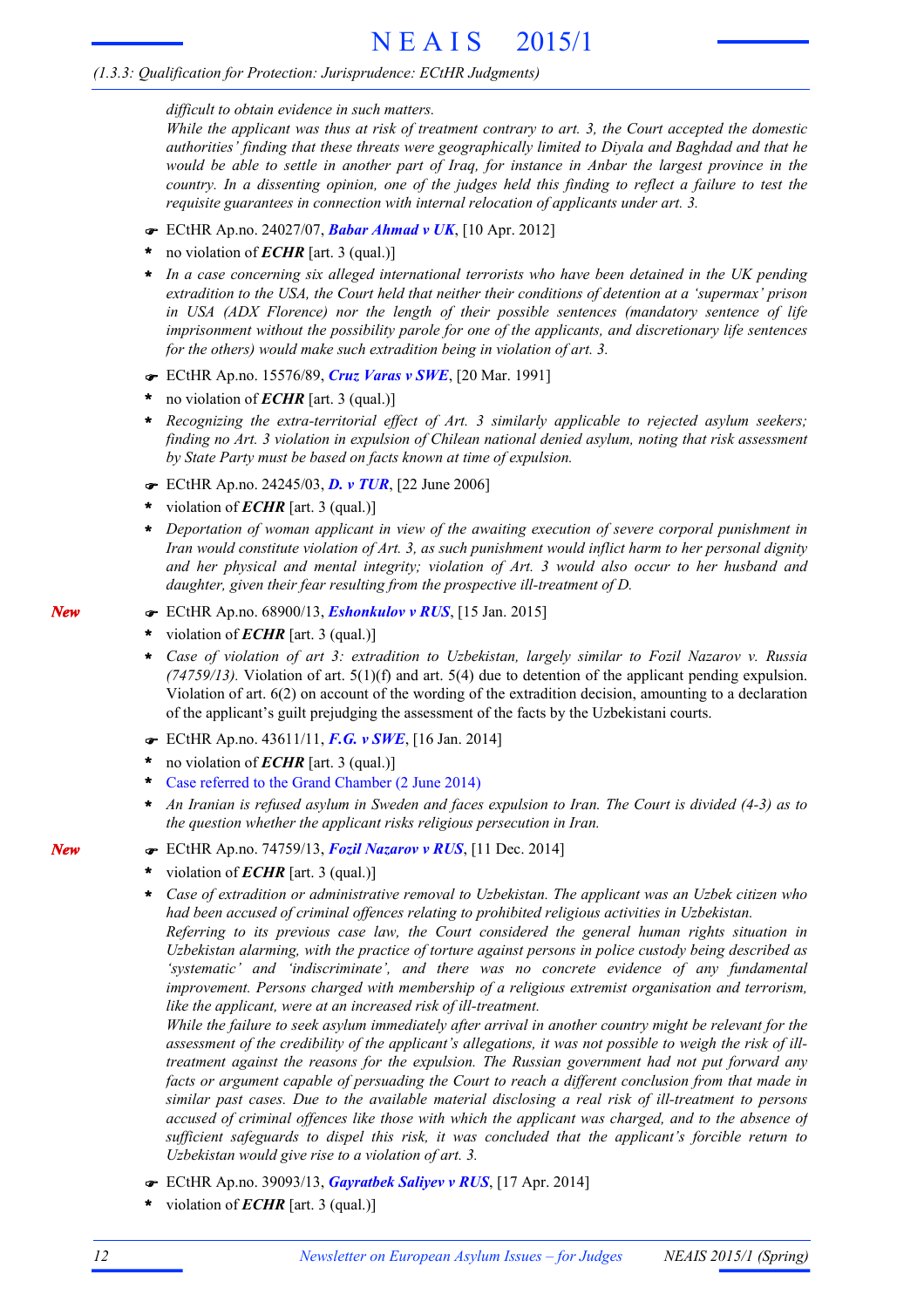*The applicant was a Kyrgyz citizen of Uzbek ethnicity, wanted in Kyrgyzstan for violent offences* **\*** *allegedly committed during inter-ethnic riots in 2010. He was detained pending extradition, and released in 2013. His application for asylum in Russia had been refused. Considering the widespread and routine use of torture and other ill-treatment by law-enforcement*

*agencies in the southern part of Kyrgyzstan in respect of members of the Uzbek community to which the applicant belonged, the impunity of law enforcement officers and the absence of sufficient safeguards for the applicant in the requesting country, the ECtHR found it substantiated that he would* face a real risk of ill-treatment if returned to Kyrgyzstan. That risk was not considered to be excluded *by diplomatic assurances from the Kyrgyz authorities, as invoked by Russia. Art. 3 would therefore be* violated in case of his extradition to Kyrgyzstan. Also violation of art. 5(4) due to length of detention *appeal proceedings.*

- F ECtHR Ap.no. 28127/09, *Ghorbanov a.o. v TUR*, [3 Dec. 2013]
- violation of *ECHR* [art. 3 (qual.)] **\***
- *The applicants were 19 Uzbek citizens who had been recognised as refugees by the UNHCR both in Iran and in Turkey, and the Turkish authorities had issued them asylum-seeker cards as well as temporary residence permits. Nonetheless, they had been summarily deported from Turkey to Iran twice in 2008.* **\***

While the complaint that they had been at risk of further deportation from Iran to Uzbekistan had been *declared manifestly ill-founded by the ECtHR as the applicants had been living in Iran as recognised refugees for several years before entering Turkey, this complaint concerned the circumstances of their deportation from Turkey. The Court held these circumstances to have caused feelings of despair and fear as they were unable to take any step to prevent their removal in the absence of procedural safeguards, and the Turkish authorities had carried out the removal without respect for the applicants' status as refugees or for their personal circumstances in that most of the applicants were children who* had a stable life in Turkey. Thus, the Court concluded that the suffering had been severe enough to be *categorised as inhuman treatment. Violation of Art. 3, 5(1) and 5(2).*

- F ECtHR Ap.no. 70073/10 & 44539/11, *H. and B. v UK*, [9 Apr. 2013]
- no violation of *ECHR* [art. 3 (qual.)] **\***
- *Both cases concerned the removal to Kabul of failed Afghan asylum seekers who had claimed to be at* risk of ill-treatment by Taliban in Afghanistan due to their past work as a driver for the UN and as an *interpreter for the US forces, respectively. The UK Government was proposing to remove the applicants directly to Kabul, and the cases therefore essentially deal with the adequacy of Kabul as an internal flight alternative. It had not been claimed that the level of violence in Afghanistan was such that any removal there would necessarily breach ECHR art. 3. The Court found no evidence to suggest* that there is a general situation of violence such that there would be a real risk of ill-treatment simply *by virtue of being returned to Afghanistan.* **\***

The Court pointed to the disturbing picture of attacks carried out by the Taliban and other armed anti*government forces in Afghanistan on civilians with links to the international community, with targeted killing of civilians associated with, or perceived as supporting, the Afghan Government or the international community. Thus, the Court quoted reports about an 'alarming trend' of the assassination of civilians by anti-government forces, and the continuing conduct of a campaign of intimidation and assassination. At the same time the Court considered that there is insufficient* evidence at the present time to suggest that the Taliban have the motivation or the ability to pursue *low level collaborators in Kabul or other areas outside their control.*

H, had left the Wardak province as an infant and had moved to Kabul where he had lived most of his life with his family. He had worked as a driver for the UN in Kabul between 2005 and 2008. Like the UK authorities, the ECtHR found no reason to suggest either that he had a high profile in Kabul such that he would remain known there or that he would be recognised elsewhere in Afghanistan as a result *of his work.*

*B. had until early 2011 worked as an interpreter for the US forces in Kunar province with no particular profile, and had not submitted any evidence or reason to suggest that he would be identified* in Kabul or that he would come to the adverse attention of the Taliban there. The Court pointed out that the UK Tribunal had found him to be an untruthful witness and found no reason to depart from this finding of fact. As regards B.'s claim that he would be unable to relocate to Kabul because he would be destitute there, the ECtHR noted that he is a healthy single male of 24 years, and found that *he had failed to submit evidence suggesting that his removal to Kabul, an urban area under Government control where he still has family members including two sisters, would be in violation of art. 3.*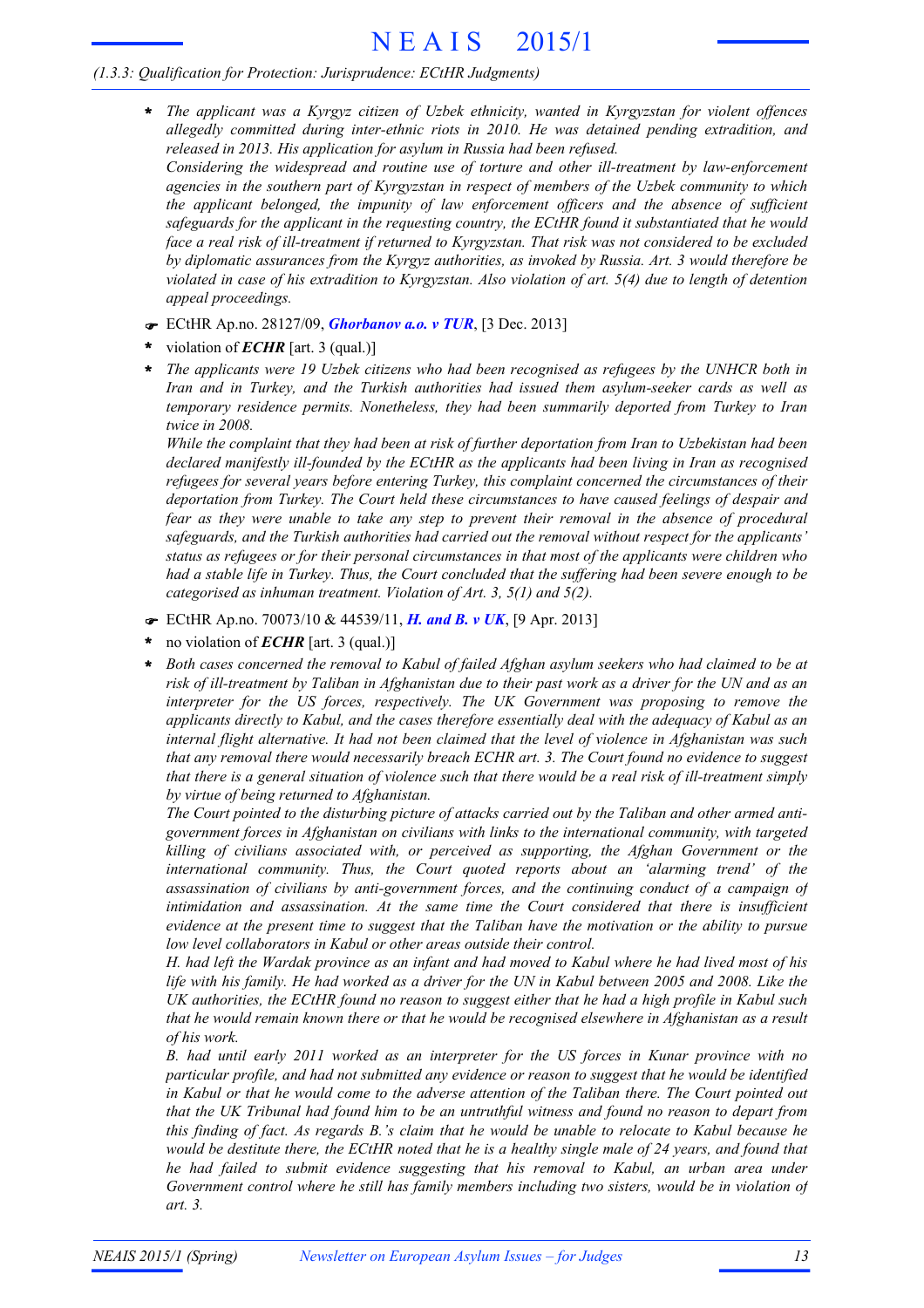- F ECtHR Ap.no. 24573/94, *H.L.R. v FRA*, [27 Apr. 1997]
- no violation of *ECHR* [art. 3 (qual.)] **\***
- Finding no violation of Article 3 in case of expulsion of a citizen of Columbia as there was no 'relevant *evidence' of risk of ill-treatment by non-state agents, whereby authorities 'are not able to obviate the risk by providing adequate protection'.* **\***
- F ECtHR Ap.no. 27765/09, *Hirsi v ITA*, [23 Feb. 2012]
- violation of *ECHR* [art. 3 (qual.)] **\***
- *For the first time the Court applied Article 4 of Protocol no. 4 (collective expulsion) in the* circumstance of aliens who were not physically present on the territory of the State, but in the high seas. Italy was also held responsible for exposing the aliens to a treatment in violation with article 3 *ECHR, as it transferred them to Libya 'in full knowledge of the facts' and circumstances in Libya.* **\***
- F ECtHR Ap.no. 61204/09, *I. v. SWE*, [5 Sep. 2013]
- violation of *ECHR* [art. 3 (qual.)] **\***
- \* A family of Russian citizens of Chechen origin applied for asylum in Sweden and submitted that they *had been tortured in Chechnya and were at risk of further ill-treatment upon return to Russia. Despite the current situation in Chechnya, the ECtHR considers the unsafe general situation not sufficiently serious to conclude that the return of the applicants to Russia would amount to a violation*

*of art. 3.*

*As far as the applicants' individual situation is concerned, the ECtHR notes that the Swedish* authorities did not as such question that Mr. I had been subjected to torture. However, they had found that he had not established with sufficient certainty why he had been subjected to it and by whom, and had thus found reason to question the credibility of his statements. In line with the Swedish authorities, the ECtHR finds that the applicants had failed to make it plausible that they would face a real risk of *ill-treatment.*

*However, the Court emphasises that the assessment of a real risk for the persons concerned must be made on the basis of all relevant factors which may increase the risk of ill-treatment. Due regard should be given to the possibility that a number of individual factors may not, when considered separately, constitute a real risk, but when taken cumulatively and considered in a situation of general violence and heightened security, the same factors may give rise to a real risk.*

It was noted that Mr. I has significant and visible scars on his body, and the medical certificates held that the wounds could be consistent with his explanations as to both timing and extent of the ill*treatment. Thus, in case of a body search in connection with his possible detention and interrogation by the FSB or local law-enforcement officials upon return, these would immediately see that Mr. I has been subjected to ill-treatment in recent years, which could indicate that he took active part in the second war in Chechnya. Taking those factors cumulatively, in the special circumstances of the case, the Court finds that there were substantial grounds for believing that the applicants would be exposed to a real risk of treatment contrary to art. 3 if deported to Russia.*

- F ECtHR Ap.no. 2964/12, *I.K. v AUT*, [28 Mar. 2013]
- violation of *ECHR* [art. 3 (qual.)] **\***
- *The applicant was a Russian of Chechen origin, claiming that his removal to Russia would expose him to risk of ill-treatment as his family had been persecuted in Chechnya. His father had been working the security services of former separatist President Maskarov, and had been murdered in 2001. The applicant claimed to have been arrested four times, threatened and at least once severely beaten by* Russian soldiers in the course of an identity check in 2004. Together with his mother, he left Chechnya *in 2004 and applied for asylum in Austria later that year. Both asylum applications were dismissed.* **\***

*While the applicant had withdrawn his appeal, allegedly due to wrong legal advice, his mother was recognised as a refugee and granted asylum in appeal proceedings in 2009. The Austrian authorities did not, in the applicant's subsequent asylum proceedings, examine the connections between his and his mother's cases, but held that his reasons for flight had been sufficiently thoroughly examined in the first proceedings.*

*The ECtHR was not persuaded that the applicant's grievance had been thoroughly examined, and therefore assessed his case in the light of the domestic authorities' findings in his mother's case which* had accepted her reasons for flight as credible. There was no indication that the applicant would be at a lesser risk of persecution upon return to Russia than his mother, and the alternative of staying in *other parts of Russia had been excluded in her case as well.*

*In addition to the assessment of the applicant's individual risk, the Court observed the regularly occurring human rights violations and the climate of impunity in Chechnya, notwithstanding the*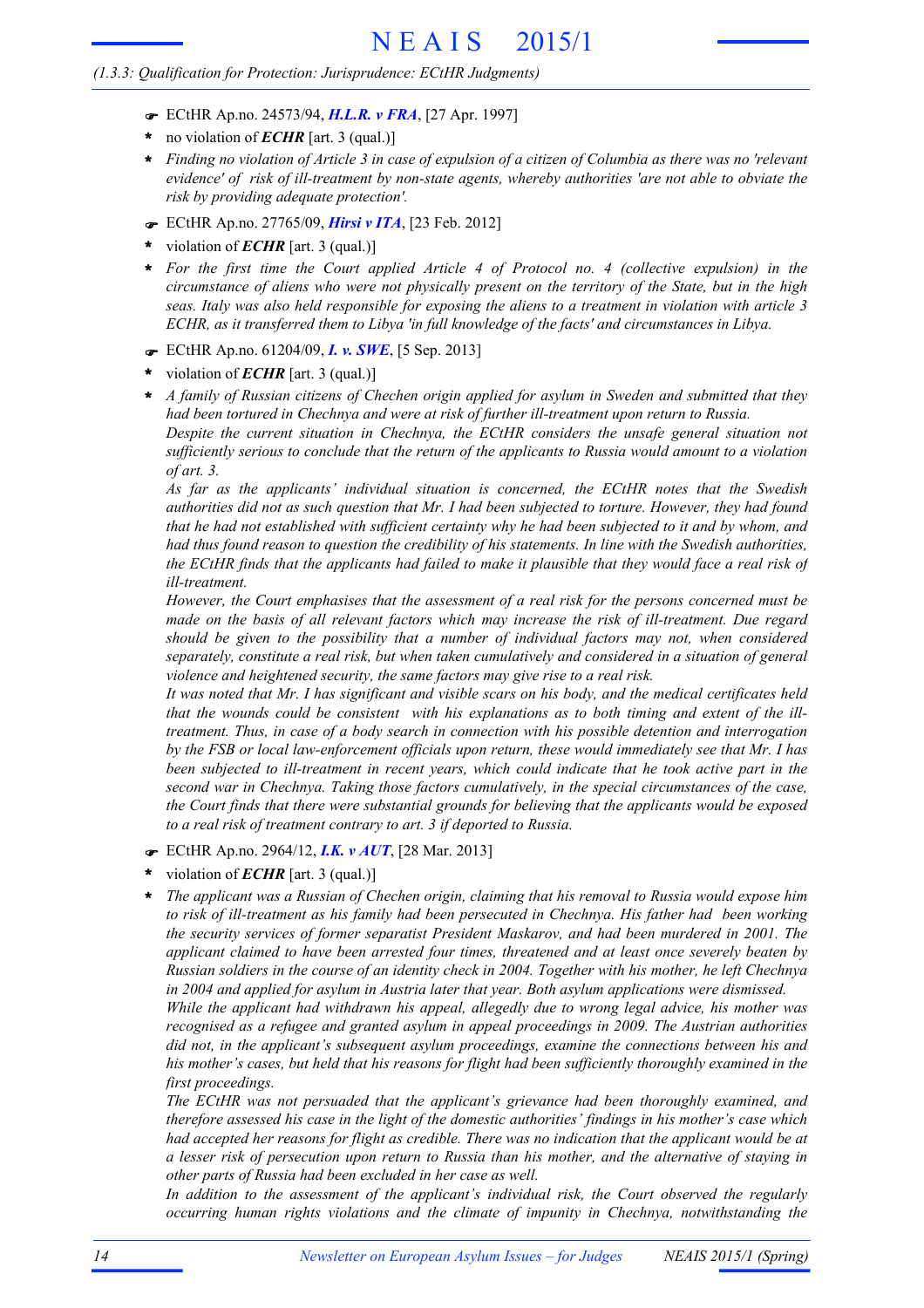*relative decrease in the activity of armed groups and the general level of violence. The Court referred* to is numerous judgments finding violations of ECHR arts. 2 and 3, and to reports about practices of *reprisals and collective punishment of relatives and suspected supporters of alleged insurgents as well as occurrences of targeted human rights violations.*

*While there were thus substantial grounds to believe that the applicant would face a real risk of treatment contrary to art. 3 if returned to Russia, his mental health status – described as posttraumatic stress disorder and depression – was not found to amount to such very exceptional circumstances as required to raise a separate issue under art. 3.*

- F ECtHR Ap.no. 20110/13, *Ismailov v RUS*, [17 Apr. 2014]
- violation of *ECHR* [art. 3 (qual.)] **\***
- *The applicant was an Uzbek citizen whose extradition to Uzbekistan had been requested. The extradition request had been refused, and in parallel proceedings his application for asylum in Russia was refused.* **\***

*The ECtHR held the general human rights situation in Uzbekistan to be 'alarming', the practice of torture in police custody being described as 'systematic' and 'indiscriminate', and confirmed that the issue of ill-treatment of detainees remains a pervasive and enduring problem. As to the applicant's personal situation, the Court observed that he was wanted by the Uzbek authorities on charges of participating in a banned religious extremist organisation, 'the Islamic Movement of Uzbekistan', and a terrorist organisation, 'O'zbekiston Islomiy Harakati' and that he was held to be plotting to destroy the constitutional order of Uzbekistan. The Court referred to various international reports and its own* findings in a number of judgments, pointing to the risk of ill treatment which could arise in similar *circumstances. The forced return to Uzbekistan, in the form of expulsion or otherwise, would therefore* give rise to a violation of art. 3. Also violation of art. 5 (1)(f) and (4) on account of detention and *unavailability of any procedure for judicial review of the lawfulness of detention.*

- F ECtHR Ap.no. 40035/98, *Jabari v TUR*, [11 July 2000]
- violation of *ECHR* [art. 3 (qual.)] **\***
- *Holding violation of Article 3 in case of deportation that would return a woman who has committed adultery to Iraq.* **\***
- F ECtHR Ap.no. 886/11, *K.A.B. v SWE*, [5 Sep. 2013]
- no violation of *ECHR* [art. 3 (qual.)] **\***
- *The applicant is a Somali asylum seeker, originating from Mogadishu. He applied for asylum in 2009, claiming that he had fled Somalia due to persecution by the Islamic Courts and al-Shabaab, in particular by telephone calls threatening him to stop spreading Christianity. While the Swedish authorities intended to deport the applicant to Somaliland, the ECtHR did not find it sufficiently substantiated that he would be able to gain admittance and to settle there. The Court therefore assessed his situation upon return to Somalia in the context of the conditions prevailing in Mogadishu, his city of origin.* **\***

The general situation of violence in Mogadishu was assessed in the light of the criteria applied in Sufi *and Elmi v. UK (28 June 2011). Against the background of recent information, in particular concerning al-Shabaab, the Court's majority held that the security situation in Mogadishu has improved since 2011 or the beginning of 2012, as the general level of violence has decreased. The* situation is therefore not, at present, of such a nature as to place everyone present in the city at a real *risk of treatment contrary to arts. 2 or 3.*

*The two dissenting judges consider the majority's analysis of the general situation deficient and its conclusions premature, due to the unpredictable nature of the conflict and the volatility and instability of the situation in Mogadishu.*

*As regards the applicant's personal situation, the Court refers to the careful examination of the case by the Swedish authorities, and the extensive reasons given for their conclusions. It further notes that* the applicant does not belong to any group at risk of being targeted by al-Shabaab, and allegedly has a home in Mogadishu where his wife lives, the Court concludes that he had failed to make it plausible *that he would face a real risk of being killed or subjected to ill-treatment upon return there.*

- F ECtHR Ap.no. 33809/08, *Labsi v SK*, [15 May 2012]
- violation of *ECHR* [art. 3 (qual.)] **\***
- *An Algerian man, convicted in France of preparing a terrorist act, and convicted in his absence in Algeria of membership of a terrorist organisation, had been expelled to Algeria upon rejection of his asylum request in Slovakia. On the basis of the existing information about the situation in Algeria for persons suspected of terrorist activities, the Court found that there had been substantial grounds for* **\***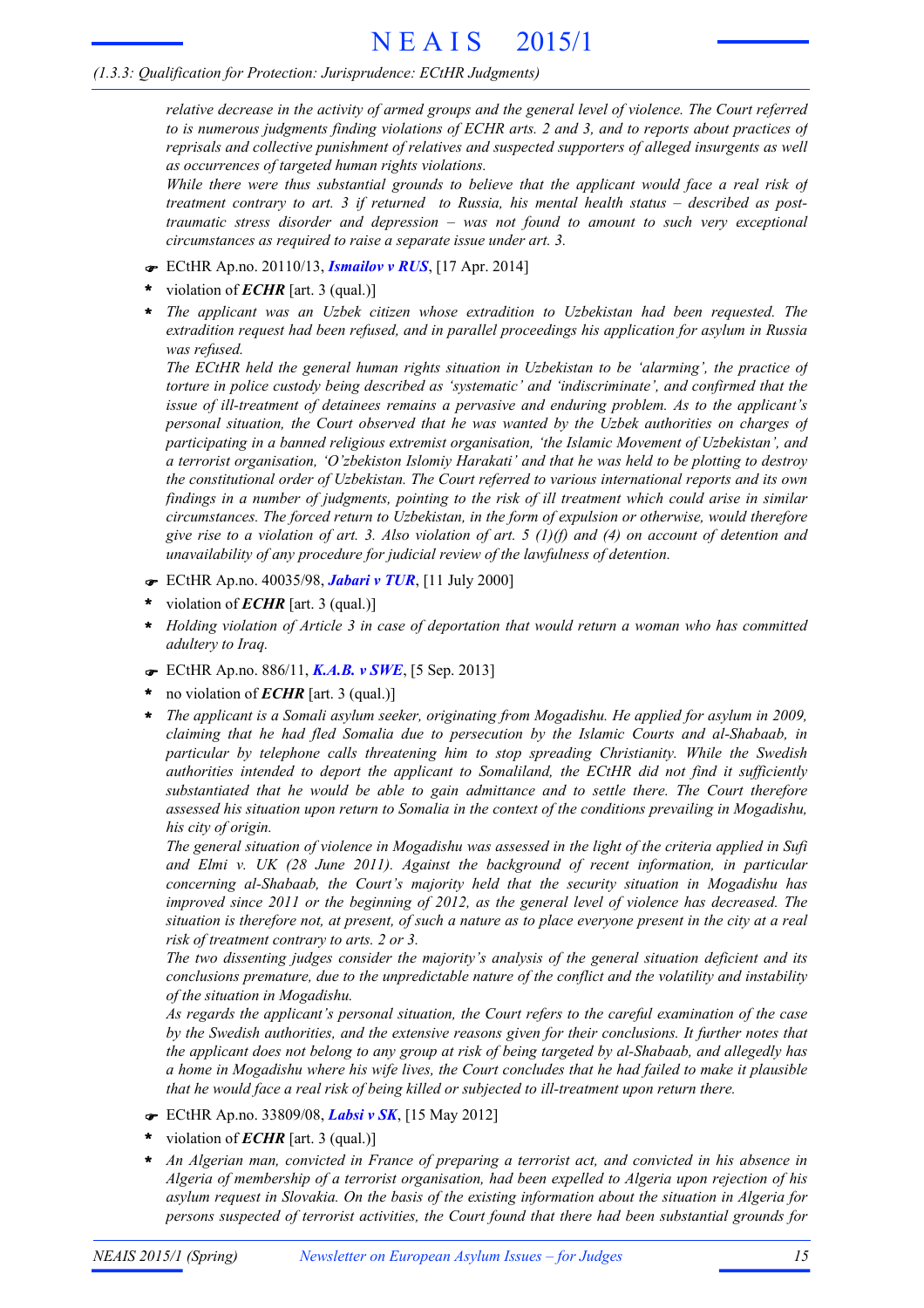believing that he faced a real risk of being exposed to treatment contrary to art. 3. The responding *government's invocation of the security risk represented by the applicant was dismissed due to the absolute guarantee under art. 3. Assurances given by the Algerian authorities concerning the applicant's treatment upon return to Algeria were found to be of a general nature, and they had* proven insufficient since the request for a visit by a Slovak official to the applicant, held in detention *upon return, had not been followed.*

*The applicant's expulsion only one working day after the Slovak Supreme Court's judgment, upholding the dismissal of his asylum request, had effectively prevented him from attempting redress by a complaint to the Slovak Constitutional Court.*

*Expulsion of the applicant in disregard of an interim measure issued by the Court under Rule 39, preventing the Court from properly examining his complaints and from protecting him against treatment contrary to art. 3, was a violation of the right to individual application under art. 34.*

- F ECtHR Ap.no. 52589/13, *M.A. v SWI*, [18 Nov. 2014]
- violation of *ECHR* [art. 3 (qual.)] **\***
- *The applicant was an Iranian asylum seeker whose case had been rejected by the Swiss authorities. According to the applicant, he had been involved in anti-regime demonstrations from 2009 to 2011 and, as a consequence, been exposed to repressive measures, including a sentence in absentia to seven years' imprisonment, payment of a fine and 70 lashes of the whip.* **\***

*The ECtHR set out observing that the applicant would in case be returned to a country where the human rights situation gives rise to grave concern in that it is evident that the Iranian authorities frequently detain and ill-treat persons who peacefully participate in oppositional or human rights activities. Not only the leaders of political organisations or other high-profile persons, but anyone who demonstrates or in any way opposes the Iranian regime may be at risk of being detained and illtreated or tortured.*

*If the alleged punishment were to be enforced, such extensive flogging would have to be regarded as torture under ECHR art. 3. The prison conditions for political prisoners would also expose him to inhuman and degrading treatment and to the risk of being tortured. As the applicant had left Iran* without an exit visa and without a passport, he was likely to be arrested upon return to Iran, the *alleged conviction would be discovered immediately, and the sentence was therefore likely to be enforced upon his return.*

*In its assessment of the evidence, the Court agreed with the Swiss authorities that the applicant's story was manifesting some weaknesses. However, the Court noted that the credibility of the accounts given* by the applicant at two interviews could not be assessed in isolation, but must be seen in the light of *further explanations given by the applicant. The difference in nature of the two interview hearings and* the fact that almost two years had lapsed until the second interview could also explain parts of the *discrepancies.*

As regards the documents submitted by the applicant, the Court did not agree that the veracity of his *account could be assessed without having regard to these documents merely because some of the documents were copies, and on the basis of a generalised allegation by the Swiss Government that such documents could be purchased in Iran. There was no indication that the authorities had tried to verify the authenticity of the summons submitted, the Swiss court had not provided any reason why the copy of a judgment and another summons could not be taken into account, and the court had ignored the applicant's suggestion of having the credibility of these documents assessed. Against this* background, the Court held that the applicant must be given the benefit of the doubt with regard to the *remaining uncertainties.*

- F ECtHR Ap.no. 58363/10, *M.E. v DEN*, [8 July 2014]
- no violation of *ECHR* [art. 3 (qual.)] **\***
- *The applicant stateless Palestinian, who was granted asylum in Denmark in 1993, had been expelled* due to criminal offences and was deported to Syria in 2010. He claimed this to be in violation of art. 3 *in that he had been tortured upon return by the Syrian authorities. The Danish Government did not challenge this allegation of ill-treatment, but contested the alleged art. 3 violation.* **\***

*In examining whether the Danish authorities were, or should have been, aware that the applicant would face a real and concrete risk of being subjected to such treatment, the ECtHR noted that the* Syrian uprising and armed conflict had not yet begun at the time of deportation. It further noted that *the applicant had not relied on art. 3 until a month after his deportation. Referring to an expert* opinion on the ne bis in idem principle in Syrian law, provided during the expulsion case, the Court *was not convinced that the Danish authorities should have been aware that the applicant would risk detention and 'double persecution' upon return to Syria. The Court also pointed out that the principle*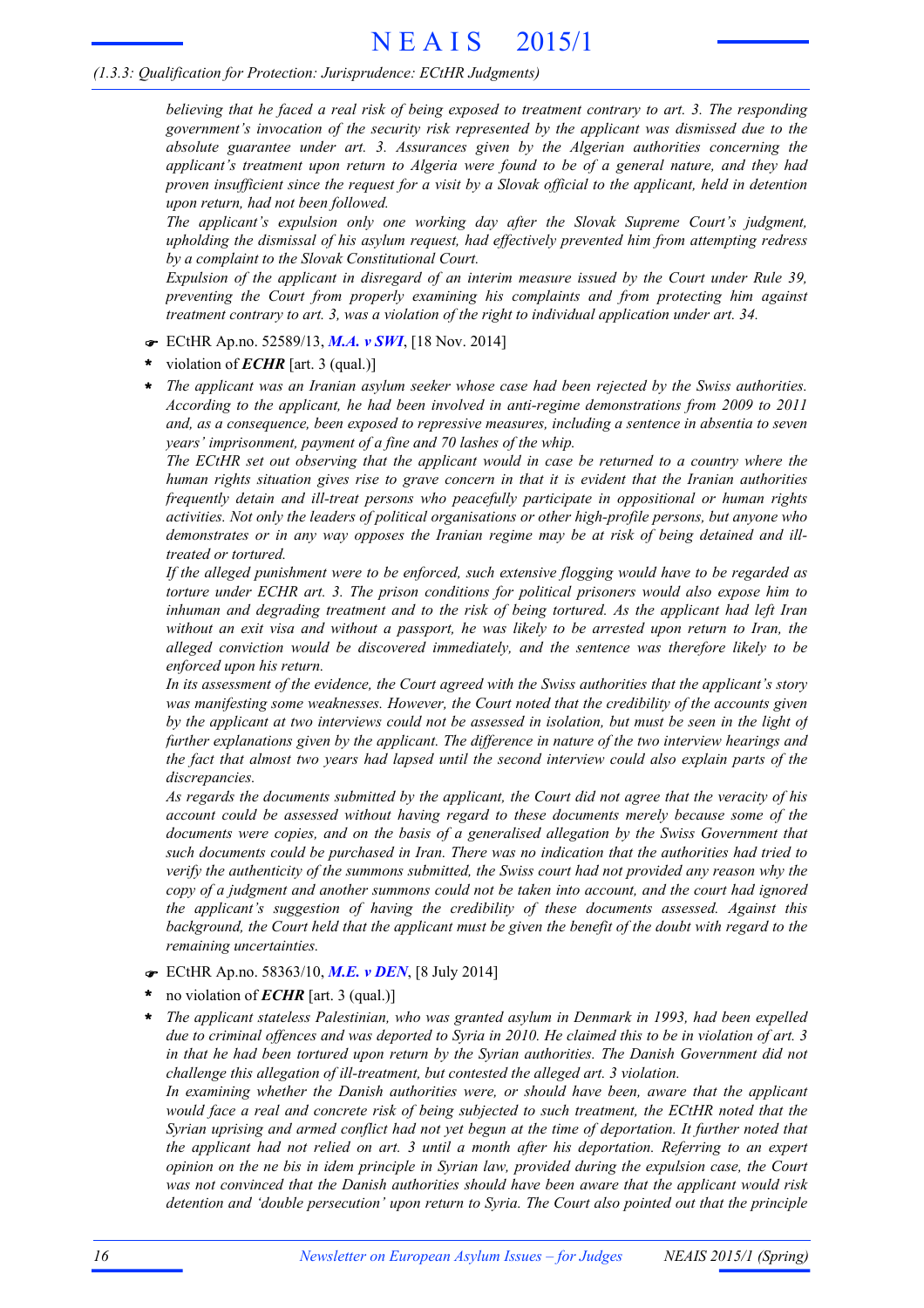#### *(1.3.3: Qualification for Protection: Jurisprudence: ECtHR Judgments)*

*of ne bis in idem does not by itself raise an issue under art. 3.*

*Even while various international sources were reporting ill-treatment of detainees in Syria at the time of deportation, the Court stated that the applicant did not belong to a threatened minority, and had never been politically active or in conflict with the Syrian regime, nor been perceived as an opponent to the government due to his stay abroad. The Court therefore concluded that there were no* substantial grounds to believe that he had been at risk of being subjected to treatment in breach of art. *3 upon return to Syria.*

- F ECtHR Ap.no. 50094/10, *M.E. v FRA*, [6 June 2013]
- violation of *ECHR* [art. 3 (qual.)] **\***
- *The applicant was an Egyptian belonging to the Coptic Christian community in his country of origin* where he had been exposed to a number of attacks due to his religious belief. His reports of these *incidents to the police had been unsuccessful, and before leaving Egypt in 2007 he was accused of proselytizing for which he was sentenced in absentia to 3 years of imprisonment.* **\***

*The ECtHR referred to reports on numerous instances of violence and other persecution against Coptic Christians in Egypt in 2010-11, and on reluctance of Egyptian authorities to prosecute the perpetrators, and found no evidence that the situation had improved. The Court found strong evidence that the applicant would be a potential prime target for persecution and violence as a convicted proselytizer, whether free or imprisoned, and pointed to the serious doubt about on the applicant's ability to receive adequate protection from the Egyptian authorities. Given his background and the* situation of Coptic Christians in Egypt, art. 3 would be violated in case of enforcement of the decision *to deport the applicant.*

Contrary to the judgment in I.M. v. France [2 February 2012 – see NEAIS 2012/1 p. 10], the ECtHR *did not consider the examination of this case in the French 'fast-track' asylum procedure incompatible with art. 13. The Court emphasised the very substantial delay in the applicant's lodging of his asylum* request (almost 3 years) and the fact that he had been able to lodge an appeal with suspensive effect *against the removal order as well as an asylum request with suspensive effect. Given his delay, the applicant could not validly argue that the reduced and very short deadlines to prepare the asylum request in the special procedure had affected the accessibility of the remedies available to him, and there was therefore no violation of art. 13 in conjunction with art. 3.*

- F ECtHR Ap.no. 71398/12, *M.E. v SWE*, [26 June 2014]
- no violation of *ECHR* [art. 3 (qual.)] **\***
- case has been referred to the Grand Chamber on 17 Nov 2014. **\***
- *The applicant (a Libyan asylum seeker) had first explained that he had been involved in illegal transport of weapons for powerful clans from southern Libya, and that he had been stopped and interrogated under torture by the authorities. Subsequently he had added to his grounds for asylum, stating that he was homosexual and had entered into a relationship with N. in Sweden.* **\***

*Referring to the Swedish authorities' view that the applicant had given contradictory and deliberately false information, and to their thorough examination of his claims in respect of the weapons transport, the ECtHR stated that the applicant lacked credibility and had thus failed to substantiate that he would* face a real risk of arrest or ill-treatment on return to Libya on this basis. In reaching this conclusion, *the Court also 'had regard to the change in power in Libya'.*

*As regards the applicant's sexual orientation, the Court noted that the Swedish Government had not questioned that he is homosexual and that his marriage to N. is serious. Nonetheless, the Court reiterated the lack of credibility found by the national authorities and held that the applicant had not* given a satisfactory explanation of why he had changed and added to his story over time, in particular that in his first submission to the ECtHR he claimed that he had already lived as a homosexual in *Libya before his departure, whereas he had never told the Swedish authorities about this, on the* contrary having stated that he had planned to marry a woman in Libya. The Court held not to have *sufficient foundation to conclude that the Libyan authorities actively persecute homosexuals, although homosexual acts are punishable by imprisonment under the Libyan Penal Code.*

*In addition, the Court found indications that the applicant during his stay in Sweden had made an* active choice to live discreetly and not reveal his sexual orientation to his family in Libya, not because *of fear of persecution but rather due to private considerations. Emphasising that the case did not concern permanent expulsion of the applicant to Libya, but only a temporary return while the Swedish authorities would be examining an application for family reunion with N., the Court considered this a reasonably short period of time that would not require the applicant to conceal or suppress an* important part of his identity permanently or for a longer period of time. It was therefore not by itself *sufficient to reach the threshold of art. 3.*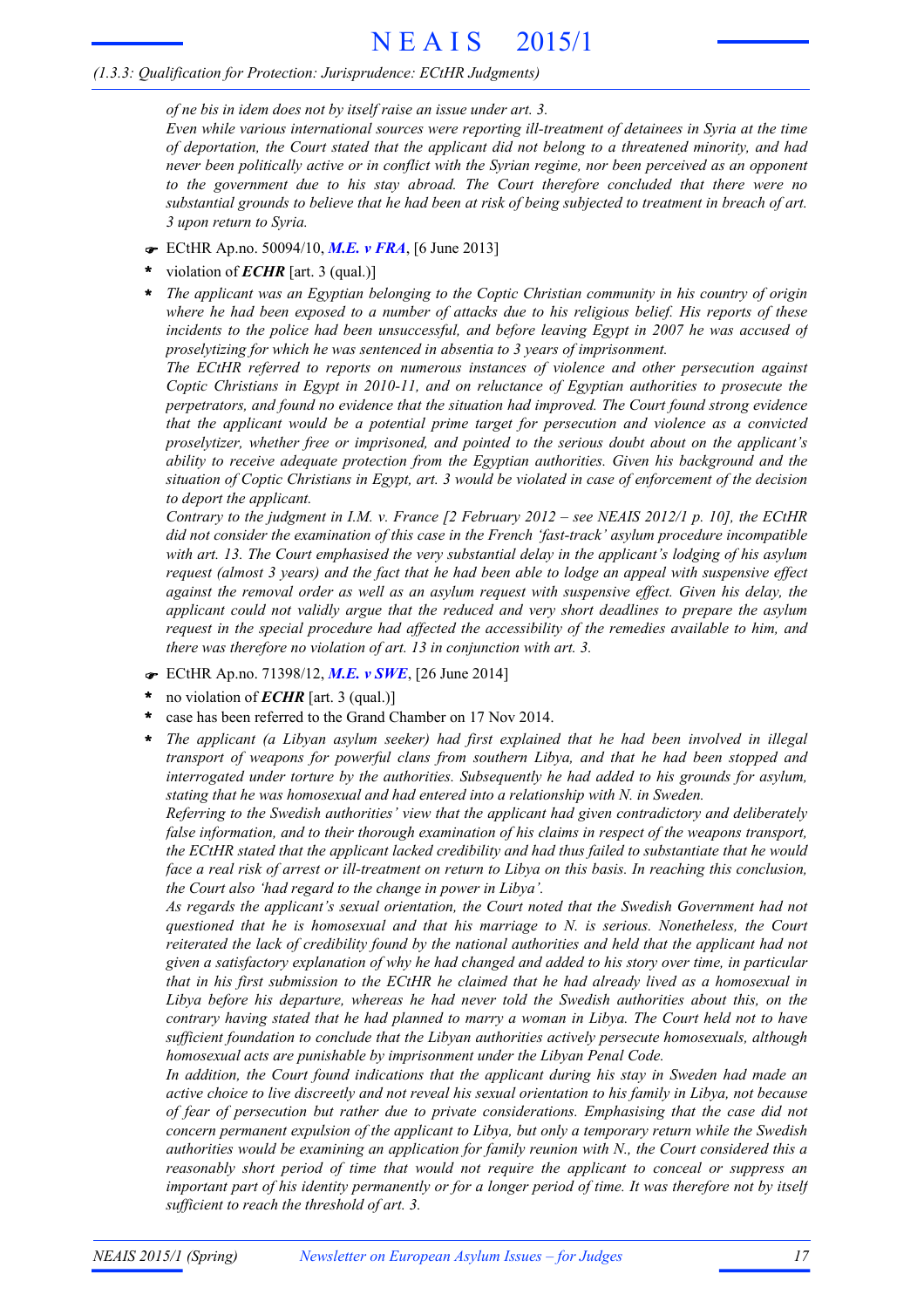#### *(1.3.3: Qualification for Protection: Jurisprudence: ECtHR Judgments)*

*In a dissenting opinion, one of the judges disagreed with the majority's conclusion on the applicant's possibility to avoid risk of persecution by exercising restraint in expressing his sexual orientation.*

- F ECtHR Ap.no. 1412/12, *M.T. v SWE*, [26 Feb. 2015]
- no violation of *ECHR* [art. 3 (qual.)] **\***

*New*

*Expulsion case. The applicant was a Kyrgyz citizen whose asylum application in Sweden had been rejected. Before the ECtHR he exclusively complained that his expulsion to Kyrgyzstan would entail a* violation of art. 3 due to his ill-health, and the Court found no reason to examine the claims relating to *persecution as presented before the Swedish authorities.* **\***

*It was undisputed, and supported by medical certificates, that the applicant suffered from a chronic disease and chronic kidney failure for which he was receiving blood dialysis in Sweden. Without this regular treatment his health would rapidly deteriorate and he would die within a few weeks.*

*Against the background of the information provided on the availability of blood dialysis treatment in Kyrgyzstan, the Court did not find, in the special circumstances of the case, that there was a sufficiently real risk that the applicant's expulsion to Kyrgyzstan would be contrary to art. 3. The present case did not disclose the very exceptional circumstances of the case D. v. United Kingdom [2 May 1997] insofar as blood dialysis was available in Kyrgyzstan, the applicant's family were there and he could rely on their assistance to facilitate making arrangements for treatment, and he could also count on help from the Swedish authorities for such arrangements if necessary. Thus, the Court was taking note of the Swedish government's statements concerning its readiness to assist the applicant and take other measures to ensure that the removal could be executed without jeopardising his life upon return, and considered this particularly relevant to the overall assessment.*

- F ECtHR Ap.no. 17897/09, *M.V. & M.T. v FRA*, [4 Sep. 2014]
- violation of *ECHR* [art. 3 (qual.)] **\***
- *On several occasions in 2007, the applicants (a Russian couple) had accommodated an uncle who was* **\*** *a former Chechen rebel. After his last stay with them they had been harassed by men supposedly affiliated with the current Chechen President Kadyrov who came to their house, interrogated them about their uncle, and threatened and maltreated them.*

*Referring to the applicants' family connections, in particular the uncle who had participated in the Chechen rebellion, and to the previous attacks and threats on their persons, and the general situation* previously as well as presently in Chechnya, the Court held that their return would result in a real risk *of ill-treatment by the Russian authorities.*

- F ECtHR Ap.no. 18372/10, *Mo.M. v FRA*, [18 Apr. 2013]
- violation of *ECHR* [art. 3 (qual.)] **\***
- The applicant had been accused of spying for the rebels in Chad, and had been taken into custody for *five days, interrogated and subjected to torture. In addition, his shop had been destroyed, his possessions confiscated, and his family threatened.* **\***

*The Court held the general situation in Chad to give cause for concern, particularly for persons suspected of collaboration with the rebels. As regards the applicant's personal situation, the Court considered the medical certificates produced by him as sufficient proof of the alleged torture. As to his* risk of ill-treatment in case of return, the Court noted that he had produced a warrant issued by the *authorities against him, the authenticity of which had not been seriously disputed by the French* Government. Due to the reasoning given by the French authorities and the fact that they had not been *able to examine some of the evidence produced by the applicant, the Court could not rely on the French courts' assessment of the applicant's risk. Due to his profile, the medical certificates and the* past and present situation in Chad, the Court found a real risk that he would be subjected to treatment *contrary to art. 3.*

- F ECtHR Ap.no. 71932/11, *Mohammadi v AUS*, [3 July 2014]
- no violation of *ECHR* [art. 3 (qual.)] **\***
- *The applicant - an Afghan asylum seeker - had arrived in Austria via Greece, Macedonia, Serbia and Hungary. As the Austrian authorities intended to transfer him to Hungary under the Dublin Regulation, he complained that this would subject him to treatment contrary to arts. 3 and 5. The ECtHR considered the case similar to Mohammed v. Austria [6 June 2013] and examined whether any significant changes had occurred since that judgment.* **\***

*Holding that the complaint regarding risk of arbitrary detention and detention conditions in Hungary* was falling in fact under art. 3, the Court pointed out that there was no systematic detention of asylum *seekers in Hungary any more, and that there had been improvements in the detention conditions.*

*As regards the issue of access to asylum procedures the Court stated that, since the changes in*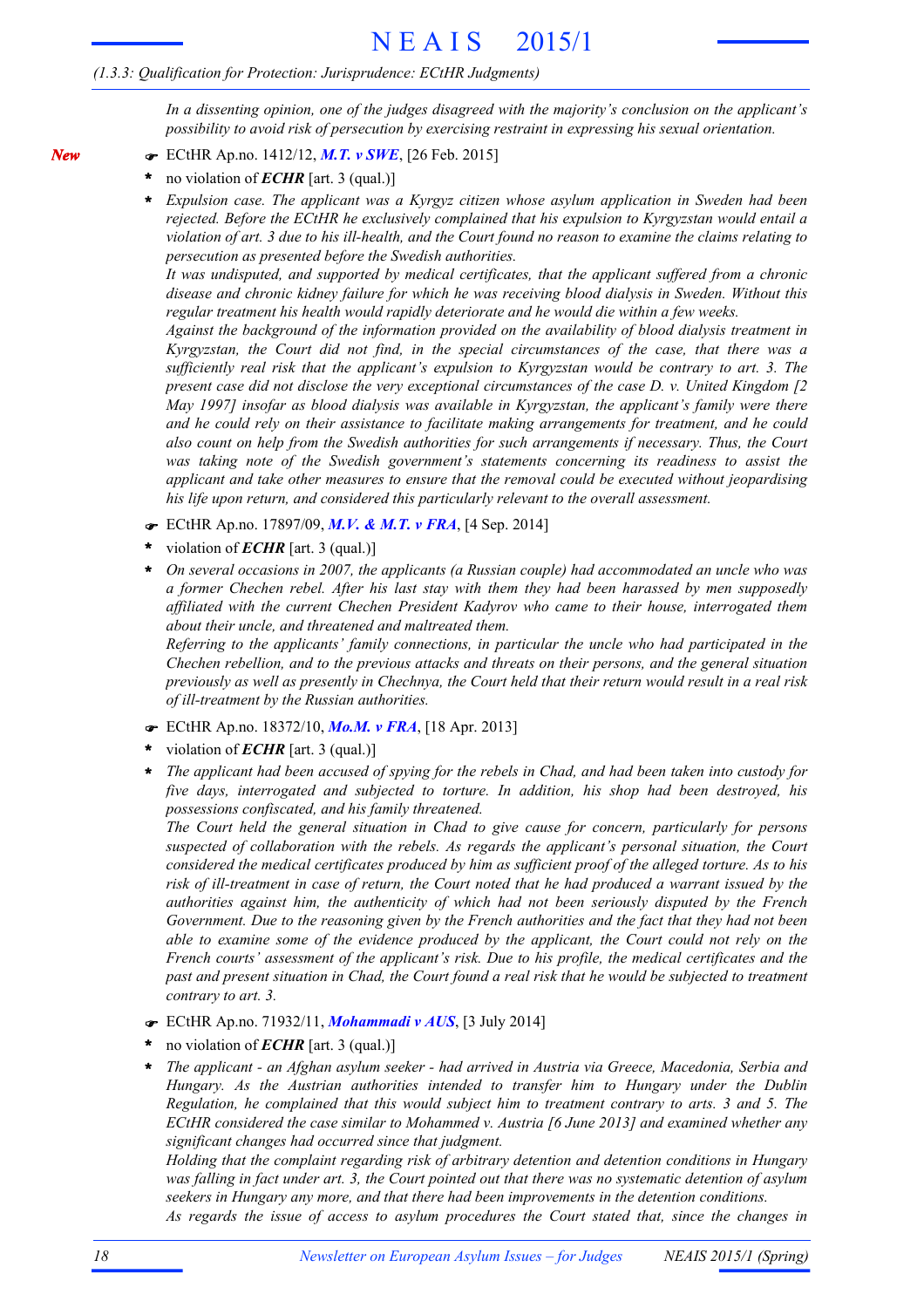#### *(1.3.3: Qualification for Protection: Jurisprudence: ECtHR Judgments)*

*Hungarian legislation in effect since January 2013, those asylum seekers transferred under the Dublin Regulation whose claims had not been examined and decided on the merits in Hungary would have* access to such an examination. As the applicant had not yet had a decision on the merits of his case, *he would have a chance to reapply for asylum and have his case duly examined if returned to Hungary. The Court further held it to be consistently confirmed that Hungary was no longer relying on the safe third country concept towards Serbia. The relevant country reports did not indicate systematic deficiencies in the Hungarian asylum system, and the Court therefore concluded that the applicant would currently not be at a real individual risk of being subjected to treatment contrary to art. 3 if transferred to Hungary.*

- F ECtHR Ap.no. 23505/09, *N. v SWE*, [20 July 2010]
- violation of *ECHR* [art. 3 (qual.)] **\***
- *The Court observed that women are at particular risk of ill-treatment in Afghanistan if perceived as* **\*** *not conforming to the gender roles ascribed to them by society, tradition and even the legal system.* The Court could not ignore the general risk to which she might be exposed should her husband decide to resume their married life together, or should he perceive her filing for divorce as an indication of *an extramarital relationship; in these special circumstances, there were substantial grounds for believing that the applicant would face various cumulative risks of reprisals falling under Art. 3 from her husband, his or her family, and from the Afghan society.*
- F ECtHR Ap.no. 25904/07, *N.A. v UK*, [17 July 2008]
- violation of *ECHR* [art. 3 (qual.)] **\***
- *The Court has never excluded the possibility that a general situation of violence in the country of destination will be of a sufficient level of intensity as to entail that any removal thereto would necessarily breach Art. 3, yet such an approach will be adopted only in the most extreme cases of general violence where there is a real risk of ill-treatment simply by virtue of an individual being exposed to such violence on return.* **\***
- F ECtHR Ap.no. 7974/11, *N.K. v FRA*, [19 Dec. 2013]
- violation of *ECHR* [art. 3 (qual.)] **\***
- The applicant Pakistani citizen was seeking asylum on the basis of his fear of ill-treatment due to his *conversion to the Ahmadiyya religion. He alleged to have been abducted and tortured and that an arrest warrant had been issued against him for preaching this religion.* **\***

*Observing that the risk of ill-treatment of persons of the Ahmadiyya religion in Pakistan is well documented, the ECtHR stated that belonging to this religion would not in itself be sufficient to attract protection under art. 3. Rather, the applicant would have to demonstrate being practising the religion openly and to be proselytising, or at least to be perceived as such.*

*While the French authorities had been questioning the applicant's credibility, in particular regarding the authenticity of the documents presented by him, the ECtHR did not consider their decisions to be based on sufficiently explicit motivations in that regard. The Court did not find the respondent State to have provided information giving sufficient reasons to doubt the veracity of the applicant's account of* the events leading to his flight, and there was therefore no basis of doubting his credibility. The Court *concluded that the applicant was perceived by the Pakistani authorities not as simply practising the* Ahmadiyya belief, but as a proselytiser and thus having a profile exposing him to the attention of the *authorities in case of return.*

- F ECtHR Ap.no. 8139/09, *Othman v UK*, [17 Jan. 2012]
- no violation of *ECHR* [art. 3 (qual.)] **\***
- referral to the Grand Chamber requested; refused by the ECtHR Panel on 9 May 2012 **\***
- *Notwithstanding widespread and routine occurrence of torture in Jordanian prisons, and the fact that the applicant as a high profile Islamist was in a category of prisoners frequently ill-treated in Jordan,* the applicant was held not to be in real risk of ill-treatment if being deported to Jordan, due to the *information provided about the 'diplomatic assurances' that had been obtained by the UK government in order to protect his Convention rights upon deportation; the Court took into account the particularities of the memorandum of understanding agreed between the UK and Jordan, as regards both the specific circumstances of its conclusion, its detail and formality, and the modalities of monitoring the Jordanian authorities' compliance with the assurances.* **\***

Holding that ECHR art. 5 applies in expulsion cases, but that there would be no real risk of flagrant *breach of art. 5 in respect of the applicant's pre-trial detention in Jordan. Holding that deportation of* the applicant to Jordan would be in violation of ECHR art. 6, due to the real risk of flagrant denial of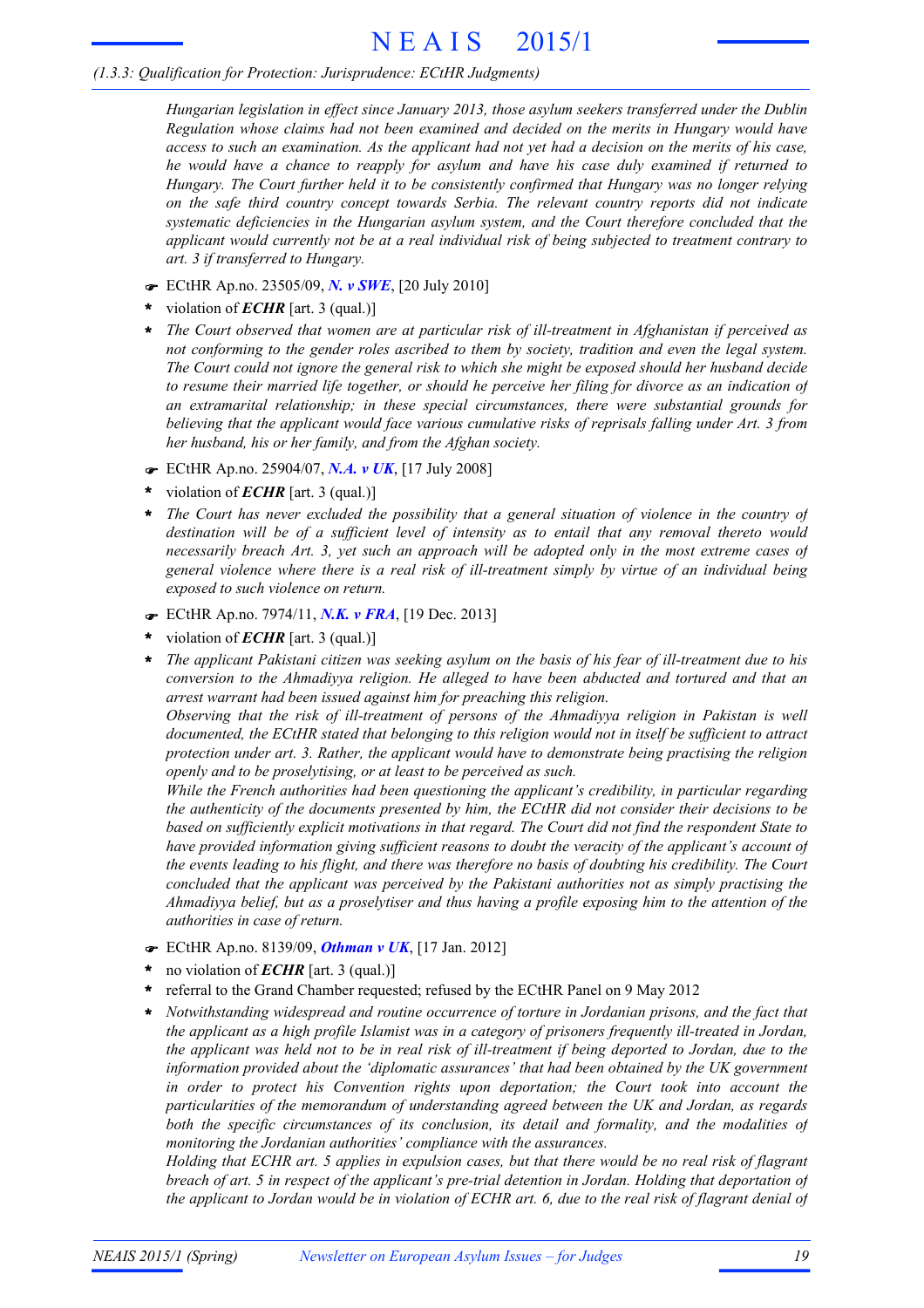*justice by admission of torture evidence against him in the retrial of criminal charges.*

- F ECtHR Ap.no. 10466/11, *R.J. v FRA*, [19 Sep. 2013]
- violation of *ECHR* [art. 3 (qual.)] **\***
- *The applicant is a Tamil asylum seeker who claims to have been persecuted by the Sri Lankan authorities because of his ethnic origin and his political activities in support of the LTTE.* The ECtHR reiterates that there is no generalised risk of treatment contrary to art. 3 for all Tamils *returned to Sri Lanka, but only for those applicants representing such interest to the authorities that they may be exposed to detention and interrogation upon return. Therefore, the risk has to be assessed* on an individual basis, taking into account the relevant factors (see: N.A. v. UK (17 July 2008)). Even *while there were certain credibility issues concerning the applicant's story, the Court puts emphasis on the medical certificate precisely describing his wounds. As the nature, gravity and recent infliction of these wounds create a strong presumption of treatment contrary to art. 3, and as the French authorities have not effectively rebutted this presumption, the Court considers that the applicant had established the risk that he might be subjected to ill-treatment upon return. Art. 3 would therefore be violated in case of his expulsion.* **\***
- F ECtHR Ap.no. 25393/10, *Rafaa v FRA*, [30 May 2013]
- violation of *ECHR* [art. 3 (qual.)] **\***
- *The Moroccan authorities had requested the applicant's extradition from France under an international arrest warrant for acts of terrorism. The applicant initiated procedures contesting his extradition, and a parallel procedure requesting asylum in France.* **\***

*While the French asylum authorities apparently recognised the risk of ill-treatment in Morocco due to the applicant's alleged involvement in an Islamist terrorist network, the Court reconfirmed the* absolute nature of the prohibition under art. 3 and the impossibility to balance the risk of ill-treatment *against the reasons invoked in support of expulsion. Given the human rights situation in Morocco and the persisting ill-treatment of persons suspected of participation in terrorist activities, and the applicant's profile, the Court considered the risk of violation of art. 3 in case of his return to be real.*

- F ECtHR Ap.no. 52077/10, *S.F. v SWE*, [15 May 2012]
- violation of *ECHR* [art. 3 (qual.)] **\***
- *Observing that the human rights situation in Iran gives rise to grave concern, and that the situation appears to have deteriorated since the Swedish domestic authorities determined the case and rejected the applicants' request for asylum in 2008-09, the Court noted that it is not only the leaders of political organisations or other high-profile persons who are detained, but that anyone who* demonstrates or in any way opposes the current regime in Iran may be at risk of being detained and *ill-treated or tortured. Acknowledging that the national authorities are best placed to assess the facts and the general credibility of asylum applicants' story, the Court agreed that the applicant's basic story was consistent notwithstanding some uncertain aspects that did not undermine the overall credibility of the story. While the applicants' pre-flight activities and circumstances were not sufficient* independently to constitute grounds for finding that they would be in risk of art. 3 treatment if returned *to Iran, the Court found that they had been involved in extensive and genuine political and human rights activities in Sweden that were of relevance for the determination of the risk on return, given their existing risk of identification and their belonging to several risk categories. Thus, their sur place* activities taken together with their past activities and incidents in Iran lead the Court to conclude that there would be substantial grounds for believing that they would be exposed to a real risk of treatment *contrary to art. 3 if deported to Iran in the current circumstances.* **\***
- F ECtHR Ap.no. 60367/10, *S.H.H. v UK*, [29 Jan. 2013]
- no violation of *ECHR* [art. 3 (qual.)] **\***
- *The applicant had been seriously injured during a rocket launch in Afghanistan in 2006 and left disabled, following several amputations, for the UK in 2010. His asylum application had been refused, and he was refused permission to appeal this decision.* **\***

The Court reiterated that ECHR art. 3 does not imply an obligation on States to provide all illegal *immigrants with free and unlimited health care. Referring to the applicant's assertion that disabled persons were at higher risk of violence in the armed conflict in Afghanistan, the Court held that* expulsion would only be in violation of art. 3 in very exceptional cases of general violence where the *humanitarian grounds against removal were compelling. It pointed out that the applicant had not complained that his removal to Afghanistan would put him at risk of deliberate ill-treatment from any party, nor that the levels of violence were such as to entail a breach of art. 3.*

*The Court emphasised that the applicant had received both medical treatment and support throughout*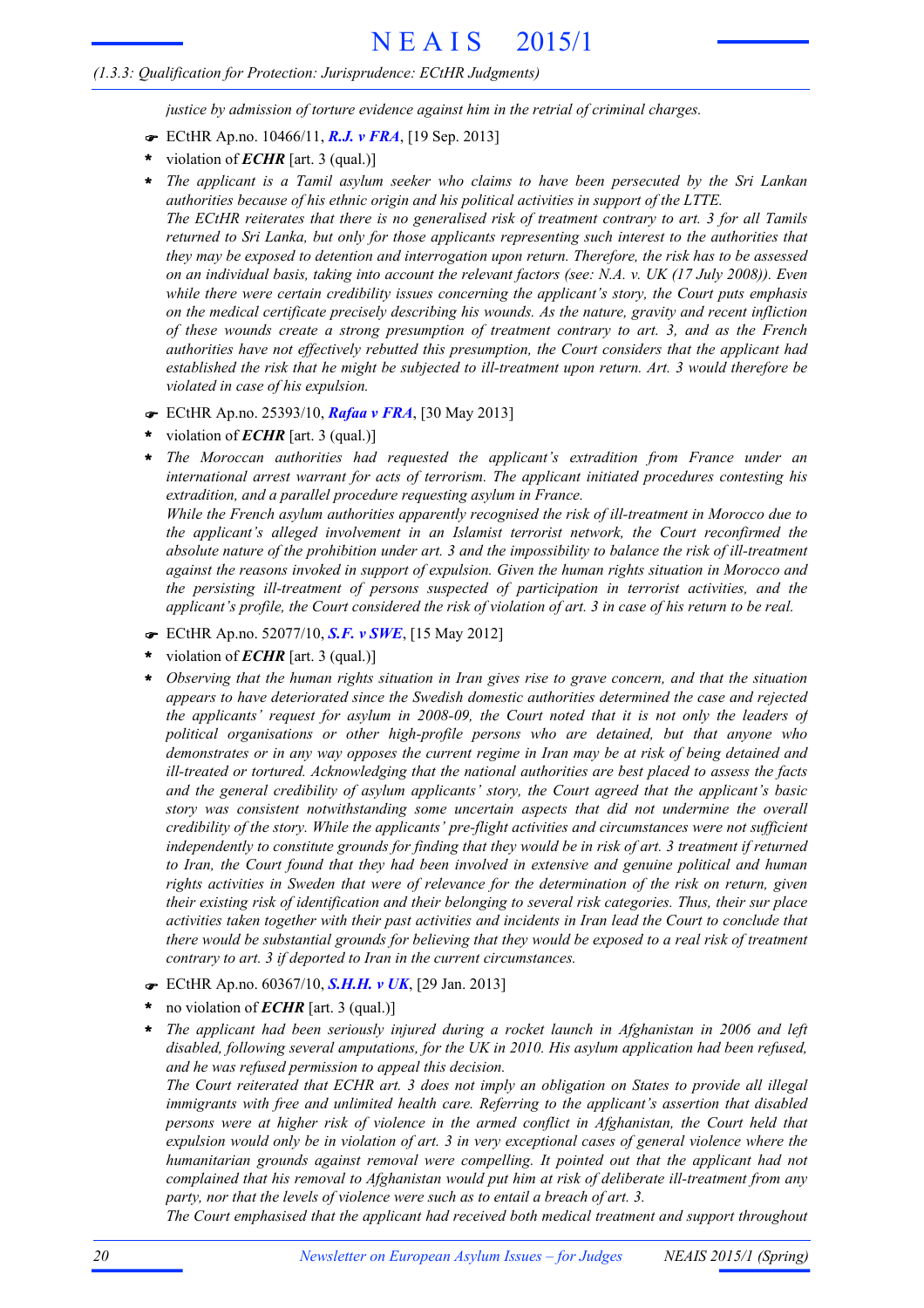the four years he had spent in Afghanistan after his accident. It did not accept the applicant's claim that he would be left destitute due to total lack of support upon return to Afghanistan, as he had not *given any reason why he would not be able to make contact with his family there.*

- F ECtHR Ap.no. 2345/02, *Said v NL*, [5 July 2005]
- violation of *ECHR* [art. 3 (qual.)] **\***
- *Asylum seeker held to be protected against refoulement under Art. 3; the Dutch authorities had taken* **\*** *the failure to submit documents establishing his identity, nationality, or travel itinerary as affecting the credibility of his statements; the Court instead found the applicant's statements consistent, corroborated by information from Amnesty International, and thus held that substantial grounds had been shown for believing that, if expelled, he would be exposed to a real risk of ill-treatment as prohibited by Art. 3.*
- F ECtHR Ap.no. 1948/04, *Salah Sheekh v NL*, [11 Jan. 2007]
- violation of *ECHR* [art. 3 (qual.)] **\***
- \* There was a real chance that deportation to 'relatively safe' areas in Somalia would result in his *removal to unsafe areas, hence there was no 'internal flight alternative' viable. The Court emphasised that even if ill-treatment be meted out arbitrarily or seen as a consequence of the general unstable* situation, the asylum seeker would be protected under Art. 3, holding that it cannot be required that an *applicant establishes further special distinguishing features concerning him personally in order to show that he would be personally at risk.*
- F ECtHR Ap.no. 14038/88, *Soering v UK*, [7 July 1989]
- violation of *ECHR* [art. 3 (qual.)] **\***
- *Holding extradition from UK to USA of German national charged with capital crime and at risk of serving on death row is a violation of Art. 3 recognising the extra-territorial effect of the ECHR.* **\***
- F ECtHR Ap.no. 48866/10, *T.A. v SWE*, [19 Dec. 2013]
- violation of *ECHR* [art. 3 (qual.)] **\***
- \* The applicant was an Iraqi citizen, a Sunni Muslim from Baghdad. From 2003 to 2007 he had been *working for security companies with connections to the US military forces in Iraq. He alleged to have* been subjected to attacks and threats from two militias due to that employment, and to be at risk of *treatment prohibited by Arts. 2 and 3.*

*While considering the general situation in Iraq in a similar manner as in B.K.A. v. Sweden (see above), the ECtHR noted that targeted attacks against the former international forces in Iraq and their subcontractors as well as individuals seen to be collaborating with these forces have been widespread. Individuals who worked for a company connected to those forces must therefore, as a rule, be considered to be at greater risk in Iraq than the average population.*

*As regards the applicant's personal situation, the Court found reasons to generally question his credibility and thus considered that he had not been able to make it plausible that there is a connection between the alleged incidents and his previous work for security companies connected to the former US troops. As many years had passed since the alleged incidents and his work for the companies, there was consequently no sufficient evidence of a real risk of treatment contrary to Arts. 2 or 3. Two judges dissented on the basis of the cumulative weight of factors pertaining to both the general situation in Iraq and the applicant's personal account.*

- F ECtHR Ap.no. 1231/11, *T.H.K v SWE*, [19 Dec. 2013]
- no violation of *ECHR* [art. 3 (qual.)] **\***
- The applicant was an Iraqi citizen, a Sunni Muslim from Mosul. He had served from 2003 to 2006 in the new Iraqi army which involved working with the US military forces. In 2006 he had been seriously injured in a suicide bomb explosion killing 30 soldiers, and in 2007 he had been hit by shots from a *car passing in front of his house. He also alleged to have received a letter containing death threats. The ECtHR considered the general situation in Iraq in a similar manner as in B.K.A. v Sweden. As regards the applicant's personal situation, the ECtHR stated that there was no indication that* members of his family in Iraq had been subjected to attacks or other forms of ill-treatment since 2007, *and considered that the applicant had not substantiated that there was a remaining personal threat of treatment contrary to Arts. 2 or 3.* **\***
- F ECtHR Ap.no. 71932/11, *Trabelsi v BEL*, [4 Sep. 2014]
- violation of *ECHR* [art. 3 (qual.)] **\***
- **\***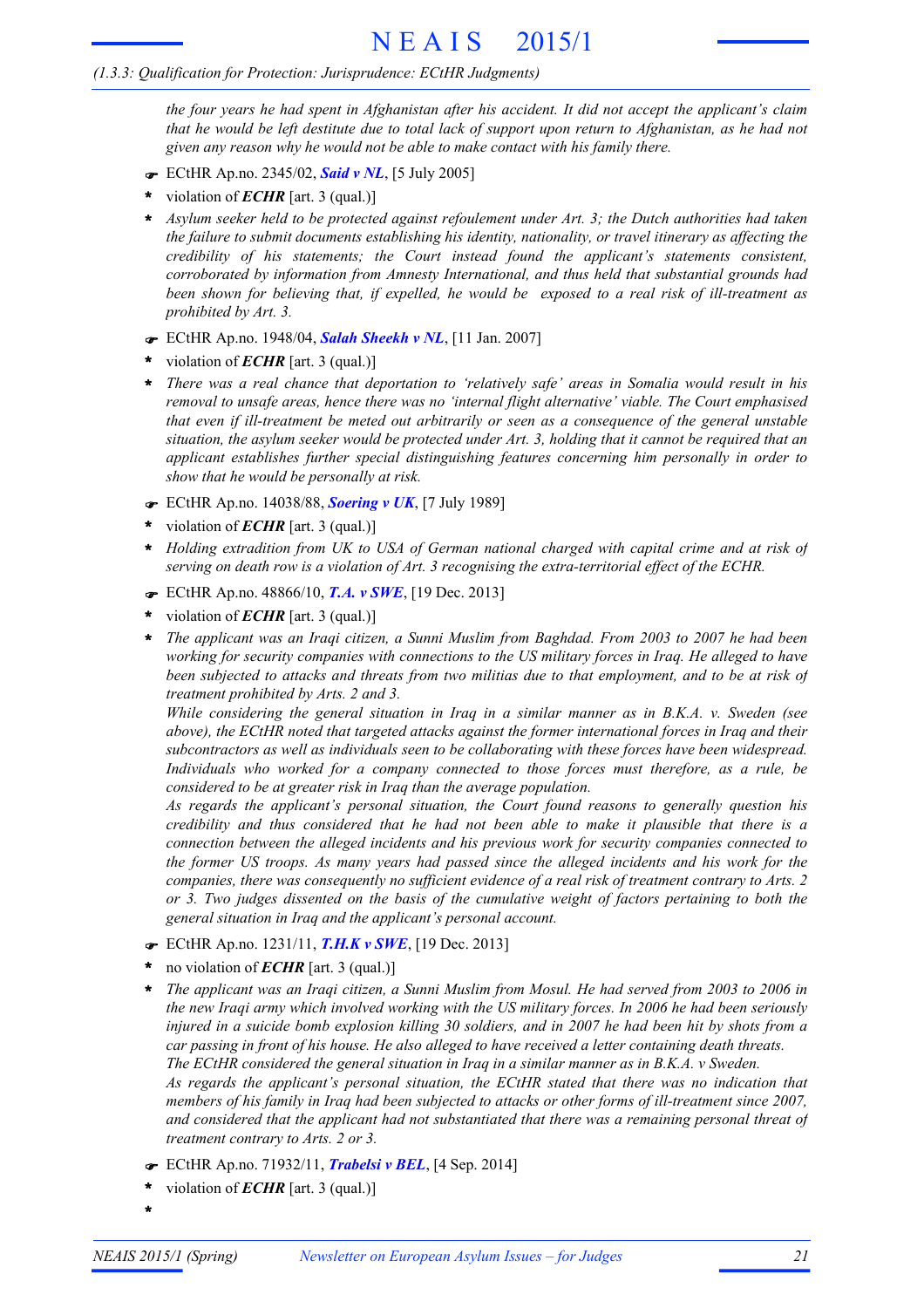attempting to blow up a military base and for instigating a criminal conspiracy. He had in 2005 been *sentenced to ten years' imprisonment in absentia by a Tunisian military court for belonging to a terrorist organisation. In 2008, the US authorities requested his extradition on charges for offences relating to Al Qaeda-inspired terrorism, among which two charges made him liable to life* imprisonment. In spite of a Rule 39 indication by the ECtHR of interim measures in 2011, the Belgian *authorities extradited the applicant to the US in 2013.*

While reiterating that the imposition of a sentence of life imprisonment on an adult offender is not in *itself prohibited by the ECHR, provided that it is not disproportionate, the ECtHR pointed out that for* it to be compatible with art. 3 such a sentence should not be irreducible de jure and de facto. In view *of the gravity of the terrorist offences with which the applicant was charged, a discretionary life sentence was not considered to be grossly disproportionate.*

*Even though the US had, by a diplomatic note in 2010, repeated their guarantees towards Belgium in* respect of the possibility of commutation of a life sentence, the ECtHR held that the US authorities had *at no point provided any concrete assurance that the applicant would be spared an irreducible life sentence. The Court further noted that while US legislation provided various possibilities for reducing life sentences which gave the applicant some prospect of release, it did not lay down any procedure amounting to a mechanism for reviewing such sentences for the purposes of ECHR art. 3. The life imprisonment to which the applicant might be sentenced could therefore not be described as reducible. Consequently, his extradition to the US had amounted to a violation of Art. 3.*

In addition, by the actual extradition of the applicant in spite of the Rule 39 indication, Belgium had deliberately and irreversibly lowered the level of protection of the rights in art. 3. ECHR art. 34 had *therefore also been violated.*

- F ECtHR Ap.no. 58510/00, *Venkadajalasarma v NL*, [17 Feb. 2004]
- no violation of *ECHR* [art. 3 (qual.)] **\***
- Current situation in Sri Lanka makes it unlikely that Tamil applicant would run a real risk of being *subject to ill-treatment after his expulsion from the Netherlands.* **\***
- F ECtHR Ap.no. 13163/87, *Vilvarajah v UK*, [30 Oct. 1991]
- no violation of *ECHR* [art. 3 (qual.)] **\***
- *Finding no breach of Art. 3 although applicants claimed to have been subjected to ill-treatment upon* return to Sri Lanka; this had not been a foreseeable consequence of the removal of the applicants, in *the light of the general situation in Sri Lanka and their personal circumstances; a mere possibility of* ill-treatment is not in itself sufficient to give rise to a breach of Art. 3, and there existed no special *distinguishing features that could or ought to have enabled the UK authorities to foresee that they would be treated in this way.* **\***
- F ECtHR Ap.no. 49341/10, *W.H. v SWE*, [27 Mar. 2014]
- no violation of *ECHR* [art. 3 (qual.)] **\***
- case is referred to the Grand Chamber on 8 Sep 2014 **\***
- *The applicant was an Iraqi citizen of Mandaean denomination, originating from Baghdad. The applied for asylum invoking that she, as a divorced woman belonging to a small and vulnerable minority and without a male network or remaining relatives in Iraq, would be at risk of persecution, assault, rape and forced conversion and forced marriage.* **\***

*The ECtHR held that the general situation in Iraq, even while it included indiscriminate and deadly attacks by violent groups, discrimination and heave-handed treatment by authorities, is not so serious* as to cause by itself a violation of Art. 3 in the event of return to that country. The general risks attached to the status of being a single woman in Iraq could also not be considered of themselves to *reach the threshold prohibited by Art. 3.*

*As regards the applicant's personal circumstances, the Court noted that in addition to being a single woman she was also a member of a small religious minority, and stated that minority women face a particular security risk, being subjected to violence, discrimination and pressure to convert or change appearance. It considered that women with these characteristics in general may well face a real risk of being subjected to ill-treatment in southern and central Iraq.*

*However, the Court examined the possibility of internal relocation in the Kurdistan Region of Iraq, and concluded that the applicant could reasonably relocate to KRI where she would not face such a risk as neither the general situation in KRI nor her personal circumstances were indicating an Art. 3 risk. In reaching this conclusion, the Court took account of various sources considering KRI as a relatively safe area, and the fact that many members of the Mandaean community have taken refuge in*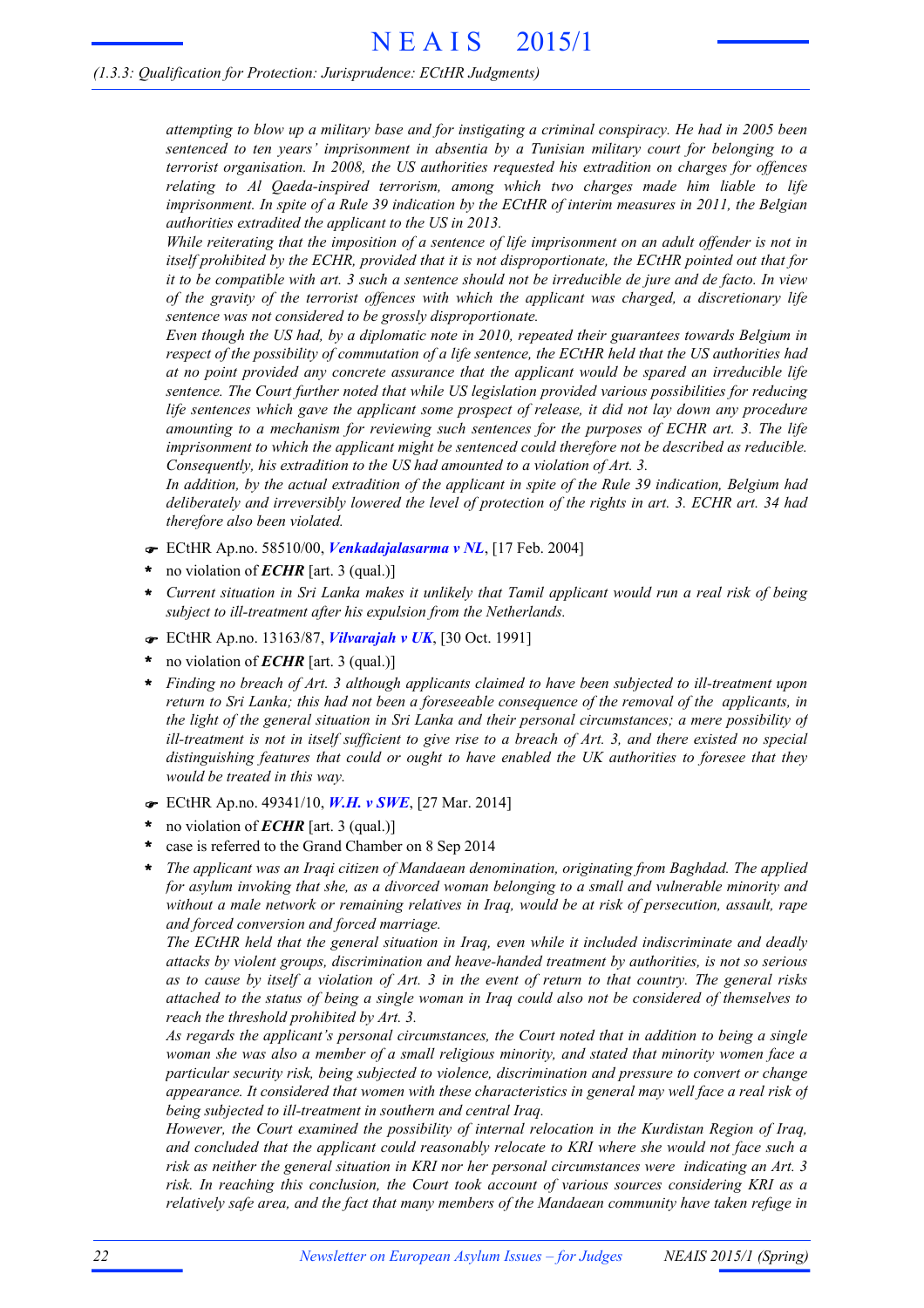*KRI. Against the background of available information, the Court found it possible for the applicant to* obtain identity documents and to enter and reside in KRI without being required to have a sponsor in *the region. Although involving certain hardship, based on the information on socio-economic conditions in KRI the Court held that internal relocation would be a viable alternative.*

*The Court expressly stated that, as a precondition of relying on an internal relocation alternative* certain guarantees must be in place: the person must be able to travel to the area concerned, to gain *admittance there and to settle there. It was therefore stipulated that the applicant could not be returned to parts of Iraq situated outside KRI.*

- F ECtHR Ap.no. 35/10, *Zarmayev v BE*, [27 Feb. 2014]
- no violation of *ECHR* [art. 3 (qual.)] **\***
- *The applicant was a Russian citizen of Chechen origin who had been granted asylum in Belgium in 2005 under false identity. As a result, his refugee status had been withdrawn in 2009, and he was convicted for a number of criminal offences. As Belgium then accepted a request for his extradition to Russia, he lodged four unsuccessful asylum applications in Belgium from 2009 to 2013.* **\***

*The ECtHR noted that the situation in Chechnya is not so serious as to warrant the general prohibition of returns under ECHR art. 3. As regards the applicant's personal circumstances, the Court pointed to internal inconsistencies in his account of events, unexplained additions to this account, and the unreliability of letters of support that he had produced. The Court further referred to diplomatic assurances indicating that the applicant, if convicted in Russia, would be detained in an ECHR-compliant institution, and that the Belgian embassy would be permitted to visit him in prison and talk with him unsupervised. His personal circumstances therefore did not justify the finding of a violation of art. 3 in case of his extradition.*

#### **1.3.4 CAT Views on Qualification for Protection**

- F CAT 300/2006, *A.T. v FRA*, [11 May 2007]
- violation of *CAT* [art. 3 (qual.)] **\***
- *Violation of the Convention when France charged dual French/Tunisian national of terrorism,* **\*** *revoked his French citizenship, and expelled him to Tunisia while his asylum and CAT claims were still pending.*
- F CAT 381/2009, *Abolghasem Faragollah et al. v CH*, [21 Nov. 2011]
- violation of *CAT* [art. 3 (qual.)] **\***
- \* The Committee is of the opinion that in the light of all the circumstances, including the general human *rights situation in Iran, the personal situation of the claimant, who continues to engage in opposition activities for the Democratic Association for Refugees and whose son has been granted refugee status, and bearing in mind its preceding jurisprudence, the Committee is of the opinion that he could well have attracted the attention of the Iranian authorities. The Committee therefore considers that there are substantial ground for believing that he would risk being subjected to torture if returned to Iran.* The Committee notes that Iran is not a State Party to the CAT and the complainant therefore would be *deprived of the legal option of recourse.*
- F CAT 233/2003, *Agiza v SWE*, [20 May 2005]
- violation of *CAT* [art. 3 (qual.)] **\***
- *The non-refoulement under CAT is absolute even in context of national security concerns; insufficient diplomatic assurances were obtained by sending country.* **\***
- F CAT 379/2009, *Bakatu-Bia v SWE*, [3 June 2011]
- violation of *CAT* [art. 3 (qual.)] **\***
- *The present human rights situation in the Democratic Republic of the Congo, is such that, in the prevailing circumstances, substantial grounds exist for believing that the complainant is at risk of being subjected to torture if returned to the Democratic Republic of the Congo.* **\***
- F CAT 279/2005, *C.T. and K.M. v SWE*, [22 Jan. 2007]
- violation of *CAT* [art. 3 (qual.)] **\***
- *Rwandan women repeatedly raped in detention in Rwanda by state officials have substantial grounds to fear torture if returned while ethnic tensions remain high. Complete accuracy seldom to be expected of victims of torture, and inconsistencies in testimony do not undermine credibility if they are not material.* **\***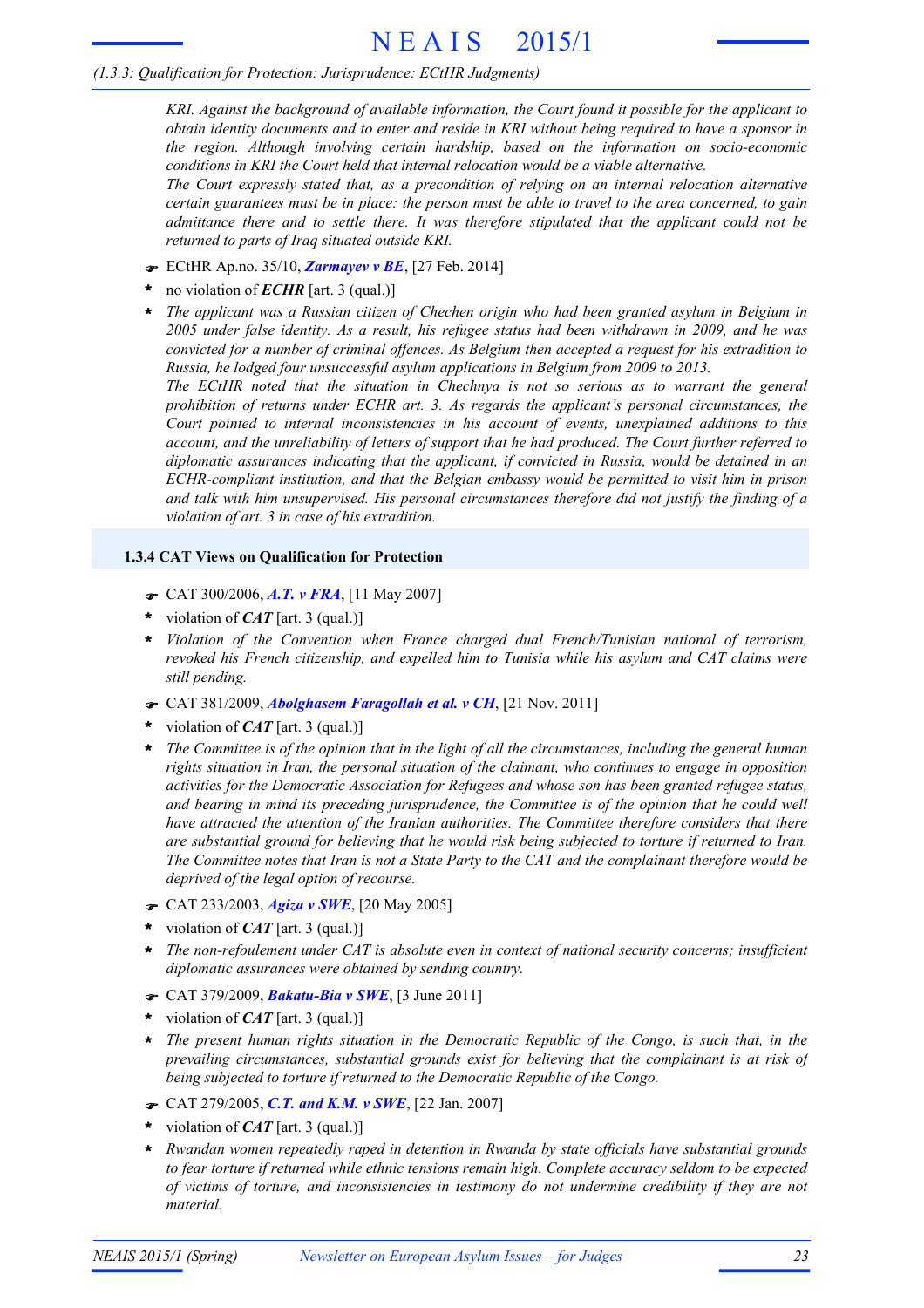#### *(1.3.4: Qualification for Protection: Jurisprudence: CAT Views)*

- F CAT 281/2005, *E.P. v AZE*, [1 May 2007]
- violation of *CAT* [art. 3 (qual.)] **\***
- *Violation of the Convention when Azerbaijan disregarded Committee's request for interim measures* **\*** *and expelled applicant who had received refugee status in Germany back to Turkey where she had previously been detained and tortured.*
- F CAT 336/2008, *Harminder Singh Khalsa v CH*, [26 May 2011]
- violation of *CAT* [art. 3 (qual.)] **\***
- *The Committee notes that the complainants are well known to the Indian authorities because of their political activities in Switzerland and their leadership roles in the Sikh community abroad. The Committee accordingly considers that the complainants have provided sufficient evidence that their profile is sufficiently high to put them at risk of torture if arrested.* **\***

*The Committee notes the State party's submission that that numerous Sikh militants are back in India, that Sikhs live in great numbers in different states and therefore the complainants have the option to relocate to another Indian state from their state of origin. The Committee, however, observes that some Sikhs, alleged to have been involved in terrorist activities have been arrested by the authorities upon arrival at the airport and immediately taken to prisons and charged with various offences. The Committee also takes note of the evidence submitted that the Indian police continued to look for the complainants and to question their families about their whereabouts long after they had fled to Switzerland. In light of these considerations, the Committee does not consider that they would be able to lead a life free of torture in other parts of India.*

- F CAT 373/2009, *M.A. and L.G. v SWE*, [19 Nov. 2010]
- violation of *CAT* [art. 3 (qual.)] **\***
- *Return of long-time PKK member to Turkey where he is wanted under anti-terrorism laws would constitute a breach of art. 3.* **\***
- F CAT 391/2009, *M.A.M.A. et al. v SWE*, [10 July 2012]
- violation of *CAT* [art. 3 (qual.)] **\***
- As to the State party's position in relation to the assessment of the first complainant's risk of being *subjected to torture, the Committee notes that the State party has accepted that it appeared not* unlikely that he would still attract the interest of the Egyptian authorities due to his family relationship *with the convicted murderer of President al-Sadat, even though the events took place a long time ago. Furthermore, his Internet activities in Sweden, questioning whether the real murderers of President al-Sadat were convicted and punished, should also be taken into account in this context. Finally, the State* party has accepted that it could not be excluded that the rest of the family would also attract the *interest of the Egyptian authorities. It specifically pointed out that the second complainant had allegedly been subjected to harsh treatment by the Egyptian security police and the third complainant had allegedly been repeatedly raped by police officers while in Egyptian custody. Consequently, it was not possible to fully exclude that he would be exposed to similar treatment if returned to Egypt. The Committee against Torture therefore concludes that the enforcement of the order to expel* **\***

*complainants to Egypt would constitute a violation of Art 3 of the Convention.*

- F CAT 339/2008, *Said Amini v DNK*, [30 Nov. 2010]
- violation of *CAT* [art. 3 (qual.)] **\***
- *In assessing the risk of torture in the present case, the Committee notes the complainant's contention* that there is a foreseeable risk that he will be torture if returned to Iran based on his claims of past *detention and torture, as a result of his political activities, and the recommencement of his political* activities upon arrival in Denmark. It notes his claim that the State party did not take his allegations of torture into account, and that it never formed a view on the veracity of the contents of his medical *reports, which allegedly prove that he had in fact been tortured.* **\***
- F CAT 43/1996, *Tala v SWE*, [15 Nov. 1996]
- violation of *CAT* [art. 3 (qual.)] **\***
- *Contradictions and inconsistencies in testimony of asylum seeker attributed to post-traumatic stress disorder resulting from torture.* **\***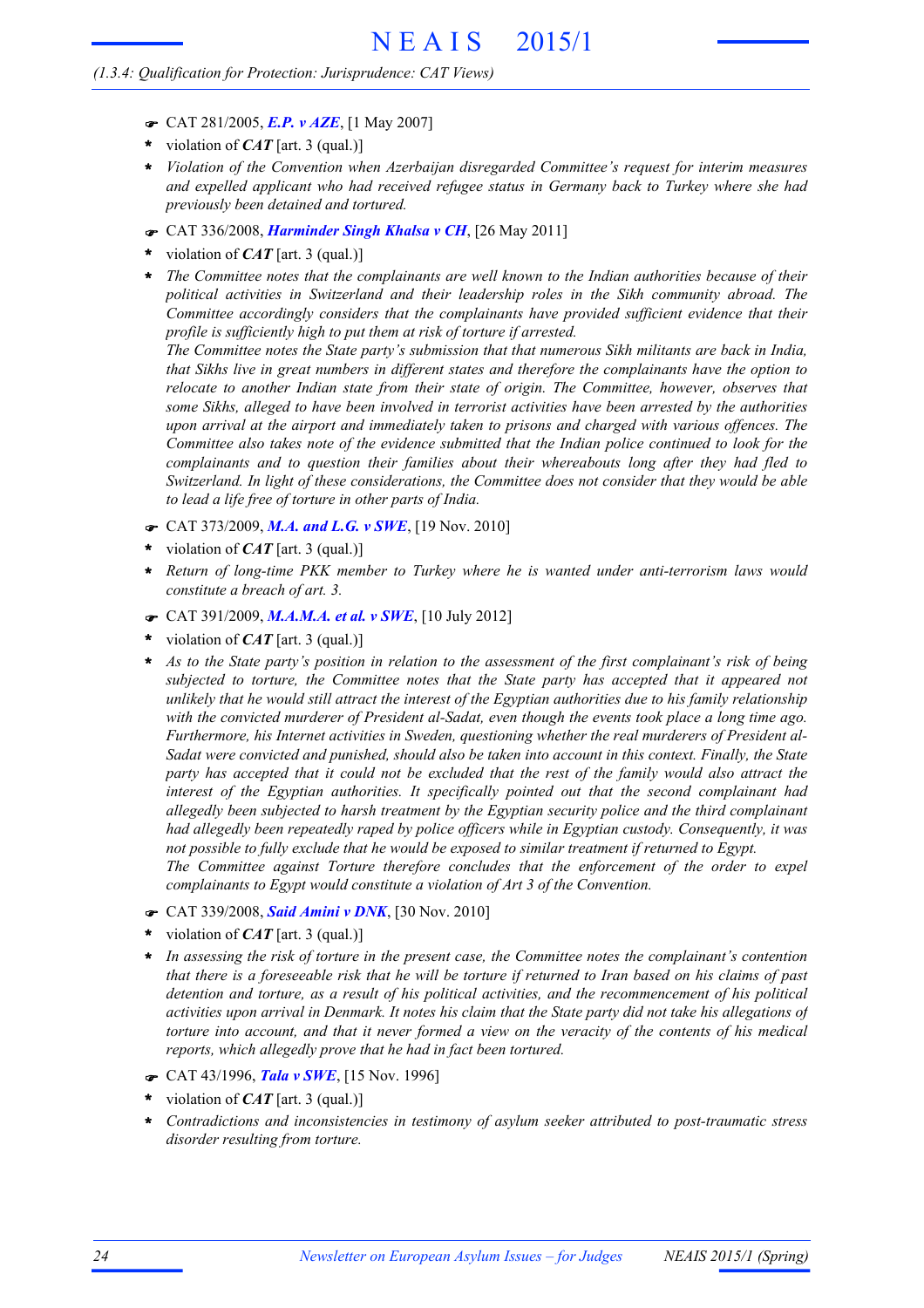#### *(1.3.5: Qualification for Protection: Jurisprudence: CCPR Views)*

#### **1.3.5 CCPR Views on Qualification for Protection**

- F CCPR 1763/2008, *Ernst Sigan Pillai et al. v CAN*, [25 Mar. 2011]
- violation of *ICCPR* [art. 7 (qual.)] **\***
- *The Committee notes the argument invoked by the State party regarding the harm being the necessary and foreseeable consequence of the deportation to Sri Lanka. In that respect the Committee recalls its* General Comment No. 31 in which it refers to the obligation of States parties not to extradite, deport, *expel or otherwise remove a person from their territory where there are substantial grounds for believing that there is a real risk of irreparable harm. The Committee further notes that the diagnosis of Mr. Pillai's post-traumatic stress disorder led the Immigration and Refugee Board to refrain from questioning him about his earlier alleged torture in detention. The Committee is accordingly of the view that the material before it suggests that insufficient weight was given to the authors' allegations* of torture and the real risk they might face if deported to their country of origin, in the light of the *documented prevalence of torture in Sri Lanka. Notwithstanding the deference given to the immigration authorities to appreciate the evidence before them, the Committee considers that further analysis should have been carried out in this case. The Committee therefore considers that the* removal order issued against the authors would constitute a violation of Art 7 of the Covenant if it *were enforced.* **\***
- F CCPR 1544/2007, *Mehrez Ben Abde Hamida v. CAN*, [11 May 2010]
- violation of *ICCPR* [art. 7 (qual.)] **\***
- *The CCPR observes that the State party refers mainly to the decisions of various authorities which have rejected the author's applications essentially on the grounds that he lacks credibility, having noted inconsistencies in his statements and the lack of evidence in support of his allegations. The Committee observes that the standard of proof required of the author is that he establishes that there* is a real risk of treatment contrary to article 7 as a necessary and foreseeable consequence of his expulsion to Tunisia. The CCPR notes that the State party itself, referring to a variety of sources, says that torture is known to be practised in Tunisia, but that the author does not belong to one of the *categories at risk of such treatment. The Committee considers that the author has provided substantial* evidence of a real and personal risk of his being subjected to treatment contrary to article 7 of the *Covenant, on account of his dissent in the Tunisian police, his six-month police detention, the strict administrative surveillance to which he was subjected and the wanted notice issued against him by the Ministry of the Interior which mentions his "escape from administrative surveillance". These facts have not been disputed by the State party. The Committee gives due weight to the author's allegations regarding the pressure put on his family in Tunisia. Having been employed by the Ministry of the Interior, then disciplined, detained and subjected to strict surveillance on account of his dissent, the* Committee considers that there is a real risk of the author being regarded as a political opponent and *therefore subjected to torture.* **\***

#### **1.3.6 National Judgments on Qualification for Protection**

- **Belgium:** 218.075, [16 Feb. 2012]
- interpr. of Dir. 2004/83: **Qualification** [art. 15(b)] **\***
- Council of State (French) **\***
- *The Council of State holds that membership of a group systematically targeted by ill-treatments can constitute substantial grounds for believing that an applicant, if returned, would face a real risk of* suffering serious harms as defined in Art 15(b) of the QD. It overturns a ruling of the inferior court *(the Council of Alien Law Litigation) that required the applicant to establish further individual circumstances. Before the Council of State, the Belgian administration supports the ruling of the inferior court by deducing from the Elgafaji ruling of the CJEU that the applicant's burden of proving that he is individually targeted only softens in situations of general violence (as in Art 15(c) QD). The Council of State disagrees with that interpretation of Elgafaji. It instead emphasises that Elgafaji* equates Art 15(b) of the QD with Art  $3$  ECHR. It then goes on considering that the ECtHR, in the *Saadi v. Italy case, held that membership to a group systematically targeted by ill-treatments can give rise to protection under Art 3 ECHR. Therefore the Council of State concludes that the protection of* Art 15(b) of the QD shall be afforded to applicants belonging to a group systematically targeted by ill*treatments even though they do not show further individual characteristics.* **\***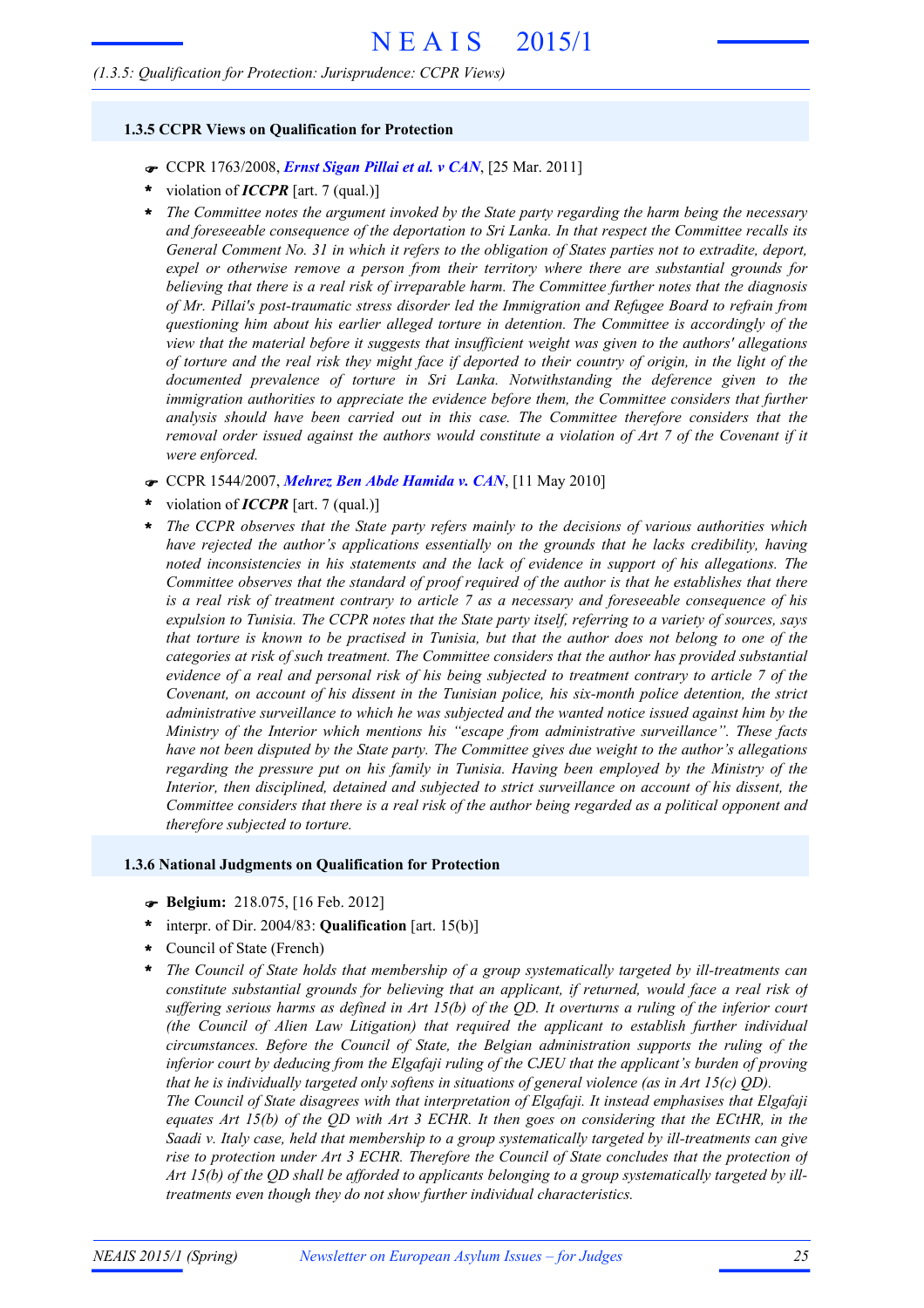- F **Germany:** BVerwGE 10 C 23.12, [20 Feb. 2013]
- interpr. of Dir. 2004/83: **Qualification** [art. 9(1)] **\***
- Baden-Württemberg Higher Adminstrative Court **\***
- http://cmr.jur.ru.nl/neais/Germany/BVerwGE10C2312.pdf **\***
- *The Federal Administrative Court holds that (consistently with C-71/11 of 5 Sep. 2012) the scope of protection of Art 9(1) QD also includes the practice of religion in public, including the right to propagate the faith or persuade others to accept it. Therefore the mere prohibition of practising a religion may constitute an act of persecution within the meaning of Art 9(1), irrespectively of the extent to which the applicant is religiously active. There has to be a considerable probability that the applicant's life, limb or liberty will be threatened or will face prosecution or inhuman or degrading treatment, and if the forbidden religious practice is particularly important to the applicant in order to preserve his religious identity.* **\***
- F **Germany:** BVerwGE 10 C 13.10, [17 Nov. 2011]
- interpr. of Dir. 2004/83: **Qualification** [art. 2(e), 4(4), 15(c)] **\***
- Munich Higher Adm. Court **\***
- http://cmr.jur.ru.nl/neais/Germany/BVerwGE10C1310.pdf **\***
- (1) In order for a substantial individual danger to be presumed, Section 60 (7) Sentence 2 of the Residence Act requires a considerable probability that the individual concerned will be threatened with harm to the legally protected interests of life or limb. **\***

(2) For a finding of the requisite density of danger, in addition to a quantitative determination of the risk of death or injury, a general appraisal is also required that also assesses the situation for the delivery of medical care.

## **2 Asylum Procedure**

|  | 2.1 Asylum Procedure: Adopted Measures |  |
|--|----------------------------------------|--|

### *On minimum standards on procedures in Member States for granting and withdrawing refugee status* **Directive 2005/85 Asylum Procedure**

| OJ 2005 L 326/13<br>*                                                                       | impl. date: 1-12-2007      |      |                          |                 |  |
|---------------------------------------------------------------------------------------------|----------------------------|------|--------------------------|-----------------|--|
| Revised by Dir. 2013/32<br>$\ast$                                                           |                            |      |                          |                 |  |
| <b>CJEU Judgments</b>                                                                       |                            |      |                          |                 |  |
| • CJEU C-175/11, <i>H.I.D.</i>                                                              | 31 Jan.                    | 2013 | art. 23(3), 23(4), 39    |                 |  |
| CJEU C-69/10, Samba Diouf                                                                   | 28 July                    | 2011 | art. 39                  |                 |  |
| CJEU C-133/06, Eur. Parliament v EU                                                         | 6 May                      | 2008 |                          |                 |  |
| <b>CJEU</b> pending cases                                                                   |                            |      |                          |                 |  |
| $\bullet$ CJEU C-239/14, Tall                                                               | pending                    |      | art. 39                  |                 |  |
| <b>National Judgments</b>                                                                   |                            |      |                          |                 |  |
| Treland: S.U.N. [2012] IEHC 338                                                             | 30 Mar. 2012               |      | art. 39                  |                 |  |
| See further: $\S$ 2.3                                                                       |                            |      |                          |                 |  |
| Directive 2013/32                                                                           | <b>Asylum Procedure II</b> |      |                          |                 |  |
| On common procedures for granting and withdrawing international protection                  |                            |      |                          |                 |  |
| OJ 2013 L 180/60<br>$\ast$                                                                  | impl. date: 20-07-2015     |      |                          | UK, IRL opt out |  |
| Recast of Dir. 2005/85<br>*                                                                 |                            |      |                          |                 |  |
| Germany: BVerwG $10 \text{ C}$ 7.13                                                         | 17 June 2014               |      | art. $33(2)(a)$          |                 |  |
| Germany: BVerwG 10 C 1.13                                                                   | 5 Sep.                     | 2013 | art. $2(i)$ , $33(2)(a)$ |                 |  |
| See further: $\S$ 2.3                                                                       |                            |      |                          |                 |  |
| <b>CAT</b>                                                                                  | non-refoulement            |      |                          |                 |  |
| UN Convention against Torture and other Cruel, Inhuman or Degrading Treatment or Punishment |                            |      |                          |                 |  |
| 1465 UNTS 85<br>*                                                                           | impl. date: 1987           |      |                          |                 |  |
| art. 3: Protection against Refoulement<br>*                                                 |                            |      |                          |                 |  |
| <b>CAT Views</b>                                                                            |                            |      |                          |                 |  |
| $\bullet$ CAT 379/2009, Bakatu-Bia v SWE                                                    | 8 July                     | 2011 | art. $3$ (proc.)         |                 |  |
| $\bullet$ CAT 319/2007, Nirma Singh v CAN                                                   | 30 May                     | 2011 | art. 22                  |                 |  |
| See further: $\S$ 2.3                                                                       |                            |      |                          |                 |  |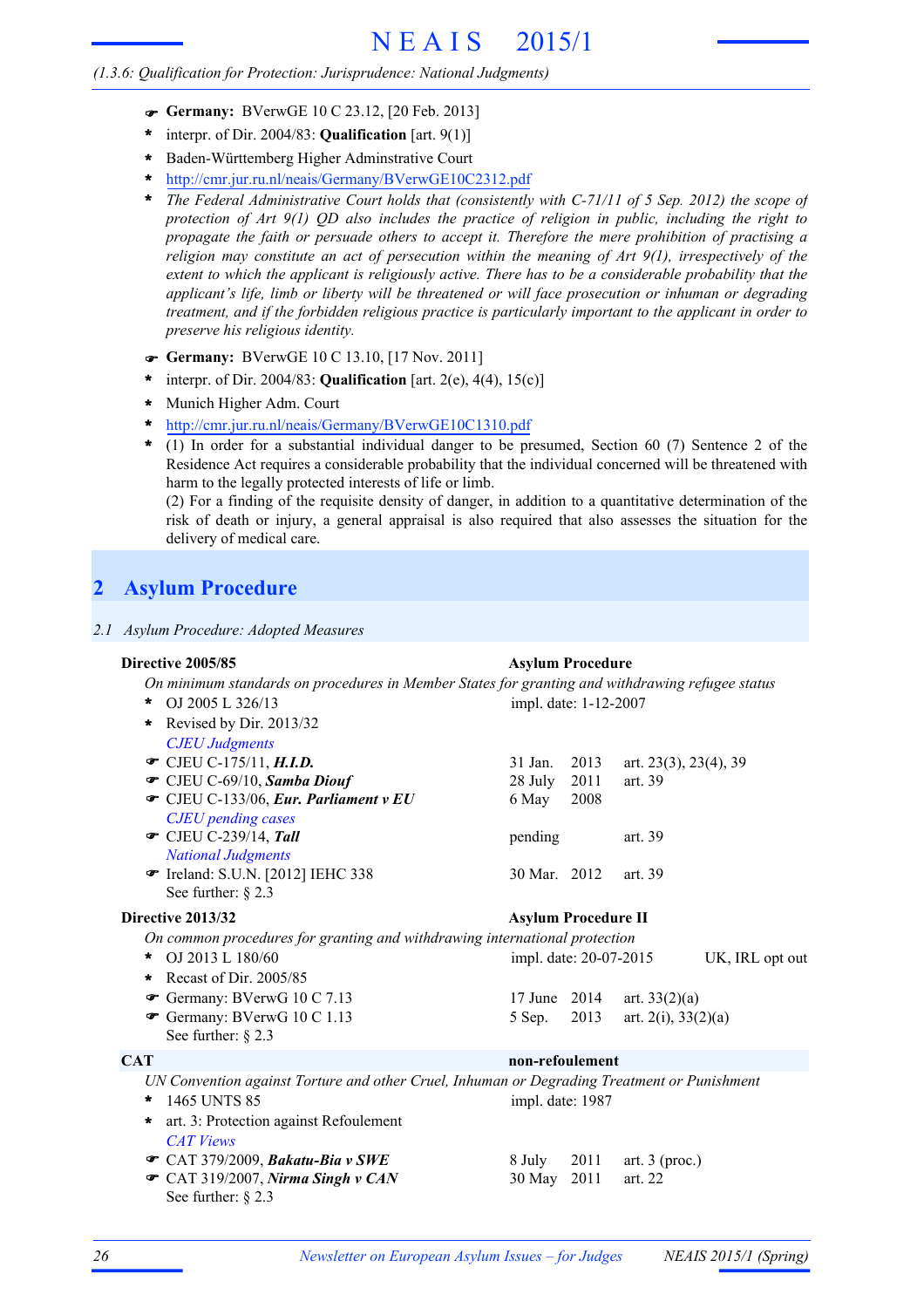| <b>ECHR</b>                                                                                       | effective remedy |      |                   |  |  |
|---------------------------------------------------------------------------------------------------|------------------|------|-------------------|--|--|
| European Convention for the Protection of Human Rights and Fundamental Freedoms and its Protocols |                  |      |                   |  |  |
| <b>ETS 005</b><br>*                                                                               | impl. date: 1953 |      |                   |  |  |
| art. 3: Protection against Refoulement<br>$\star$                                                 |                  |      |                   |  |  |
| art. 13: Right to Effective Remedy                                                                |                  |      |                   |  |  |
| <b>ECtHR Judgments</b>                                                                            |                  |      |                   |  |  |
| <b>■</b> ECtHR Ap.no. 6528/11, A.C. a.o. v SPA                                                    | 22 Apr.          | 2018 | art. $13$ (proc.) |  |  |
| ECtHR Ap.no. 70055/10, Josef v BEL                                                                | 27 Feb.          | 2014 | art. $13$ (proc.) |  |  |
| <b>■</b> ECtHR Ap.no. 2283/12, Mohammed v AUT                                                     | 6 June           | 2013 | art. $3$ (proc.)  |  |  |
| <b>ECtHR Ap.no. 50094/10, M.E. v FRA</b>                                                          | 6 June           | 2013 | art. $13$ (proc.) |  |  |
| ECtHR Ap.no. 39630/09, El-Masri v MKD                                                             | 13 Dec.          | 2012 | art. 13 (proc.)   |  |  |
| $\bullet$ ECtHR Ap.no. 33210/11, Singh v BEL                                                      | $2$ Oct.         | 2012 | art. $13$ (proc.) |  |  |
| ECtHR Ap.no. 14743/11, Abdulkhakov v RUS                                                          | $2$ Oct.         | 2012 | art. $3$ (proc.)  |  |  |
| $\mathcal{F}$ ECtHR Ap.no. 33809/08, Labsi v SVK                                                  | 15 May           | 2012 | art. $13$ (proc.) |  |  |
| ECtHR Ap.no. 27765/09, Hirsi v ITA                                                                | 23 Feb.          | 2012 | art. $3$ (proc.)  |  |  |
| <b>EXAMPLE 2152/09, I.M. v. FRA</b>                                                               | $2$ Feb.         | 2012 | art. 13 (proc.)   |  |  |
| ECtHR Ap.no. 39472/07, Popov v FRA                                                                | 19 Jan.          | 2012 | art. $3$ (proc.)  |  |  |
| ECtHR Ap.no. 12294/07, Zontul v GRC                                                               | 17 Jan.          | 2012 | art. $3$ (proc.)  |  |  |
| $\bullet$ ECtHR Ap.no. 30696/09, M.S.S. v BEL + GRC                                               | $21$ Jan.        | 2011 | art. $3$ (proc.)  |  |  |
| <b>■</b> ECtHR Ap.no. 30471/08, Abdolkhani v TUR                                                  | 22 Sep.          | 2009 | art. $13$ (proc.) |  |  |
| <b>ECtHR Ap.no. 246/07, Ben Khemais v ITA</b>                                                     | 24 Feb.          | 2009 | art. $3$ (proc.)  |  |  |
| ECtHR Ap.no. 45223/05, Sultani v FRA                                                              | 20 Sep.          | 2007 | art. $3$ (proc.)  |  |  |
| ECtHR Ap.no. 25389/05, Gebremedhin v FRA                                                          | 26 Apr.          | 2007 | art. $13$ (proc.) |  |  |
| ECtHR Ap.no. 13284/04, Bader v SWE                                                                | 8 Nov.           | 2005 | art. $3$ (proc.)  |  |  |
| $\blacktriangleright$ ECtHR Ap.no. 38885/02, N. v FIN                                             | 26 July          | 2005 | art. $3$ (proc.)  |  |  |
| ECtHR Ap.no. 51564/99, Conka v BEL                                                                | 5 Feb.           | 2002 | art. 13 (proc.)   |  |  |
| ECtHR Ap.no. 40035/98, Jabari v TUR                                                               | 11 July          | 2000 | art. $3$ (proc.)  |  |  |
| ECtHR Ap.no. 25894/94, Bahaddar v NL                                                              | 19 Feb.          | 1998 | art. $3$ (proc.)  |  |  |
| See further: $\S$ 2.3                                                                             |                  |      |                   |  |  |

- *2.2 Asylum Procedure: Proposed Measures*
	- nothing to report **\***
- *2.3 Asylum Procedure: Jurisprudence*

#### **2.3.1 CJEU Judgments on Asylum Procedure**

- F CJEU C-133/06, *Eur. Parliament v EU*, [6 May 2008]
- interpr. of Dir. 2005/85: **Asylum Procedure \***
- *Under Article 202 EC, when measures implementing a basic instrument need to be taken at* **\*** *Community level, it is the Commission which, in the normal course of events, is responsible for exercising that power. The Council must properly explain, by reference to the nature and content of the basic instrument to be implemented, why exception is being made to that rule.* In that regard, the grounds set out in recitals 19 and 24 in the preamble to Directive 2005/85 on

*minimum standards on procedures in Member States for granting and withdrawing refugee status, which relate respectively to the political importance of the designation of safe countries of origin and to the potential consequences for asylum applicants of the safe third country concept, are conducive to* justifying the consultation of the Parliament in respect of the establishment of the lists of safe countries *and the amendments to be made to them, but not to justifying sufficiently a reservation of implementing powers which is specific to the Council.*

- F CJEU C-175/11, *H.I.D.*, [31 Jan. 2013]
- interpr. of Dir. 2005/85: **Asylum Procedure** [art. 23(3), 23(4), 39] **\***
- ref. from 'High Court' (Ireland) **\***
- *1. Article 23(3) and (4) must be interpreted as not precluding a MS from examining by way of prioritised or accelerated procedure, in compliance with the basic principles and guarantees set out in Chapter II of the Directive, certain categories of asylum applications defined on the basis of the* **\***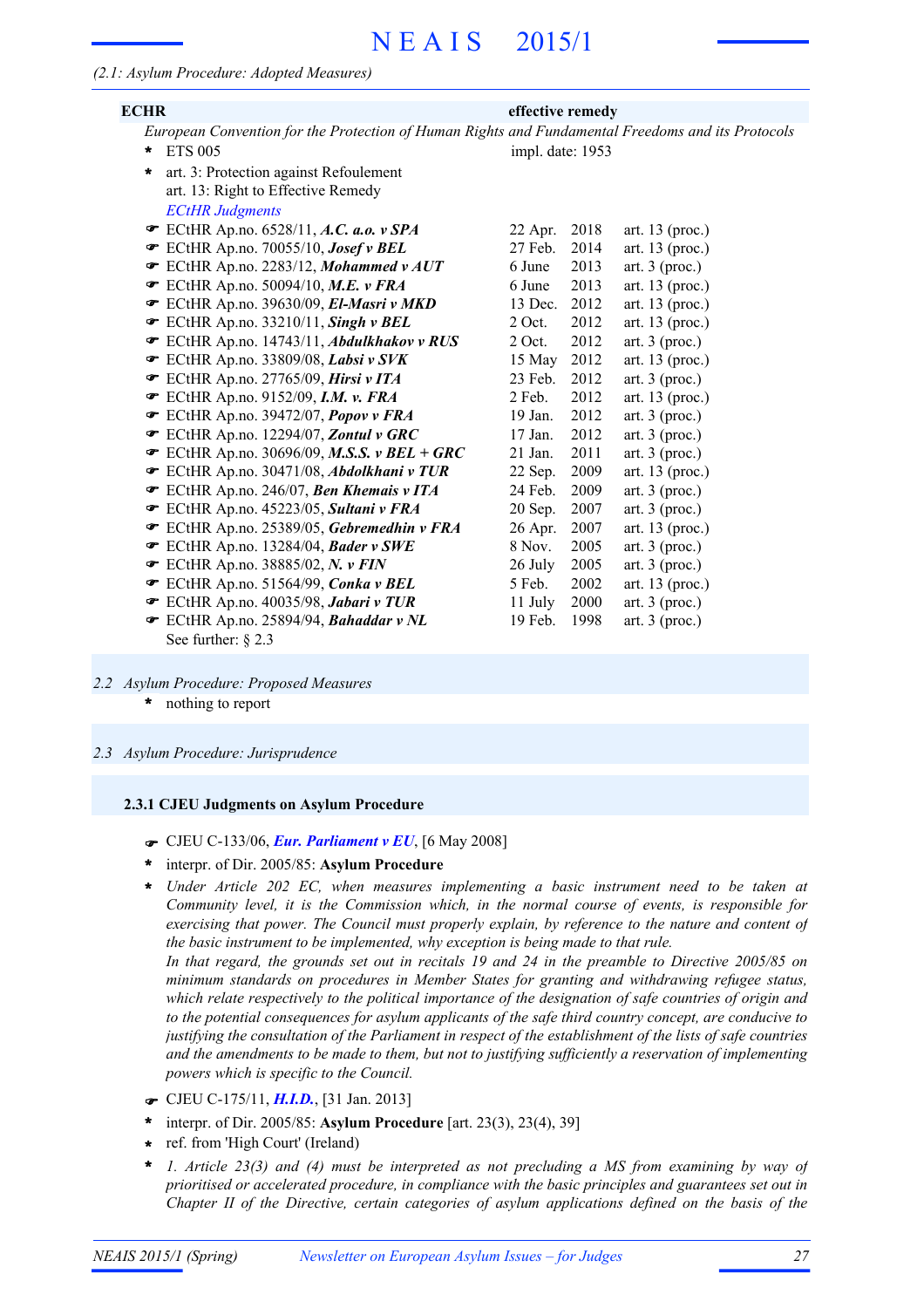#### *criterion of the nationality or country of origin of the applicant.*

2. Article 39 must be interpreted as not precluding national legislation, such as that at issue in the *main proceedings, which allows an applicant for asylum either to lodge an appeal against the decision of the determining authority before a court or tribunal such as the Refugee Appeals Tribunal (Ireland),* and to bring an appeal against the decision of that tribunal before a higher court such as the High *Court (Ireland), or to contest the validity of that determining authority's decision before the High Court, the judgments of which may be the subject of an appeal to the Supreme Court (Ireland).*

- F CJEU C-69/10, *Samba Diouf*, [28 July 2011]
- interpr. of Dir. 2005/85: **Asylum Procedure** [art. 39] **\***
- ref. from 'Tribunal Administratif' (Luxembourg) **\***
- *On (1) the remedy against the decision to deal with the application under an accelerated procedure and (2) the right to effective judicial review in a case rejected under an accelerated procedure.* Art. 39 does not imply a right to appeal against the decision to assess the application for asylum in an *accelerated procedure, provided that the reasons which led to this decision can be subject to judicial review within the framework of the appeal against the rejection of the asylum claim.* **\***

#### **2.3.2 CJEU pending cases on Asylum Procedure**

- F CJEU C-239/14, *Tall*
- interpr. of Dir. 2005/85: **Asylum Procedure** [art. 39] **\***
- ref. from 'Tribunal du Travail de Liège' (Belgium) **\***
- On the question whether there is under Belgian law an effective remedy in case of a multiple asylum *claim in the absence of suspensive effect and no full jurisdiction by a Belgian Court.* **\***

#### **2.3.3 ECtHR Judgments and decisions on Asylum Procedure**

- F ECtHR Ap.no. 6528/11, *A.C. a.o. v SPA*, [22 Apr. 2018]
- violation of *ECHR* [art. 13 (proc.)] **\***
- *The applicants were 30 asylum seekers of Sahrawi origin, claiming that their return to Morocco would* **\*** *expose them to the risk of inhuman and degrading treatment in reprisal of their participation in the Gdeim Izik camp in Western Sahara which they had fled upon its dismantling by Moroccan police. The applicants had applied for judicial review of the rejection by the Spanish Ministry of the Interior of their applications for international protection. As they had applied for the stay of execution of the orders for their deportation, the court (Audiencia Nacional) had provisionally suspended the removal procedure for the first 13 applicants, and the following day rejected the applications for stay of execution. Likewise, the decisions to reject the applications for stay of execution of the other 17 applicants' deportation orders had been adopted very shortly after the provisional suspension. The appeals on the merits of the asylum applications were still pending before the Spanish courts.*

*The ECtHR reiterated its previous considerations of the necessity of automatic suspension of the removal in order for appeals to comply with the requirement of effectiveness of the remedy under art. 13 in cases pertaining to Arts. 2 or 3. Even while recognising that accelerated procedures may facilitate the processing of asylum applications in certain circumstances, the Court held that in this case rapidity should not be achieved at the expense of the effective procedural guarantees protecting the applicants against refoulement to Morocco. As the applicants had not had the opportunity to provide any further explanations on their cases, and their applications for asylum did not in themselves have suspensive effect, the Court found a violation of Art. 13 taken together with Arts. 2 and 3. According to Art. 46 ECHR the Court stated that Spain was to guarantee, legally and materially, that the applicants would remain within its territory pending a final decision on their asylum applications. Violation of ECHR Art. 13 in conjunction with Arts. 2 and 3.*

- F ECtHR Ap.no. 30471/08, *Abdolkhani v TUR*, [22 Sep. 2009]
- violation of *ECHR* [art. 13 (proc.)] **\***
- Holding a violation of Art. 13 in relation to complaints under Art. 3; the notion of an effective remedy *under Art. 13 requires independent and rigorous scrutiny of a claim to risk of refoulement under Art. 3, and a remedy with automatic suspensive effect.* **\***
- F ECtHR Ap.no. 14743/11, *Abdulkhakov v RUS*, [2 Oct. 2012]
- violation of *ECHR* [art. 3 (proc.)] **\***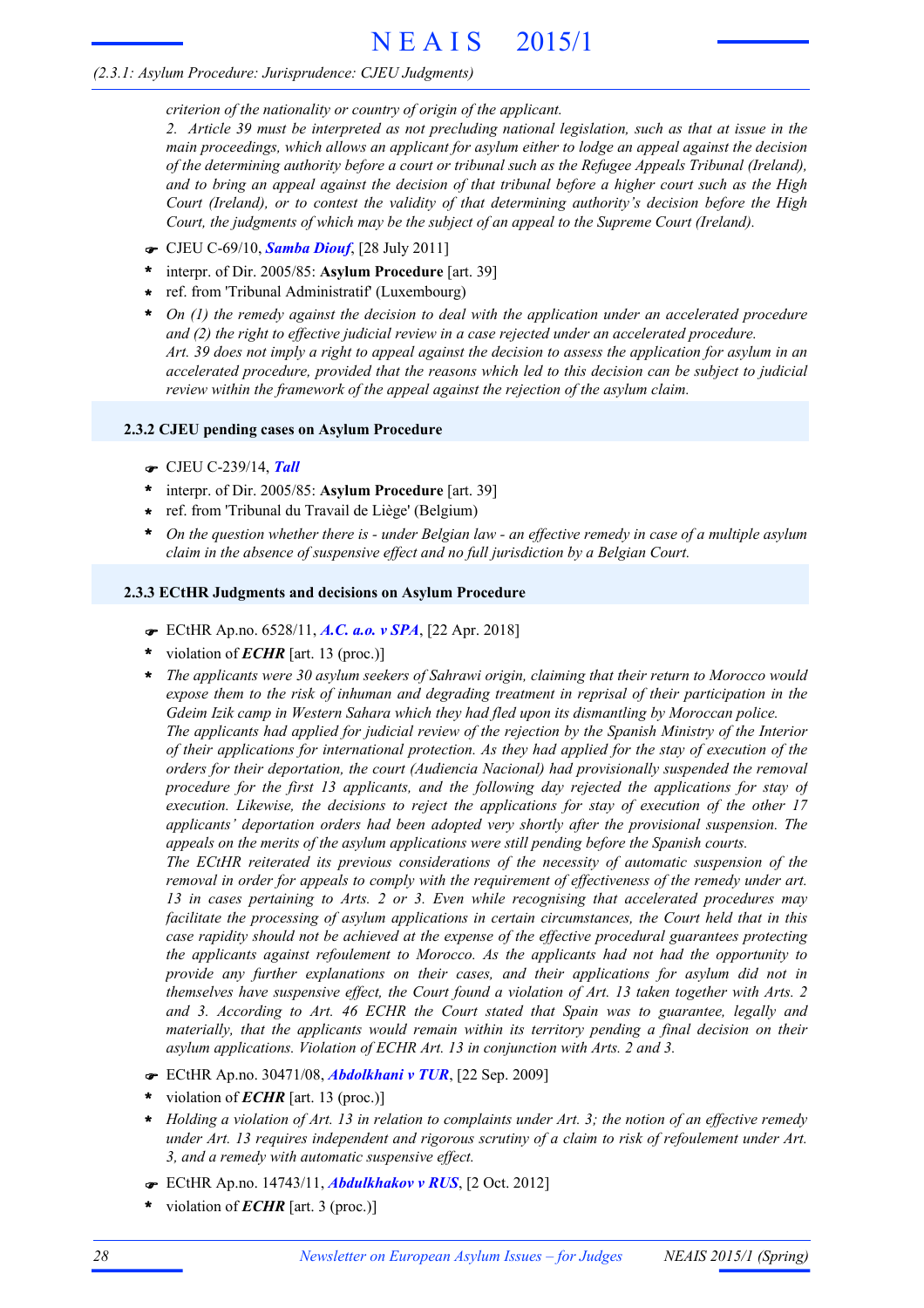*The applicant, an Uzbek national, applied for refugee status and asylum in Russia. The Russian authorities arrested him immediately upon arrival as they had been informed that he was wanted in Uzbekistan for involvement in extremist activities. The applicant claimed to be persecuted in Uzbekistan due to his religious beliefs, and feared being tortured in order to extract confession to offences. His application for refugee status was rejected, but his application for temporary asylum was still pending.* **\***

*The Russian authorities ordered the applicant's extradition to Uzbekistan, referring to diplomatic assurances given by the Uzbek authorities. However, the extradition order was not enforced, due to an indication by the ECtHR of an interim measure under Rule 39. Meanwhile, the applicant was abducted in Moscow, taken to the airport and brought to Tajikistan.*

*Extradition of the applicant to Uzbekistan, in the event of his return to Russia, was considered to constitute violation of ECHR Art. 3, due to the widespread ill-treatment of detainees and the systematic practice of torture in police custody in Uzbekistan, and the fact that such risk would be increased for persons accused of offences connected to their involvement with prohibited religious organisations.*

*The Court found it established that the applicant's transfer to Tajikistan had taken place with the knowledge and either passive or active involvement of the Russian authorities. Tajikistan is not a party to the ECHR, and Russia had therefore removed the applicant from the protection of his rights under the ECHR. The Russian authorities had not made any assessment of the existence of legal guarantees in Tajikistan against removal of persons facing risk of ill-treatment.*

*As regards this issue of potential indirect refoulement, the Court noted in particular that the applicant's transfer to Tajikistan had been carried out in secret, outside any legal framework capable of providing safeguards against his further transfer to Uzbekistan without assessment of his risk of illtreatment there. Any extra-judicial transfer or extraordinary rendition, by its deliberate circumvention of due process, was held to be contrary to the rule of law and the values protected by the ECHR.*

- F ECtHR Ap.no. 13284/04, *Bader v SWE*, [8 Nov. 2005]
- violation of *ECHR* [art. 3 (proc.)] **\***
- Asylum seeker held to be protected against refoulement due to a risk of flagrant denial of fair trial that *might result in the death penalty; such treatment would amount to arbitrary deprivation of life in breach of Art 2; deportation of both the asylum seeker and his family members would therefore give rise to violations of Art 2 and 3.* **\***
- F ECtHR Ap.no. 25894/94, *Bahaddar v NL*, [19 Feb. 1998]
- no violation of *ECHR* [art. 3 (proc.)] **\***
- *Although prohibition of ill-treatment contained in Art 3 of Convention is also absolute in expulsion cases, applicants invoking this Art are not dispensed as a matter of course from exhausting available and effective domestic remedies and normally complying with formal requirements and time-limits laid down by domestic law.* **\***

*In the instant case applicant failed to comply with time-limit for submitting grounds of appeal (failed to request extension of time-limit even though possibility open to him) no special circumstances absolving applicant from compliance – even after time-limit had expired applicant had possibility to lodge fresh applications to domestic authorities either for refugee status or for residence permit on humanitarian grounds – Court notes at no stage during domestic proceedings was applicant refused interim injunction against expulsion – thus no imminent danger of ill-treatment.*

- F ECtHR Ap.no. 246/07, *Ben Khemais v ITA*, [24 Feb. 2009]
- violation of *ECHR* [art. 3 (proc.)] **\***
- *Violation of Art 3 due to deportation of the applicant to Tunisia. 'Diplomatic assurances' alleged by the respondent Government could not be relied upon. Violation of Art 34 as the deportation had been carried out in spite of an ECtHR decision issued under Rule 39 of the Rules of Court.* **\***
- F ECtHR Ap.no. 51564/99, *Conka v BEL*, [5 Feb. 2002]
- violation of *ECHR* [art. 13 (proc.)] **\***
- *The detention of rejected Roma asylum seekers before deportation to Slovakia constituted a violation of Art 5. Due to the specific circumstances of the deportation the prohibition against collective expulsion under Protocol 4 Art 4 was violated; the procedure followed by the Belgian authorities did not provide an effective remedy in accordance with Art 13, requiring guarantees of suspensive effect.* **\***
- F ECtHR Ap.no. 39630/09, *El-Masri v MKD*, [13 Dec. 2012]
- violation of *ECHR* [art. 13 (proc.)] **\***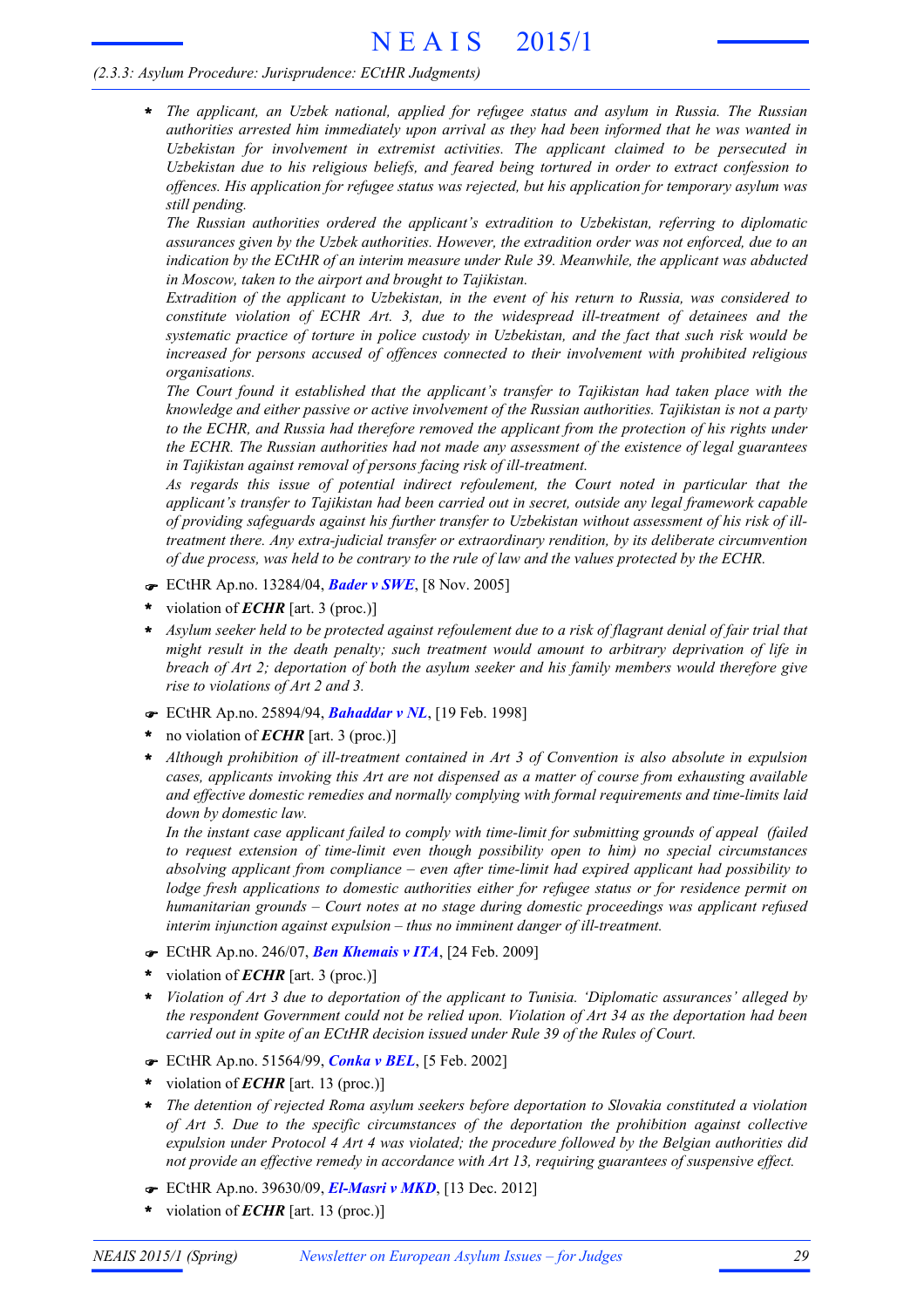*Whereas this case did not concern an asylum applicant, the ECtHR's reasoning and conclusions may be of interest in order to illustrate general principles of potential relevance to asylum cases under ECHR Arts 3 and 13 as well.* **\***

*The applicant, a German national of Lebanese origin, had been arrested by the Macedonian authorities as a terrorist suspect, held incommunicado in a hotel in Skopje, handed over to a CIA rendition team at Skopje airport, and brought to Afghanistan where he was held in US detention and repeatedly interrogated, beaten, kicked and threatened until his release four months later.*

*The Court accepted evidence from both aviation logs, international reports, a German parliamentary inquiry, and statements by a former Macedonian minister of interior as the basis for concluding that the applicant had been treated in accordance with his explanations. In view of the evidence presented, the burden of proof was shifted to the Macedonian government which had not conclusively refuted the applicant's allegations which there therefore considered as established beyond reasonable doubt.*

*Macedonia was held to be responsible for the ill-treatment and unlawful detention during the entire period of the applicant's captivity. In addition, arts. 3 and 13 ECHR had been violated due to the absence of any serous investigation into the case by the Macedonian authorities.*

*In two concurring opinions, ECtHR judges made further observations concerning the right to the truth as a separate aspect of Art. 13 or as inherent aspect of Art. 3 ECHR respectively.*

- F ECtHR Ap.no. 25389/05, *Gebremedhin v FRA*, [26 Apr. 2007]
- violation of *ECHR* [art. 13 (proc.)] **\***
- *Holding that the particular border procedure declaring 'manifestly unfounded' asylum applications* **\*** *inadmissible, and refusing the asylum seeker entry into the territory, was incompatible with Art. 13 taken together with Art.3; emphasising that in order to be effective, the domestic remedy must have suspensive effect as of right.*
- F ECtHR Ap.no. 27765/09, *Hirsi v ITA*, [23 Feb. 2012]
- interpr. of *ECHR* [art. 3 (proc.)] **\***
- \* For the first time the Court applied Art 4 of Protocol no. 4 (collective expulsion) in the circumstance of aliens who were not physically present on the territory of the State, but in the high seas. Italy was *also held responsible for exposing the aliens to a treatment in violation with Art 3 ECHR, as it transferred them to Libya 'in full knowledge of the facts' and circumstances in Libya.*
- F ECtHR Ap.no. 9152/09, *I.M. v. FRA*, [2 Feb. 2012]
- violation of *ECHR* [art. 13 (proc.)] **\***
- *The Court therefore observed, with regard to the effectiveness of the domestic legal arrangements as a* whole, that while the remedies of which the applicant had made use had been available in theory, their *accessibility in practice had been limited by the automatic registration of his application under the fast-track procedure, the short deadlines imposed and the practical and procedural difficulties in producing evidence, given that he had been in detention and applying for asylum for the first time.* **\***
- F ECtHR Ap.no. 40035/98, *Jabari v TUR*, [11 July 2000]
- violation of *ECHR* [art. 3 (proc.)] **\***
- \* Given the irreversible nature of the harm that might occur if the risk of torture or ill-treatment alleged materialised and the importance which it attaches to Art 3, the notion of an effective remedy under Art *13 requires independent and rigorous scrutiny of a claim that there exist substantial grounds for fearing a real risk of treatment contrary to Art 3.*
- F ECtHR Ap.no. 70055/10, *Josef v BEL*, [27 Feb. 2014]
- violation of *ECHR* [art. 13 (proc.)] **\***
- Case referred to the Grand Chamber (7 July 2014) **\***
- *The applicant was a Nigerian woman, diagnosed with HIV, who was to be returned with her three children upon refusal of her request for asylum in Belgium.* **\***

*Referring to its previous case law concerning the automatic suspensive effect of appeals in order to comply with the requirements under Art. 13 in cases concerning Art. 3, the ECtHR held that Belgian law did not provide such an effective opportunity to challenge the order for removal. As only appeals for suspension under the 'extreme urgency procedure' have automatic suspensive effect, and this type of procedure has only limited application, and the Belgian appeal system was in general considered* too difficult to operate and too complex to fulfil the obligations under Art. 13, the applicant had not *had access to an effective remedy. Art. 13 had therefore been violated, taken together with Art. 3.*

In line with previous case law, the Court did not find the applicant's medical condition so critical as to *make the considerations against her removal imperative for the purpose of prohibiting her return*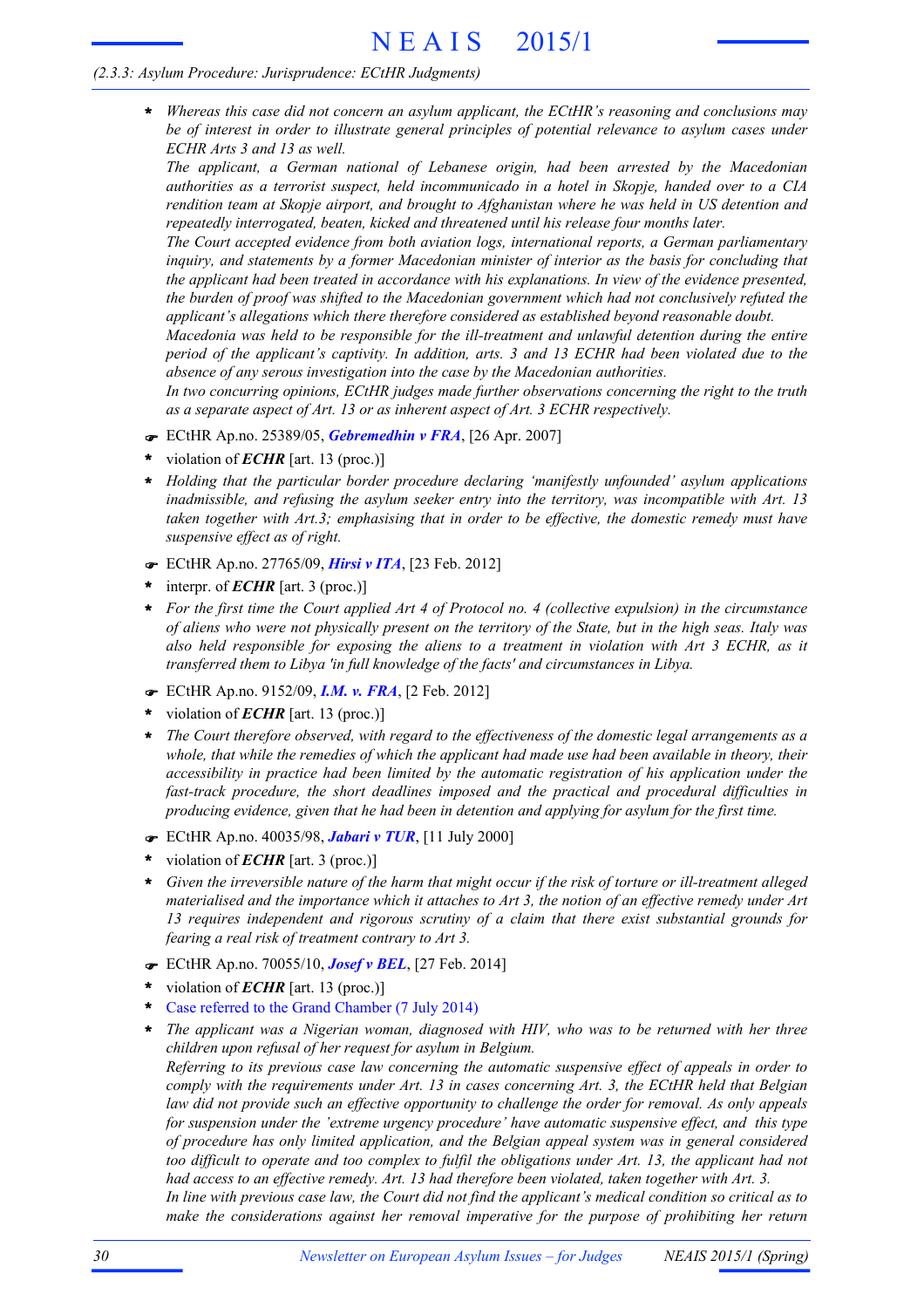*under art. 3. According to ECHR Art. 46, the Court indicated to Belgium the need to amend its legislation in order for the system of appeals against removal to comply with Art. 13. Violation of ECHR Art. 13 in conjunction with Art. 3. No violation of art. 3 as such.*

- F ECtHR Ap.no. 33809/08, *Labsi v SVK*, [15 May 2012]
- violation of *ECHR* [art. 13 (proc.)] **\***
- *An Algerian man, convicted in France of preparing a terrorist act, and convicted in his absence in Algeria of membership of a terrorist organisation, had been expelled to Algeria upon rejection of his asylum request in Slovakia. On the basis of the existing information about the situation in Algeria for persons suspected of terrorist activities, the Court found that there had been substantial grounds for* believing that he faced a real risk of being exposed to treatment contrary to Art. 3. The responding *government's invocation of the security risk represented by the applicant was dismissed due to the absolute guarantee under Art. 3. Assurances given by the Algerian authorities concerning the applicant's treatment upon return to Algeria were found to be of a general nature, and they had* proven insufficient since the request for a visit by a Slovak official to the applicant, held in detention *upon return, had not been followed.* **\***

*The applicant's expulsion only one working day after the Slovak Supreme Court's judgment, upholding the dismissal of his asylum request, had effectively prevented him from attempting redress by a complaint to the Slovak Constitutional Court.*

*Expulsion of the applicant in disregard of an interim measure issued by the Court under Rule 39, preventing the Court from properly examining his complaints and from protecting him against treatment contrary to Art. 3, was a violation of the right to individual application under Art. 34.*

- F ECtHR Ap.no. 50094/10, *M.E. v FRA*, [6 June 2013]
- no violation of *ECHR* [art. 13 (proc.)] **\***
- *The applicant was an Egyptian belonging to the Coptic Christian community in his country of origin* where he had been exposed to a number of attacks due to his religious belief. His reports of these *incidents to the police had been unsuccessful, and before leaving Egypt in 2007 he was accused of proselytizing for which he was sentenced in absentia to 3 years of imprisonment.* **\***

*The ECtHR referred to reports on numerous instances of violence and other persecution against Coptic Christians in Egypt in 2010-11, and on reluctance of Egyptian authorities to prosecute the perpetrators, and found no evidence that the situation had improved. The Court found strong evidence that the applicant would be a potential prime target for persecution and violence as a convicted proselytizer, whether free or imprisoned, and pointed to the serious doubt about on the applicant's ability to receive adequate protection from the Egyptian authorities. Given his background and the* situation of Coptic Christians in Egypt, Art. 3 would be violated in case of enforcement of the decision *to deport the applicant.*

*Contrary to the judgment in I.M. v. France (9152/09), the ECtHR did not consider the examination of this case in the French 'fast-track' asylum procedure incompatible with Art. 13. The Court emphasised* the very substantial delay in the applicant's lodging of his asylum request (almost 3 years) and the fact that he had been able to lodge an appeal with suspensive effect against the removal order as well as *an asylum request with suspensive effect. Given his delay, the applicant could not validly argue that the reduced and very short deadlines to prepare the asylum request in the special procedure had affected the accessibility of the remedies available to him, and there was therefore no violation of Art. 13 in conjunction with Art. 3.*

- F ECtHR Ap.no. 30696/09, *M.S.S. v BEL + GRC*, [21 Jan. 2011]
- violation of *ECHR* [art. 3 (proc.)] **\***
- *A deporting State is responsible under Art. 3 ECHR for the foreseeable consequences of the deportation of an asylum seeker to another EU Member State, even if the deportation is being decided in accordance with the Dublin Regulation; the responsibility of the deporting State comprises not only* the risk of indirect refoulement by way of further deportation to risk of ill-treatment in the country of origin, but also the conditions in the receiving Member State if it is foreseeable that the asylum seeker *may there be exposed to treatment contrary to Art. 3.* **\***
- F ECtHR Ap.no. 2283/12, *Mohammed v AUT*, [6 June 2013]
- no violation of *ECHR* [art. 3 (proc.)] **\***
- *The applicant Sudanese asylum seeker arrived in Austria via Greece and Hungary. The Austrian authorities rejected the application and ordered his transfer to Hungary under the Dublin Regulation.* When placed in detention with a view to his forced transfer almost a year later, he lodged a second *asylum application which did not have suspensive effect in relation to the transfer order.* **\***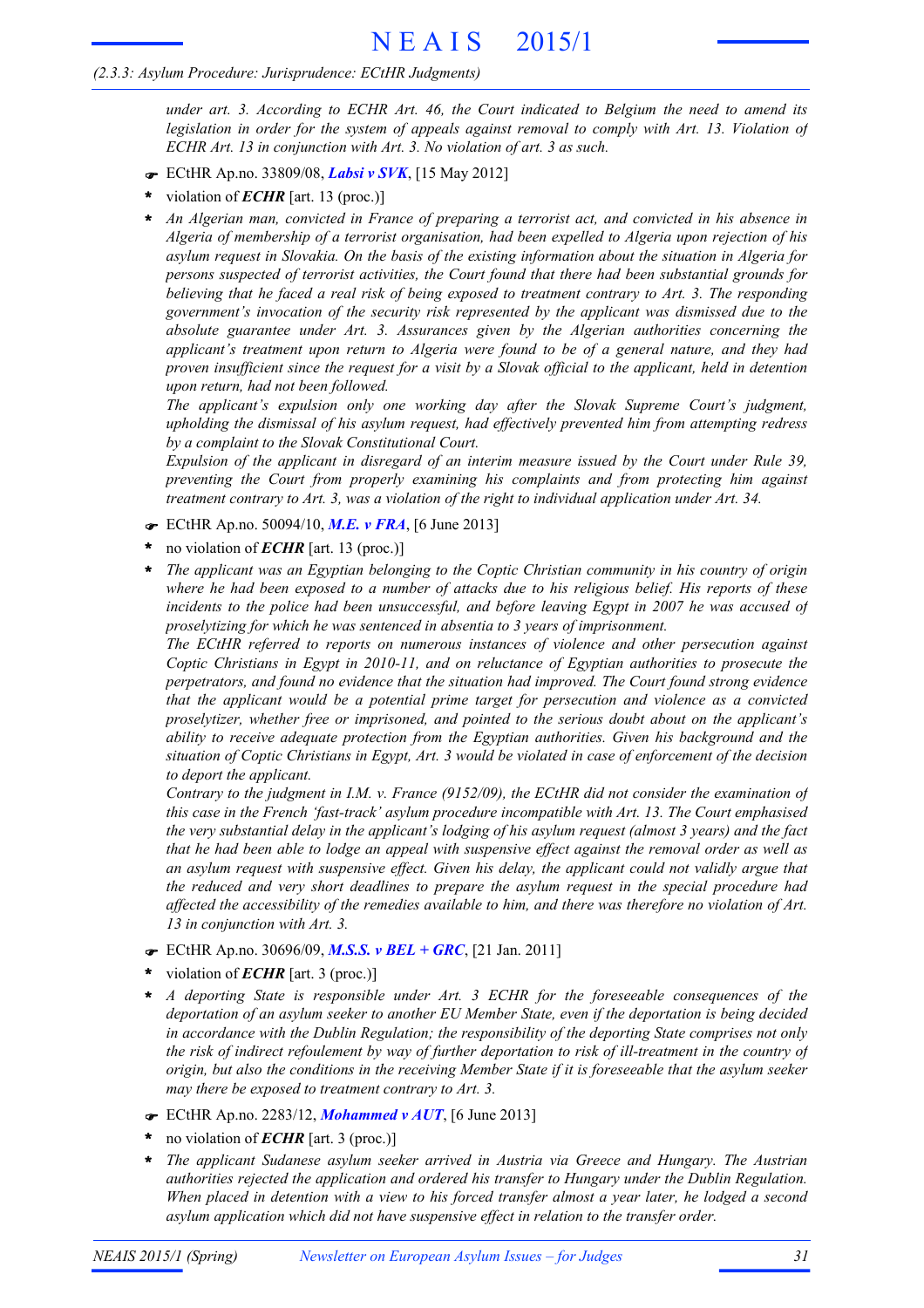*The ECtHR considered the applicant's initial claim against the Dublin transfer arguable, due to the* 'alarming nature' of reports published in 2011-12 in respect of Hungary as a country of asylum and in *particular as regards Dublin transferees. His second application for asylum in Austria could therefore not prima facie be considered abusively repetitive or entirely manifestly unfounded. In the specific circumstances of the case, the applicant had been deprived of de facto protection against forced transfer and of a meaningful substantive examination of his arguable claim concerning the situation of asylum seekers in Hungary. Accordingly, Art. 13 in conjunction with Art. 3 had been violated.*

*Despite the initially arguable claim against the Dublin transfer to Hungary, the Court noted the subsequent legislative amendments and the introduction of additional legal guarantees concerning detention of asylum seekers and their access to basic facilities. The applicant would therefore no* longer be at a real and individual risk of being subjected to treatment in violation of Art. 3 upon *transfer to Hungary under the Dublin Regulation.*

- F ECtHR Ap.no. 38885/02, *N. v FIN*, [26 July 2005]
- violation of *ECHR* [art. 3 (proc.)] **\***
- *Asylum seeker held to be protected against refoulement under Art. 3, despite the Finnish authorities' doubts about his identity, origin, and credibility; two delegates of the Court were sent to take oral evidence from the applicant, his wife and a Finnish senior official; while retaining doubts about his credibility on some points, the Court found that the applicant's accounts on the whole had to be considered sufficiently consistent and credible; deportation would therefore be in breach of Art. 3.* **\***
- F ECtHR Ap.no. 39472/07, *Popov v FRA*, [19 Jan. 2012]
- violation of *ECHR* [art. 3 (proc.)] **\***
- *Although the applicants – a Kazakhstani couple and their two children aged 5 months and 3 years – had been detained in an administrative detention centre authorised to accommodate families, the conditions during their two weeks detention were held to have caused the children distress and to have serious psychological repercussions. Thus, the children had been exposed to conditions exceeding the minimum level of severity required to fall within the scope of ECHR Art. 3, and this provision had been violated in respect of the children. Since that minimum level of severity was not attained as regards the parents, there was no violation of Art. 3 in respect of these applicants.* **\***

*ECHR Art. 5 was violated in respect of the children, both because the French authorities had not sought to establish any possible alternative to administrative detention (Art. 5(1)(f)), and because children accompanying their parents were unable to have the lawfulness of their detention examined by the courts (Art. 5(4)).*

ECHR Art. 8 was violated due to the detention of the whole family. As there had been no particular *risk of the applicants absconding, the interference with the applicants' family life, resulting from their placement in a detention centre for two weeks, had been disproportionate. In this regard the Court* referred to its recent case law concerning 'the child's best interest' as well as to Art. 3 of the UN *Convention on the Rights of the Child and to Directive 2003/9 on Reception Conditions.*

- F ECtHR Ap.no. 71386/10, *Savriddin v RUS*, [25 Apr. 2013]
- violation of *ECHR* [art. 3 (proc.), 5(4), 34] **\***
- *The applicant, a national of Tajikistan having been granted temporary asylum in Russia, had been* abducted in Moscow by a group of men, detained in a mini-van for one or two days and tortured, and *then taken to the airport from where he was flown to Tajikistan without going through normal border formalities or security checks. In Tajikistan he had allegedly been detained, severely ill-treated by the police, and sentenced to 26 years' imprisonment for a number of offences.* **\***

*Based on consistent reports about the widespread and systematic use of torture in Tajikistan, and the applicant's involvement in an organisation regarded as terrorist by the Tajik authorities, the Court* concluded that his forcible return to Tajikistan had exposed him to a real risk of treatment in breach of *Art. 3. Due to the Russian authorities' failure to take preventive measures against the real and imminent risk of torture and ill-treatment caused by his forcible transfer, Russia had violated its positive obligations to protect him from treatment contrary to art. 3. Additional violations of art. 3 resulted from the lack of effective investigation into the incident, and the involvement of State officials in the operation.*

Art. 34 had been violated by the fact that the applicant had been forcibly transferred to Tajikistan by *way of an operation in which State officials had been involved, in spite of an interim measure indicated by the ECtHR under Rule 39 of the Court's Rules of Procedure.*

Pursuant to ECHR Art. 46, the Court indicated various measures to be taken by Russia in order to end *the violation found and make reparation for its consequences. In addition, the State was required*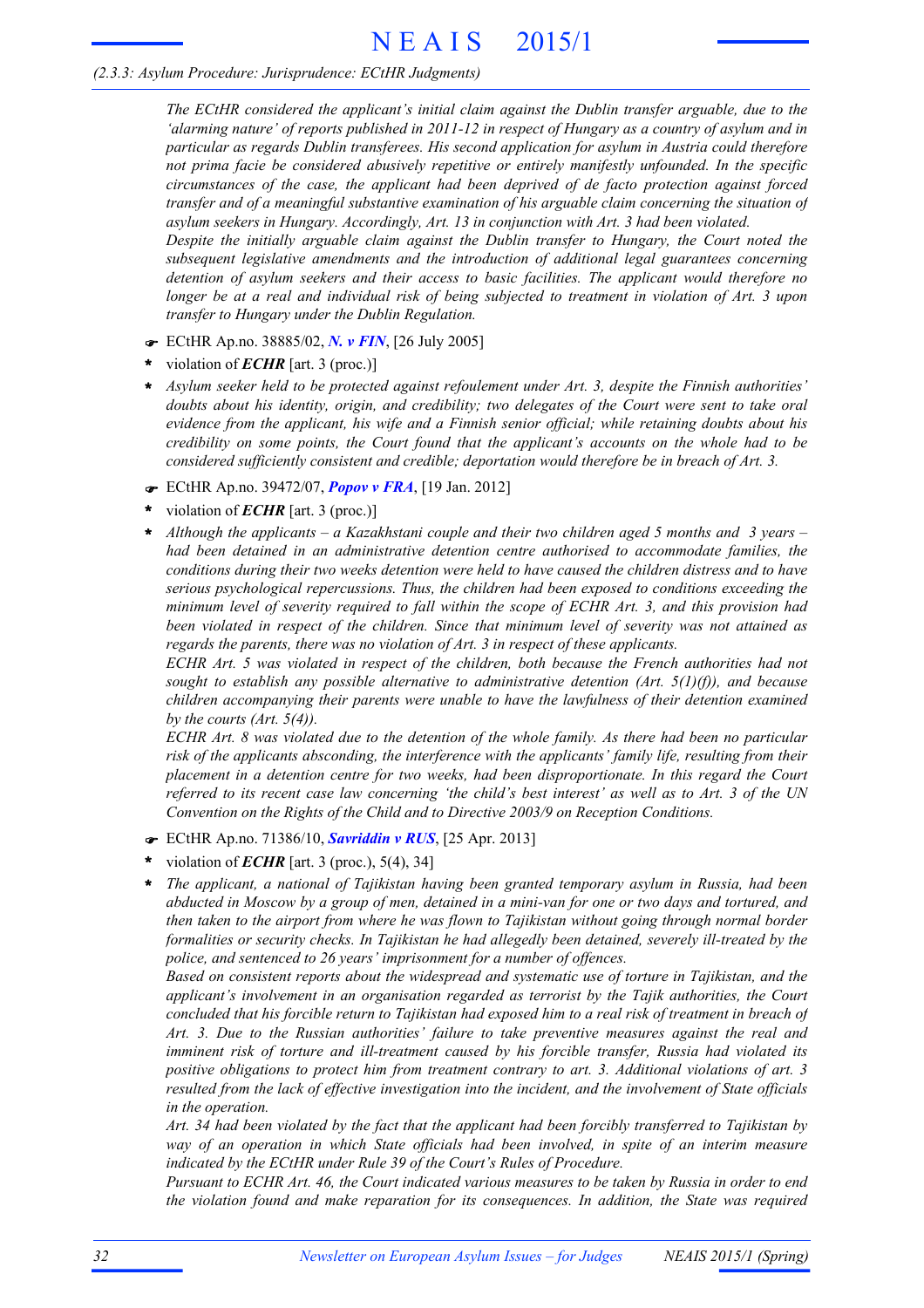*under Art. 46 to take measures to resolve the recurrent problem of blatant circumvention of the domestic legal mechanisms in extradition matters, and ensure immediate and effective protection against unlawful kidnapping and irregular removal from the territory and from the jurisdiction of Russian courts. In this connection, the Court once again stated that such operations conducted outside the ordinary legal system are contrary to the rule of law and the values protected by the ECHR.*

- F ECtHR Ap.no. 33210/11, *Singh v BEL*, [2 Oct. 2012]
- violation of *ECHR* [art. 13 (proc.)] **\***
- *Having arrived on a flight from Moscow, the applicants applied for asylum but were refused entry into Belgium, and their applications for asylum were rejected as the Belgian authorities did not accept the applicants' claim to be Afghan nationals, members of the Sikh minority in Afghanistan, but rather Indian nationals. The Court considered the claim to the risk of chain refoulement to Afghanistan as 'arguable' so that the examination by the Belgian authorities would have to comply with the requirements of ECHR art. 13, including close and rigorous scrutiny and automatic suspensive effect. In the light of these requirements, the examination of the applicants' asylum case was held to be insufficient, since neither the first instance nor the appeals board had sought to verify the authenticity of the documents presented by the applicants with a view to assessing their possible risk of illtreatment in case of deportation. In that connection the Court noted that the Belgian authorities had dismissed copies of protection documents issued by UNHCR in New Delhi, pertinent to the protection request, although these documents could easily have been verified by contacting UNHCR. The examination therefore did not fulfil the requirement of close and rigorous scrutiny, constituting a violation of ECHR Art. 13 taken together with Art. 3.* **\***
- F ECtHR Ap.no. 45223/05, *Sultani v FRA*, [20 Sep. 2007]
- no violation of *ECHR* [art. 3 (proc.)] **\***
- *Finding no violation of Art. 3, despite the applicant's complaint that the most recent asylum decision within an accelerated procedure had not been based on an effective individual examination; the Court emphasized that the first decision had been made within the normal asylum procedure, involving full examination in two instances, and held this to justify the limited duration of the second examination which had aimed to verify whether any new grounds could change the previous rejection; in addition, the latter decision had been reviewed by administrative courts at two levels; the applicant had not brought forward elements concerning his personal situation in the country of origin, nor sufficient to consider him as belonging to a minority group under particular threat.* **\***
- F ECtHR Ap.no. 12294/07, *Zontul v GRC*, [17 Jan. 2012]
- violation of *ECHR* [art. 3 (proc.)] **\***
- *The applicant was an irregular migrant complaining that he had been raped with a truncheon by one of the Greek coast guard officers supervising him in a detention centre upon interception of the boat* on which he and 164 other migrants attempted to go from Turkey to Italy. Due to its cruelty and *intentional nature, the Court considered such treatment as amounting to an act of torture under ECHR Art. 3. Given the seriousness of the treatment, the penalty imposed on the perpetrator – a suspended* term of six months imprisonment that was commuted to a fine  $-$  was considered to be in clear lack of *proportion. An additional violation of ECHR Art. 3 stemmed from the Greek authorities' procedural handling of the case that had prevented the applicant from exercising his rights to claim damages at the criminal proceedings.* **\***

#### **2.3.4 CAT Views on Asylum Procedure**

- F CAT 379/2009, *Bakatu-Bia v SWE*, [8 July 2011]
- violation of *CAT* [art. 3 (proc.)] **\***
- *The Committee observes that, according to the Second joint report of seven United Nations experts on the situation in the Democratic Republic of the Congo (2010) and the Report of the United Nations High Commissioner for Human Rights and the activities of her Office in the Democratic Republic of the Congo (2010) on the general human rights situation in the Democratic Republic of the Congo, serious human rights violations, including violence against women, rape and gang rape by armed forces, rebel groups and civilians, continued to take place throughout the country and not only in areas affected by armed conflict. Furthermore, in a recent report, the High Commissioner for Human Rights stressed that sexual violence in DRC remains a matter of serious concern, particularly in conflict-torn areas, and despite efforts by authorities to combat it, this phenomenon is still widespread and particularly affects thousands of women and children. The Committee also notes that the* **\***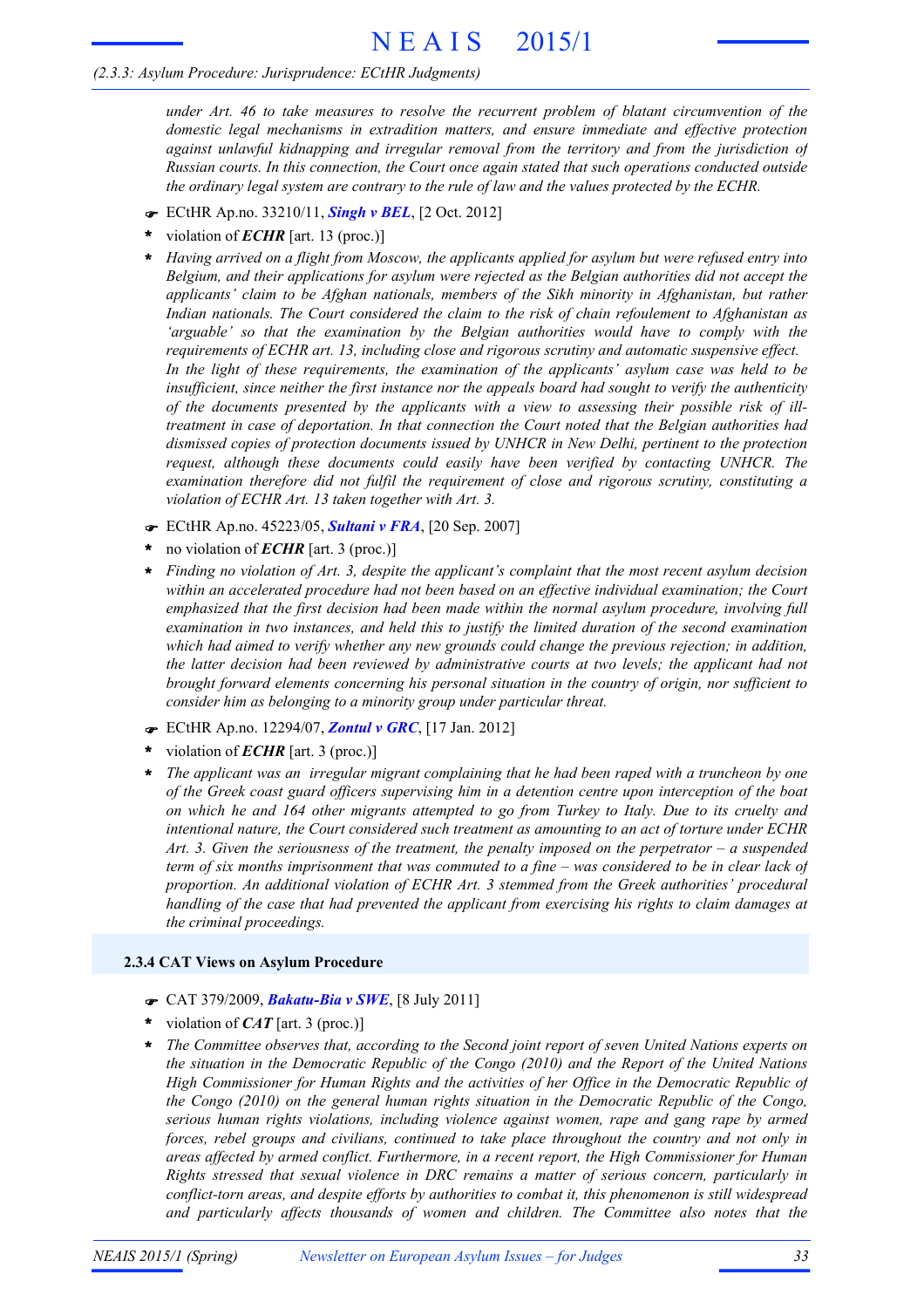#### *(2.3.4: Asylum Procedure: Jurisprudence: CAT Views)*

*Secretary-General in his report of 17 January 2011, while acknowledging a number of positive developments in DRC, expressed his concern about the high levels of insecurity, violence and human rights abuses faced by the population.*

- F CAT 343/2008, *Kalonzo v CAN*, [1 June 2012]
- violation of *CAT* [art. 3] **\***
- *The Committee also takes note of the State party's reference to reports dating from 2007 and 2008 that mention few cases of the torture of UPDS members or Luba from Kasaï. In this regard, the* Committee is of the view that, even if cases of torture are rare, the risk of being subjected to torture continues to exist for the complainant, as he is the son of a UDPS leader, is a Luba from Kasaï and *has already been the victim of violence during his detention in Kinshasa in 2002. In addition, the Committee considers that the State party's argument that the complainant could resettle in Kinshasa,* where the Luba do not seem to be threatened by violence (as they are in the Katanga region), does not *entirely remove the personal danger for the complainant. In this regard, the Committee recalls that, in accordance with its jurisprudence, the notion of "local danger" does not provide for measurable criteria and is not sufficient to entirely dispel the personal danger of being tortured.* **\***

*The Committee against Torture concludes that the complainant has established that he would run a real, personal and foreseeable risk of being subjected to torture if he were to be returned to the Democratic Republic of the Congo.*

- F CAT 416/2010, *Ke Chun ROng v AUS*, [29 Nov. 2012]
- violation of *CAT* [art. 3] **\***
- *The Committee notes that the claims and evidence have not been sufficiently verified by the Australian immigration authorities. The Committee observes that the review on the merits of the complainants' claims regarding the risk of torture that he faced, was conducted predominantly based on the content of his initial application for a Protection visa, which he filed shortly after arriving in the country, without knowledge or understanding of the system. The Committee further observes that the complainant was not interviewed in person neither by the Immigration Department, which rejected his initial application, nor by the Refugee Review Tribunal and therefore he did not have the opportunity to clarify any inconsistencies in his initial statement. The Committee is of the view that complete accuracy is seldom to be expected by victims of torture.* **\***

*The Committee also observes that the State party does not dispute that Falun Gong practitioners in China have been subjected to torture, but bases it decision to refuse protection to the complainant in the assessment of his credibility.*

- F CAT 319/2007, *Nirma Singh v CAN*, [30 May 2011]
- violation of *CAT* [art. 22] **\***
- *The complaint states that he did not have an effective remedy to challenge the decision on deportation and that the judicial review of the Immigration Board decision, denying him Convention refugee* status, was not an appeal on the merits, but rather a very narrow review for gross errors of law. The *Committee observes that none of the grounds above include a review on the merits of the complainant's claim that he would be tortured if returned to India.* **\***

*With regard to the procedure of risk analysis, the Committee notes that according to the State party's submission, PRRA submissions may only include new evidence that arose after the rejection of the refugee protection claim; further, the PRRA decisions are subject to a discretionary leave to appeal, which was denied in the case of the complainant.*

*The Committee refers to its Concluding observations (CAT/C/CR/34/CAN, 7 July 2005, § 5(c)), that the State party should provide for judicial review of the merits, rather than merely of the reasonableness, of decisions to expel an individual where there are substantial grounds for believing that the person faces a risk of torture. The Committee accordingly concludes that in the instant case the complainant did not have access to an effective remedy against his deportation.*

#### **2.3.5 National Judgments on Asylum Procedure**

- F **Germany:** BVerwG 10 C 7.13, [17 June 2014]
- interpr. of Dir. 2013/32: **Asylum Procedure II** [art. 33(2)(a)] **\***
- **\*** http://cmr.jur.ru.nl/neais/Germany/BVerwG10C713.pdf
- \* Refugee status granted in another country (than Germany) has a binding effect in Germany in that by law, there is a prohibition of deportation. This does not, however, give rise to an entitlement to a new *decision on recognising refugee status or to the granting of a residence title in Germany. A demand*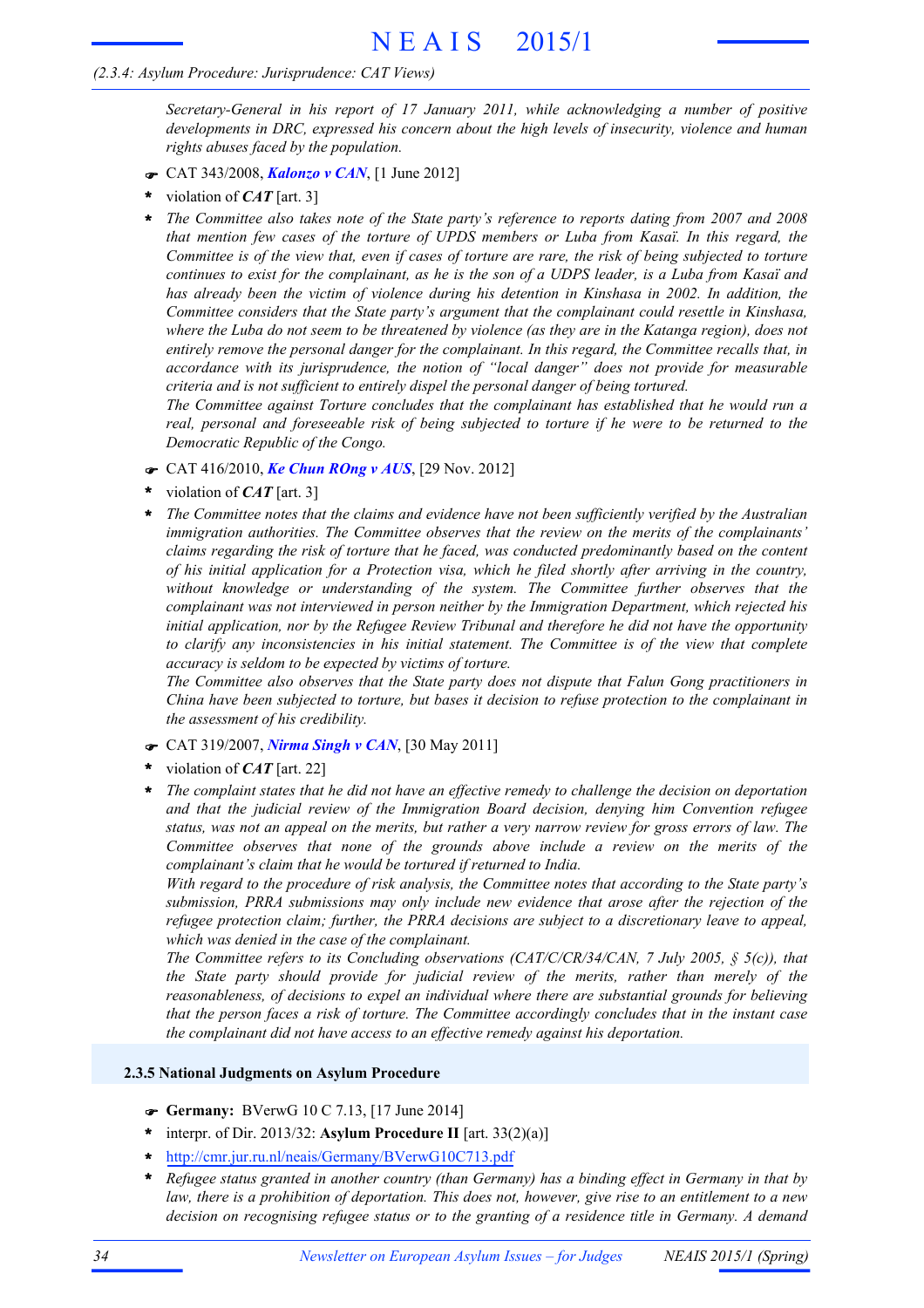#### *(2.3.5: Asylum Procedure: Jurisprudence: National Judgments)*

*for a grant of subsidiary protection under Union law is inadmissible if the foreigner has already been granted the legal status of a refugee or of a person entitled to subsidiary protection in another country.*

- F **Germany:** BVerwG 10 C 1.13, [5 Sep. 2013]
- interpr. of Dir. 2013/32: **Asylum Procedure II** [art. 2(i), 33(2)(a)] **\***
- **\*** http://cmr.jur.ru.nl/neais/Germany/BVerwG10C113.pdf
- *The German authorities are unable to collect usable fingerprints from a Somali asylum seeker. The German Federal Administrative Court ruled that, although there is no direct obligation for an asylum seeker to guarantee that his fingerprints are analysable, there is a duty of cooperation including the obligation not to frustrate the possibility of analysing fingerprints during the time before they are taken.* **\***
- F **Ireland:** S.U.N. [2012] IEHC 338, [30 Mar. 2012]
- interpr. of Dir. 2005/85: **Asylum Procedure** [art. 39] **\***
- *The High Court held that in a case where a negative recommendation in a first instance application* for asylum was based exclusively or primarily upon a finding of a personal lack of credibility, there is an obligation to allow an oral appeal in order to provide an "effective remedy," in the sense of Article *39 of the Asylum Procedures Directive, notwithstanding that the Applicant is from a "safe country" (South Africa) and the legislation allows for limiting an Applicant to a written appeal only in those circumstances. For the same reasons, to allow an oral appeal is also required by the right to fair procedures contained in Article 40.3 of the Constitution of Ireland.* **\***

# **3 Responsibility Sharing**

|                                                                                    | 3.1 Responsibility Sharing: Adopted Measures                                                 |                                                                                                            |  |  |  |
|------------------------------------------------------------------------------------|----------------------------------------------------------------------------------------------|------------------------------------------------------------------------------------------------------------|--|--|--|
|                                                                                    | <b>Regulation 343/2003</b>                                                                   | <b>Dublin II</b>                                                                                           |  |  |  |
|                                                                                    |                                                                                              | Establishing the criteria and mechanisms for determining the Member State responsible for examining an     |  |  |  |
| asylum application lodged in one of the Member States by a third-country national. |                                                                                              |                                                                                                            |  |  |  |
|                                                                                    | OJ 2003 L 50/1<br>$\star$                                                                    | impl. date: 1-09-2003<br>UK, IRL opt in                                                                    |  |  |  |
|                                                                                    | Implemented by Regulation 1560/2003 (OJ 2003 L 222/3)<br>$\ast$<br>Revised by Reg. 604/2013  |                                                                                                            |  |  |  |
|                                                                                    | <b>CJEU Judgments</b>                                                                        |                                                                                                            |  |  |  |
|                                                                                    | CJEU C-394/12, Abdullahi                                                                     | 10 Dec. 2013<br>art. $10(1)$ , 18 and 19                                                                   |  |  |  |
|                                                                                    | $\bullet$ CJEU C-4/11, Puid                                                                  | 14 Nov.<br>2013<br>art. $3(2)$                                                                             |  |  |  |
|                                                                                    | $\bullet$ CJEU C-158/13, Rajaby                                                              | 2013<br>25 June<br>art. $15(2)$                                                                            |  |  |  |
|                                                                                    | $\bullet$ CJEU C-648/11, M.A.                                                                | 6 June<br>2013<br>art. $6$                                                                                 |  |  |  |
|                                                                                    | CJEU C-528/11, Halaf                                                                         | 6 June<br>2013<br>art. $3(2)$                                                                              |  |  |  |
|                                                                                    | $\bullet$ CJEU C-666/11, M                                                                   | 2013 - deleted art. $3(2)+19(4)$<br>7 Jan.                                                                 |  |  |  |
|                                                                                    | • CJEU C-245/11, K.                                                                          | 6 Nov.<br>2012<br>art. 15 and $3(2)$                                                                       |  |  |  |
|                                                                                    | CJEU C-620/10, Kastrati                                                                      | 2012<br>3 May<br>art. $2(c)$                                                                               |  |  |  |
|                                                                                    | • CJEU C-411+493/10, N.S. and M.E.                                                           | $21$ Dec.<br>2011<br>art. $3(2)$                                                                           |  |  |  |
|                                                                                    | CJEU C-19/08, Petrosian                                                                      | 29 Jan.<br>2009<br>art. 20(1)(d) & 20(2)                                                                   |  |  |  |
|                                                                                    | <b>National Judgments</b>                                                                    |                                                                                                            |  |  |  |
|                                                                                    | Germany: BVerwG 10 B 35.14<br>See further: $\S$ 3.3                                          | 6 June<br>2014                                                                                             |  |  |  |
|                                                                                    | <b>Regulation 604/2013</b>                                                                   | <b>Dublin III</b>                                                                                          |  |  |  |
|                                                                                    | Establishing the criteria and mechanisms for determining the MS responsible for examining an | application for international protection lodged in one of the MS by a TCN or a stateless person (revised)  |  |  |  |
|                                                                                    | OJ 2013 L 180/31<br>*                                                                        | impl. date: 1-01-2014<br>UK, IRL opt in                                                                    |  |  |  |
|                                                                                    | Recast of Reg. 343/2003<br>$\star$                                                           |                                                                                                            |  |  |  |
|                                                                                    | <b>Regulation 2725/2000</b>                                                                  | Eurodac                                                                                                    |  |  |  |
|                                                                                    | of the Dublin Convention.                                                                    | Concerning the establishment of 'Eurodac' for the comparison of fingerprints for the effective application |  |  |  |
|                                                                                    | OJ 2000 L 316/1<br>*                                                                         | impl. date: 15-1-2003                                                                                      |  |  |  |

**\*** implemented by Regulation 407/2002 (OJ 2002 L 62/1)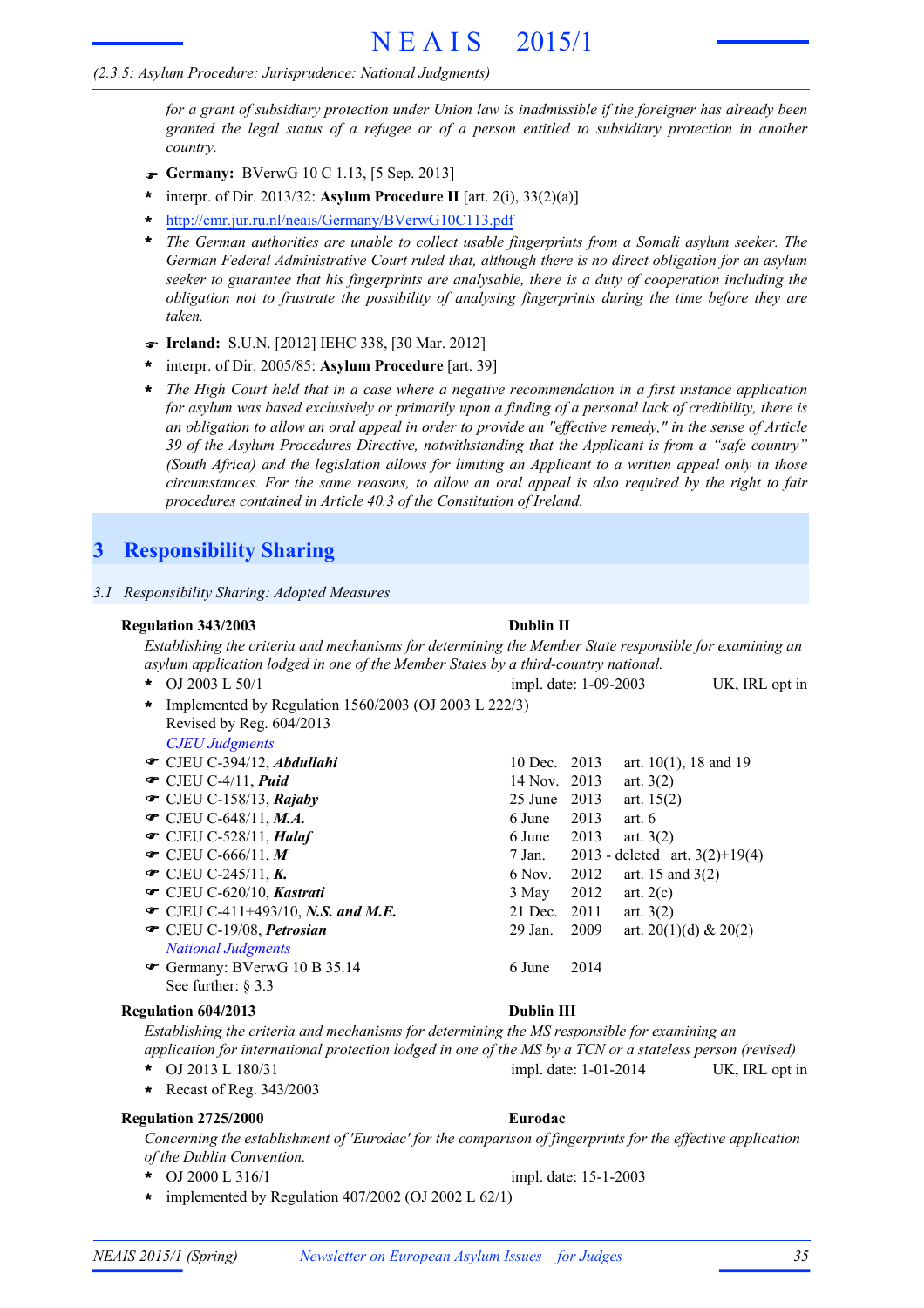|            | <b>Regulation 603/2013</b>                                                                                                                      | Eurodac II            |      |             |                |  |  |
|------------|-------------------------------------------------------------------------------------------------------------------------------------------------|-----------------------|------|-------------|----------------|--|--|
|            | Concerning the establishment of 'Eurodac' for the comparison of fingerprints for the effective application<br>of the Dublin Convention (recast) |                       |      |             |                |  |  |
|            | OJ 2013 L 180/1<br>$\star$                                                                                                                      | impl. date: 20-7-2015 |      |             | UK, IRL opt in |  |  |
|            | Recast of Reg. 2725/2000<br>$\ast$                                                                                                              |                       |      |             |                |  |  |
|            | <b>ECHR</b>                                                                                                                                     | <b>Conditions</b>     |      |             |                |  |  |
|            | European Convention for the Protection of Human Rights and Fundamental Freedoms and its Protocols                                               |                       |      |             |                |  |  |
|            | <b>ETS 005</b><br>$\star$                                                                                                                       | impl. date: 1953      |      |             |                |  |  |
|            | art. $3+13$ : Degrading reception conditions<br>$\star$                                                                                         |                       |      |             |                |  |  |
|            | <b>ECtHR</b> Judgments                                                                                                                          |                       |      |             |                |  |  |
| <b>New</b> | $\blacktriangleright$ ECtHR Ap.no. 51428/10, A.M.E. v NL                                                                                        | 15 Feb.               | 2015 | art. $3+13$ |                |  |  |
|            | ECtHR Ap.no. 29217/12, Tarakhel v SWI                                                                                                           | 4 Nov.                | 2014 | art. $3+13$ |                |  |  |
|            | ECtHR Ap.no. 2283/12, Mohammed v AUT                                                                                                            | 6 June                | 2013 | art. $3+13$ |                |  |  |
|            | <b>■</b> ECtHR Ap.no. 27725/10, Mohammed Hussein et al. v NL + ITA                                                                              |                       |      | 2 Apr. 2013 | art. $3+13$    |  |  |
|            | $\bullet$ ECtHR Ap.no. 30696/09, M.S.S. v BEL + GRC                                                                                             | $21$ Jan.             | 2011 | art. $3+13$ |                |  |  |
|            | $\mathcal{F}$ ECtHR Ap.no. 32733/08, K.R.S. v. UK                                                                                               | 2 Dec.                | 2008 | art. $3+13$ |                |  |  |
|            | $\mathcal$ ECtHR Ap.no. 43844/98, T.I. v UK                                                                                                     | 7 Mar.                | 2000 | art. $3+13$ |                |  |  |
|            | See further: $\S$ 3.3                                                                                                                           |                       |      |             |                |  |  |
|            |                                                                                                                                                 |                       |      |             |                |  |  |

*3.2 Responsibility Sharing: Proposed Measures*

#### *New*

#### **Regulation Dublin III amendments**

*Determining the Member State responsible for examining the application for international protection of unaccompanied minors with no family member, sibling or relative legally present in a Member State*

- COM (2014) 382 **\***
- **\*** Council agreed position, Feb 2015; EP draft report under discussion
- *3.3 Responsibility Sharing: Jurisprudence*

#### **3.3.1 CJEU Judgments on Responsibility Sharing**

- F CJEU C-394/12, *Abdullahi*, [10 Dec. 2013]
- \* interpr. of Reg. 343/2003: **Dublin II** [art. 10(1), 18 and 19]
- ref. from 'Asylgerichtshof' (Austria) **\***
- Art. 19(2) Dublin II must be interpreted as meaning that, in circumstances where a MS has agreed to take charge of an applicant for asylum on the basis of the criterion laid down in Art.  $10(1)$  of that regulation – namely, as the MS of the first entry of the applicant for asylum into the  $EU$  – the only way in which the applicant for asylum can call into question the choice of that criterion is by pleading *systemic deficiencies in the asylum procedure and in the conditions for the reception of applicants for asylum in that MS, which provide substantial grounds for believing that the applicant for asylum would face a real risk of being subjected to inhuman or degrading treatment within the meaning of Art. 4 of the Charter (of FREU).* **\***
- F CJEU C-528/11, *Halaf*, [6 June 2013]
- interpr. of Reg. 343/2003: **Dublin II** [art. 3(2)] **\***
- ref. from 'Administrativen sad Sofia-grad' (Bulgaria) 12-10-2011 **\***
- *Art. 3(2) must be interpreted as permitting a MS, which is not indicated as "responsible", to examine an application for asylum even though no circumstances exist which establish the applicability of the humanitarian clause in Article 15. That possibility is not conditional on the MS responsible under those criteria having failed to respond to a request to take back the asylum seeker concerned.* The MS in which the asylum seeker is present is not obliged, during the process of determining the MS responsible, to request the UHCR to present its views where it is apparent from the documents of the *UNHCR that the MS indicated as "responsible" is in breach of the rules of European Union law on asylum.* **\***
- F CJEU C-245/11, *K.*, [6 Nov. 2012]
- interpr. of Reg. 343/2003: **Dublin II** [art. 15 and 3(2)] **\***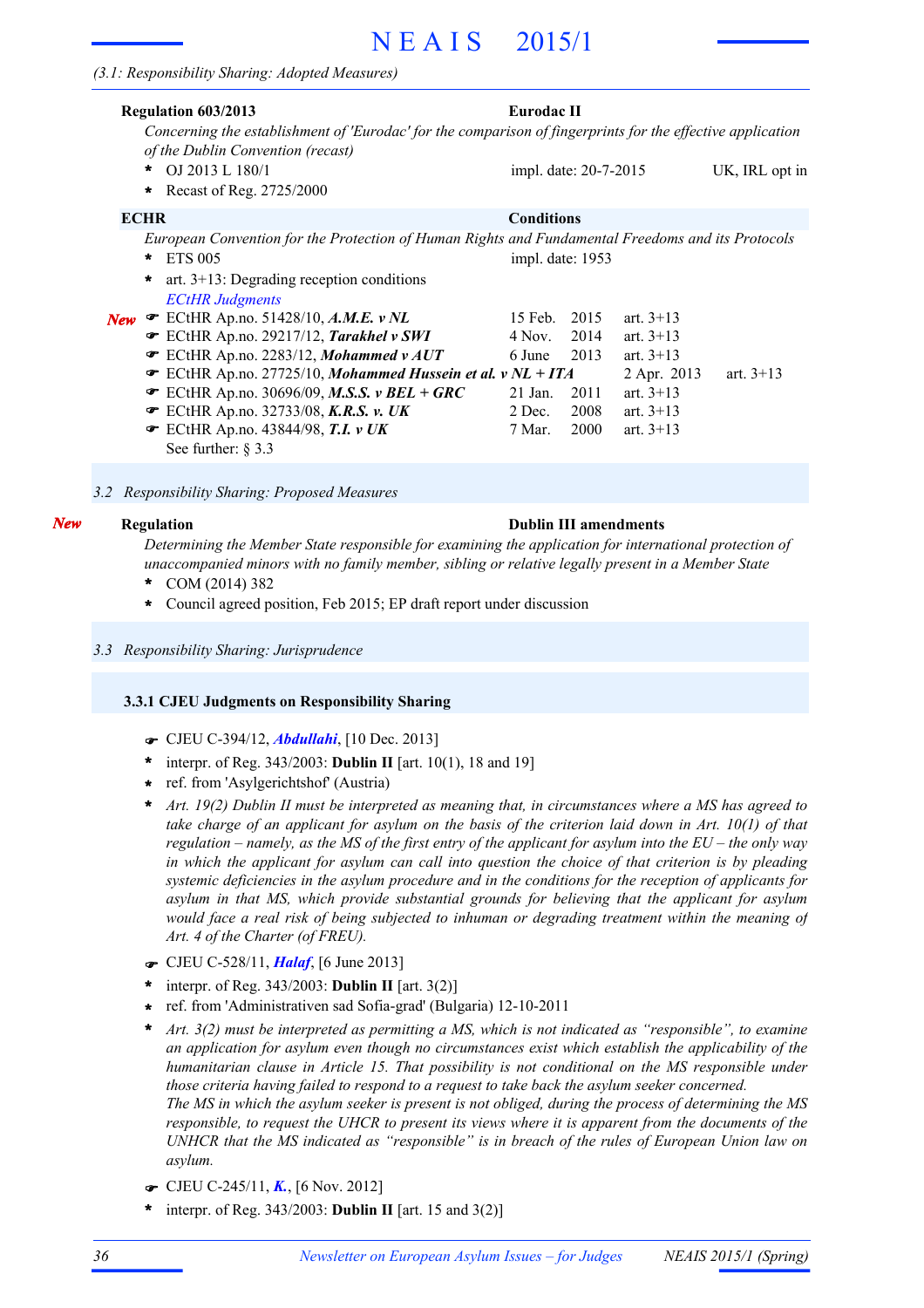#### *(3.3.1: Responsibility Sharing: Jurisprudence: CJEU Judgments)*

- **\*** ref. from 'Asylgerichtshof' (Austria)
- *Art. 15(2) must be interpreted as meaning that a MS which is not responsible for examining an application for asylum pursuant to the criteria laid down in Chapter III of Dublin II becomes so responsible. It is for the MS which has become the responsible MS within the meaning of that regulation to assume the obligations which go along with that responsibility. It must inform in that respect the MS previously responsible. This interpretation of Art. 15(2) also applies where the MS* which was responsible pursuant to the criteria laid down in Chapter III of Dublin II did not make a *request in that regard in accordance with the second sentence of Art. 15(1).* **\***
- F CJEU C-620/10, *Kastrati*, [3 May 2012]
- interpr. of Reg. 343/2003: **Dublin II** [art. 2(c)] **\***
- ref. from 'Kammarrätten i Stockholm, Migrationsöverdomstolen' (Sweden) **\***
- *The withdrawal of an application for asylum within the terms of Art. 2(c) Dublin II, which occurs before the MS responsible for examining that application has agreed to take charge of the applicant,* has the effect that that regulation can no longer be applicable. In such a case, it is for the MS within the territory of which the application was lodged to take the decisions required as a result of that *withdrawal and, in particular, to discontinue the examination of the application, with a record of the information relating to it being placed in the applicant's file.* **\***
- F CJEU C-666/11, *M*, [7 Jan. 2013] (deleted)
- interpr. of Reg. 343/2003: **Dublin II** [art. 3(2)+19(4)] **\***
- ref. from 'Oberverwaltungsgericht für das Land Nordrhein Westfalen' (Germany) 19-12-2011 **\***
- Does the asylum seeker have a right, enforceable by him in the courts, to require a MS to examine the *assumption of responsibility under art. 3(2) and to inform him about the grounds for its decision?* **\***
- F CJEU C-648/11, *M.A.*, [6 June 2013]
- interpr. of Reg. 343/2003: **Dublin II** [art. 6] **\***
- ref. from 'Court of Appeal (England & Wales)' (UK) **\***
- *Fundamental rights include, in particular, that set out in Art. 24(2) of the Charter, whereby in all actions relating to children, whether taken by public authorities or private institutions, the child's best interests are to be a primary consideration. The second paragraph of Art. 6 Dublin II cannot be* interpreted in such a way that it disregards that fundamental right (see, by analogy, Detiček, para. 54 *and 55, and Case C*-*400/10 PPU McB. [2010] ECR I*-*8965, para. 60). Consequently, although* express mention of the best interest of the minor is made only in the first paragraph of Art. 6, the effect of Art. 24(2) of the Charter, in conjunction with Art.  $51(1)$  thereof, is that the child's best interests must also be a primary consideration in all decisions adopted by the Member States on the basis of the *second paragraph of Art. 6.* **\***

*Thus, Art. 6 must be interpreted as meaning that, in circumstances such as those of the main proceedings, where an unaccompanied minor with no member of his family legally present in the* territory of a MS has lodged asylum applications in more than one MS, the MS in which that minor is *present after having lodged an asylum application there is to be designated the 'MS responsible'.*

- F CJEU C-411+493/10, *N.S. and M.E.*, [21 Dec. 2011]
- interpr. of Reg. 343/2003: **Dublin II** [art. 3(2)] **\***
- ref. from 'High Court' (Ireland) **\***
- Joined cases. The decision adopted by a MS on the basis of Article 3(2) whether to examine an asylum *application which is not its responsibility according to the criteria laid down in Chapter III of Dublin* II, implements EU law for the purposes of Article 6 TEU and Article 51 of the Charter of Fundamental *Rights of the EU.* **\***

*EU law precludes the application of a conclusive presumption that the MS which Article 3(1) Dublin II indicates as responsible observes the fundamental rights of the EU. Article 4 of the Charter must be interpreted as meaning that the MSs, including the national courts, may not transfer an asylum seeker to the 'MS responsible' within the meaning of Dublin II where they cannot be unaware that systemic deficiencies in the asylum procedure and in the reception conditions of asylum seekers in that MS amount to substantial grounds for believing that the asylum seeker would face a real risk of being subjected to inhuman or degrading treatment within the meaning of that provision. Subject to the right* itself to examine the application referred to in Article  $3(2)$  Dublin II, the finding that it is impossible to *transfer an applicant to another MS, where that State is identified as the MS responsible in* accordance with the criteria set out in Chapter III of that regulation, entails that the MS which should *carry out that transfer must continue to examine the criteria set out in that chapter in order to*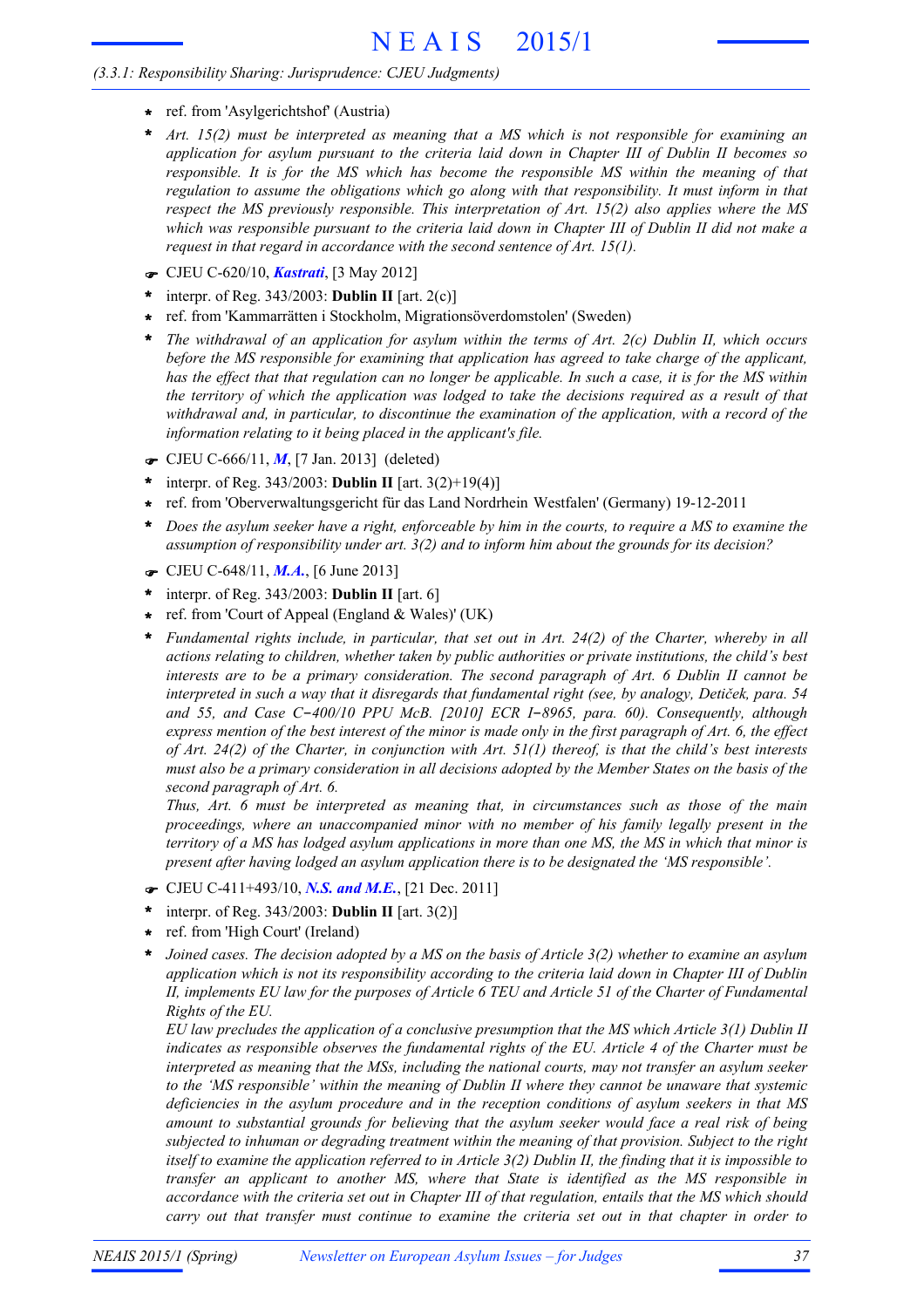#### *(3.3.1: Responsibility Sharing: Jurisprudence: CJEU Judgments)*

*establish whether one of the following criteria enables another MS to be identified as responsible for the examination of the asylum application. The MS in which the asylum seeker is present must ensure that it does not worsen a situation where the fundamental rights of that applicant have been infringed by using a procedure for determining the MS responsible which takes an unreasonable length of time.* If necessary, the first mentioned MS must itself examine the application. Articles 1, 18 and 47 of the *Charter do not lead to a different answer.*

In so far as the preceding questions arise in respect of the obligations of the United Kingdom of Great *Britain and Northern Ireland, the answers to the second to sixth questions referred in Case C-411/10* do not require to be qualified in any respect so as to take account of Protocol (No 30) on the *application of the Charter of Fundamental Rights of the European Union to Poland and the UK.*

- F CJEU C-19/08, *Petrosian*, [29 Jan. 2009]
- interpr. of Reg. 343/2003: **Dublin II** [art. 20(1)(d) & 20(2)] **\***
- ref. from 'Kammarrätten i Stockholm, Migrationsöverdomstolen' (Sweden) **\***
- Articles  $20(1)(d)$  and  $20(2)$  of Dublin II are to be interpreted as meaning that, where the legislation of *the requesting MS provides for suspensive effect of an appeal, the period for implementation of the transfer begins to run, not as from the time of the provisional judicial decision suspending the implementation of the transfer procedure, but only as from the time of the judicial decision which rules on the merits of the procedure and which is no longer such as to prevent its implementation.* **\***
- F CJEU C-4/11, *Puid*, [14 Nov. 2013]
- interpr. of Reg. 343/2003: **Dublin II** [art. 3(2)] **\***
- ref. from 'Hessischer Verwaltungsgerichtshof' (Germany) **\***
- *Where the MS cannot be unaware that systemic deficiencies in the asylum procedure and in the conditions for the reception of asylum seekers in the Member State initially identified as responsible in accordance with the criteria (set out in Chapter III) of Dublin II provide substantial grounds for believing that the asylum seeker concerned would face a real risk of being subjected to inhuman or* degrading treatment within the meaning of Art. 4 of the Charter (of FREU), which is a matter for the *referring court to verify, the MS which is determining the MS responsible is required not to transfer* the asylum seeker to the MS initially identified as responsible and, subject to the exercise of the right itself to examine the application, to continue to examine the criteria set out in that chapter, in order to *establish whether another MS can be identified as responsible in accordance with one of those criteria or, if it cannot, under Art. 13 of the Reg.* **\***

Conversely, in such a situation, a finding that it is impossible to transfer an asylum seeker to the MS *initially identified as responsible does not in itself mean that the MS which is determining the MS responsible is required itself, under Art. 3(2) of Dublin II, to examine the application for asylum.*

- F CJEU C-158/13, *Rajaby*, [25 June 2013]
- interpr. of Reg. 343/2003: **Dublin II** [art. 15(2)] **\***
- ref. from 'Rechtbank Den Haag' (Netherlands) 22-03-2013 **\***
- **\*** *withdrawn*

#### **3.3.2 CJEU pending cases on Responsibility Sharing**

**\*** nothing to report

#### **3.3.3 ECtHR Judgments and decisions on Responsibility Sharing**

- F ECtHR Ap.no. 51428/10, *A.M.E. v NL*, [15 Feb. 2015]
- no violation of *ECHR* [art. 3+13] **\***
- *No violation of ECHR art. 3 in case of transfer of the applicant to Italy under the Dublin Regulation. The applicant was a Somali asylum seeker who arrived in Italy in April 2009 and was granted a residence permit for subsidiary protection, valid until August 2012. In May 2009 he left the Italian CARA reception centre to which he had been transferred, and in October 2009 he applied for asylum in the Netherlands which requested Italy to take the applicant back according to the Dublin Regulation. When notified of the intention to transfer him to Italy, he applied to the ECtHR which issued a Rule 39 indication of his non-removal to Italy.* **\***

*Referring to its previous judgment (29217/12, Tarakhel v. SWI), the Court pointed to the situation of asylum seekers as a particularly underprivileged and vulnerable population group in need of special*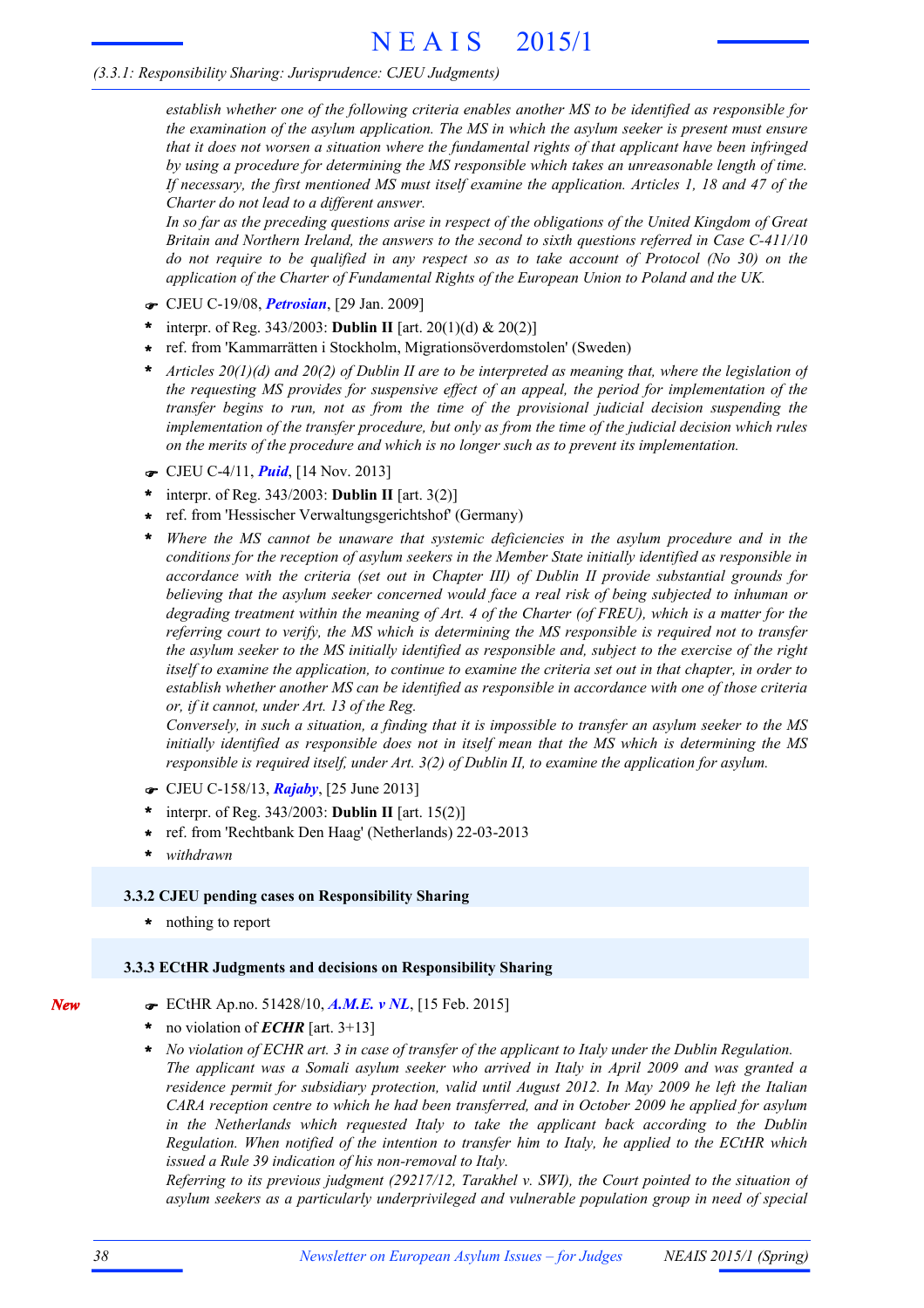#### *(3.3.3: Responsibility Sharing: Jurisprudence: ECtHR Judgments)*

*protection. At the same time, the Court reiterated that the current situation in Italy for asylum seekers* could in no way be compared to the situation in Greece at the time of the judgment in M.S.S.  $\nu$ . *Belgium and Greece [21 January 2011], and the structure and overall situation of reception arrangements in Italy could not in themselves act as a bar to all transfers of asylum seekers to Italy.*

*As regards the applicant's individual circumstances, the Court noted that he had deliberately sought* to mislead the Italian authorities by telling that he was an adult in order to prevent his separation from those with whom he had arrived in Italy. Whereas the authorities were entitled to rely on such *information given by claimants themselves unless there was a flagrant disparity, the applicant was in any event to be considered an adult asylum seeker upon transfer to Italy, as the validity of this residence permit had expired and he would have to submit a fresh asylum request there.*

*Unlike the applicants in the Tarakhel case, the applicant was an able young man with no dependents. Bearing in mind how he had been treated by the Italian authorities, the applicant had not established that his future prospects, whether material, physical or psychological, disclose a sufficiently real and* imminent risk of hardship severe enough to fall within the scope of art. 3. The complaint was therefore *rejected as manifestly ill-founded.*

- F ECtHR Ap.no. 32733/08, *K.R.S. v. UK*, [2 Dec. 2008]
- no violation of *ECHR* [art. 3+13] **\***
- Based on the principle of intra-community trust, it must be presumed that a MS will comply with its *obligations. In order to reverse that presumption the applicant must demonstrate in concreto that* there is a real risk of his being subjected to treatment contrary to Article 3 of the Convention in the *country to which he is being removed.* **\***
- F ECtHR Ap.no. 30696/09, *M.S.S. v BEL + GRC*, [21 Jan. 2011]
- violation of *ECHR* [art. 3+13] **\***
- *A deporting State is responsible under ECHR Art. 3 for the foreseeable consequences of the deportation of an asylum seeker to another EU Member State, even if the deportation is being decided in accordance with the Dublin Regulation; the responsibility of the deporting State comprises not only* the risk of indirect refoulement by way of further deportation to risk of ill-treatment in the country of origin, but also the conditions in the receiving Member State if it is foreseeable that the asylum seeker *may there be exposed to treatment contrary to Art. 3.* **\***
- F ECtHR Ap.no. 27725/10, *Mohammed Hussein et al. v NL + ITA*, [2 Apr. 2013]
- no violation of *ECHR* [art. 3+13] **\***
- *The case concerns the pending return of a Somali asylum seeker and her two children from the Netherlands to Italy under the Dublin Regulation. It is marked by discrepancies in issues of central importance between the applicant's initial complaint that she had not been enabled to apply for asylum in Italy, had not been provided with reception facilities for asylum seekers, and had been forced to live on the streets in Italy, and her subsequent information to the ECtHR. Thus, in her response to the facts submitted by the Italian Government to the ECtHR she admitted that she had been granted a residence permit for subsidiary protection in Italy, and that she had been provided with reception facilities, including medical care, during her stay in Italy.* **\***

*Upholding its general principles of interpretation of ECHR art. 3, the Court reiterated that the mere* fact of return to a country where one's economic position will be worse than in the expelling State is *not sufficient to meet the threshold of ill-treatment proscribed by art. 3. Aliens subject to expulsion* cannot in principle claim any right to remain in order to continue to benefit from medical, social or *other forms of assistance provided by the expelling State, absent exceptionally compelling humanitarian grounds against removal.*

*While the general situation and living conditions in Italy of asylum seekers, accepted refugees and other persons granted residence for international protection may disclose some shortcomings, the* Court held that it had not been shown to disclose a systemic failure to provide support or facilities catering for asylum seekers as members of a particularly vulnerable group as was the case in M.S.S.  $v$ . *Belgium and Greece. The Court further noted that the applicant's request for protection in Italy had been processed within five months, that accommodation had been made available to her along with access to health care and other facilities, and that she had been granted a residence permit entitling* her to a travel document, to work, and to benefit from the general schemes for social assistance, health care, social housing and education under Italian law. As the applicant had failed to show that she and *her children would not benefit from the same support again if returned to Italy, her complaints under ECHR art. 3 against Italy and the Netherlands were considered manifestly ill-founded, and therefore inadmissible.*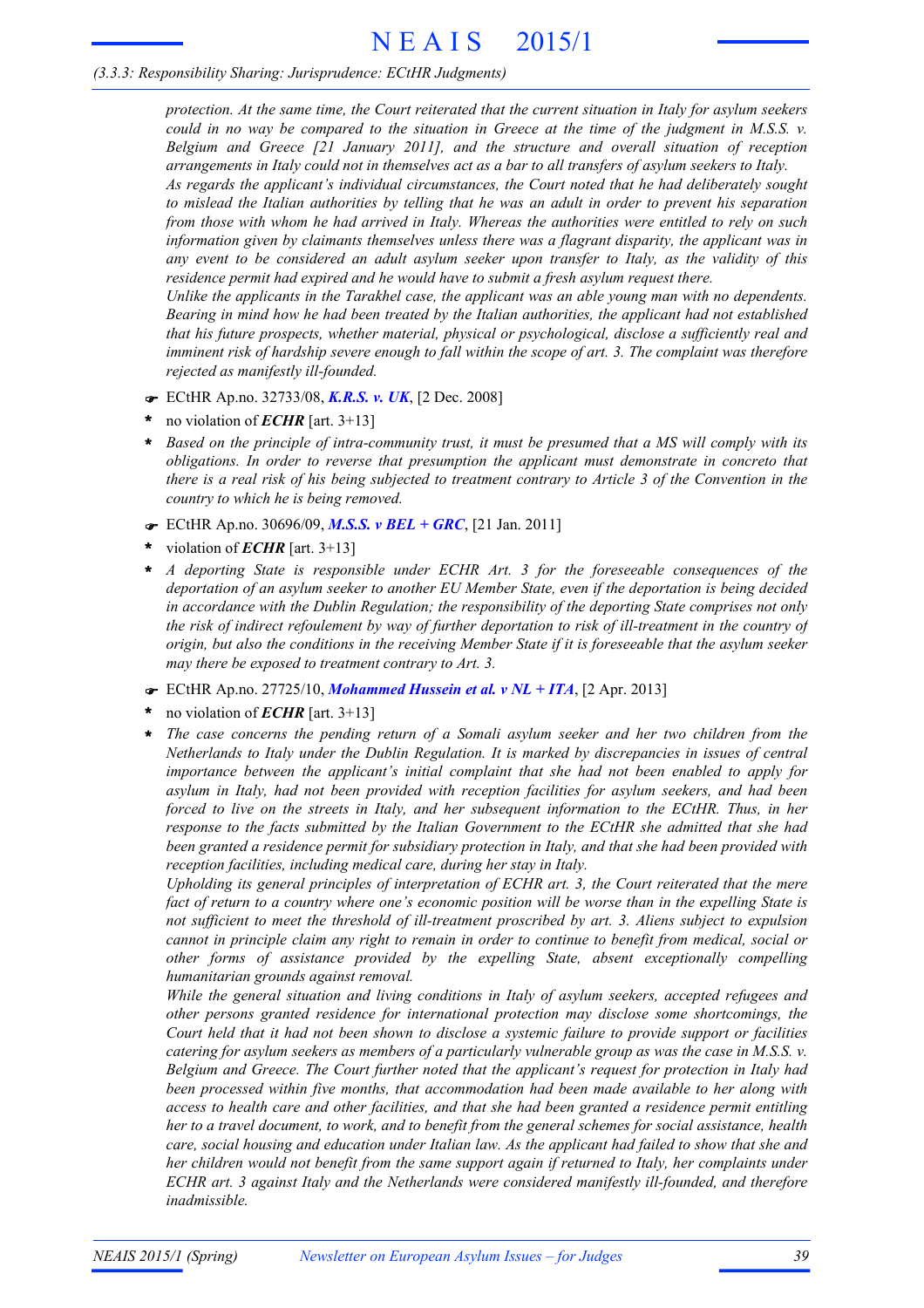#### *(3.3.3: Responsibility Sharing: Jurisprudence: ECtHR Judgments)*

- F ECtHR Ap.no. 2283/12, *Mohammed v AUT*, [6 June 2013]
- violation of *ECHR* [art. 3+13] **\***
- *The applicant Sudanese asylum seeker arrived in Austria via Greece and Hungary. The Austrian authorities rejected the application and ordered his transfer to Hungary under the Dublin Regulation.* When placed in detention with a view to his forced transfer almost a year later, he lodged a second *asylum application which did not have suspensive effect in relation to the transfer order.* **\***

*The ECtHR considered the applicant's initial claim against the Dublin transfer arguable, due to the* 'alarming nature' of reports published in 2011-12 in respect of Hungary as a country of asylum and in *particular as regards Dublin transferees. His second application for asylum in Austria could therefore not prima facie be considered abusively repetitive or entirely manifestly unfounded. In the specific circumstances of the case, the applicant had been deprived of de facto protection against forced transfer and of a meaningful substantive examination of his arguable claim concerning the situation of asylum seekers in Hungary. Accordingly, Art. 13 in conjunction with Art. 3 had been violated.*

*Despite the initially arguable claim against the Dublin transfer to Hungary, the Court noted the subsequent legislative amendments and the introduction of additional legal guarantees concerning detention of asylum seekers and their access to basic facilities. The applicant would therefore no* longer be at a real and individual risk of being subjected to treatment in violation of Art. 3 upon *transfer to Hungary under the Dublin Regulation.*

- F ECtHR Ap.no. 43844/98, *T.I. v UK*, [7 Mar. 2000]
- no violation of *ECHR* [art. 3+13] **\***
- *The Court considered that indirect removal to an intermediary country, which was also a Contracting Party, left the responsibility of the transferring State intact. Subsequently, the transferring State was required not to deport a person where substantial grounds had been shown for believing that the* person in question, if expelled, would face a real risk of being subjected to treatment contrary to Art 3 in the receiving country. In this case the Court considered that there was no reason to believe that *Germany would have failed to honour its obligations under Art 3 of the Convention and protect the applicant from removal to Sri Lanka if he submitted credible arguments demonstrating that he risked ill-treatment in that country.* **\***
- F ECtHR Ap.no. 29217/12, *Tarakhel v SWI*, [4 Nov. 2014]
- violation of *ECHR* [art. 3+13] **\***
- *The applicants were an Afghan family with six minor children who had entered Italy and applied for asylum. Here they had been transferred to a reception centre where they considered the conditions poor, particularly due to lack of appropriate sanitation facilities, lack of privacy and a climate of violence. Having travelled on to Switzerland, their transfer under the Dublin Regulation was tacitly accepted by Italy, and they complained to the Court that such transfer to Italy in the absence of individual guarantees would be in violation of the ECHR.* **\***

While the overall situation of the Italian reception system could not act as a bar to all transfers of *asylum seekers to Italy, the ECtHR noted the insufficient capacity of the reception system for asylum seekers in Italy, causing the risk of being left without accommodation or accommodated in overcrowded facilities without any privacy, or even in insalubrious or violent conditions. In this connection the court did not apply the 'systemic failure' test introduced in some decisions in 2013.*

*The Court reiterated that asylum seekers as a particularly underprivileged and vulnerable group require special protection under art. 3, and emphasised that this requirement is particularly important when the persons concerned are children, in view of the specific needs and extreme vulnerability of children seeking asylum. This applies even when the children seeking asylum are accompanied by their parents. Reception conditions for children must therefore be adapted to their age in order to ensure that those conditions do not create a situation of stress and anxiety with particularly traumatic consequences, as the conditions would otherwise attain the threshold of severity required to come within the scope of art. 3.*

*Although certain indications had been given from the Italian authorities about the prospective accommodation of the applicants upon transfer to Italy under the Dublin Regulation, the Court held that, in the absence of detailed and reliable information concerning the specific facility, the physical reception conditions and the preservation of the family unit, the Swiss authorities did not possess* sufficient assurances that the applicants would be taken charge of in a manner adapted to the age of *the children.*

#### **3.3.4 National Judgments on Responsibility Sharing**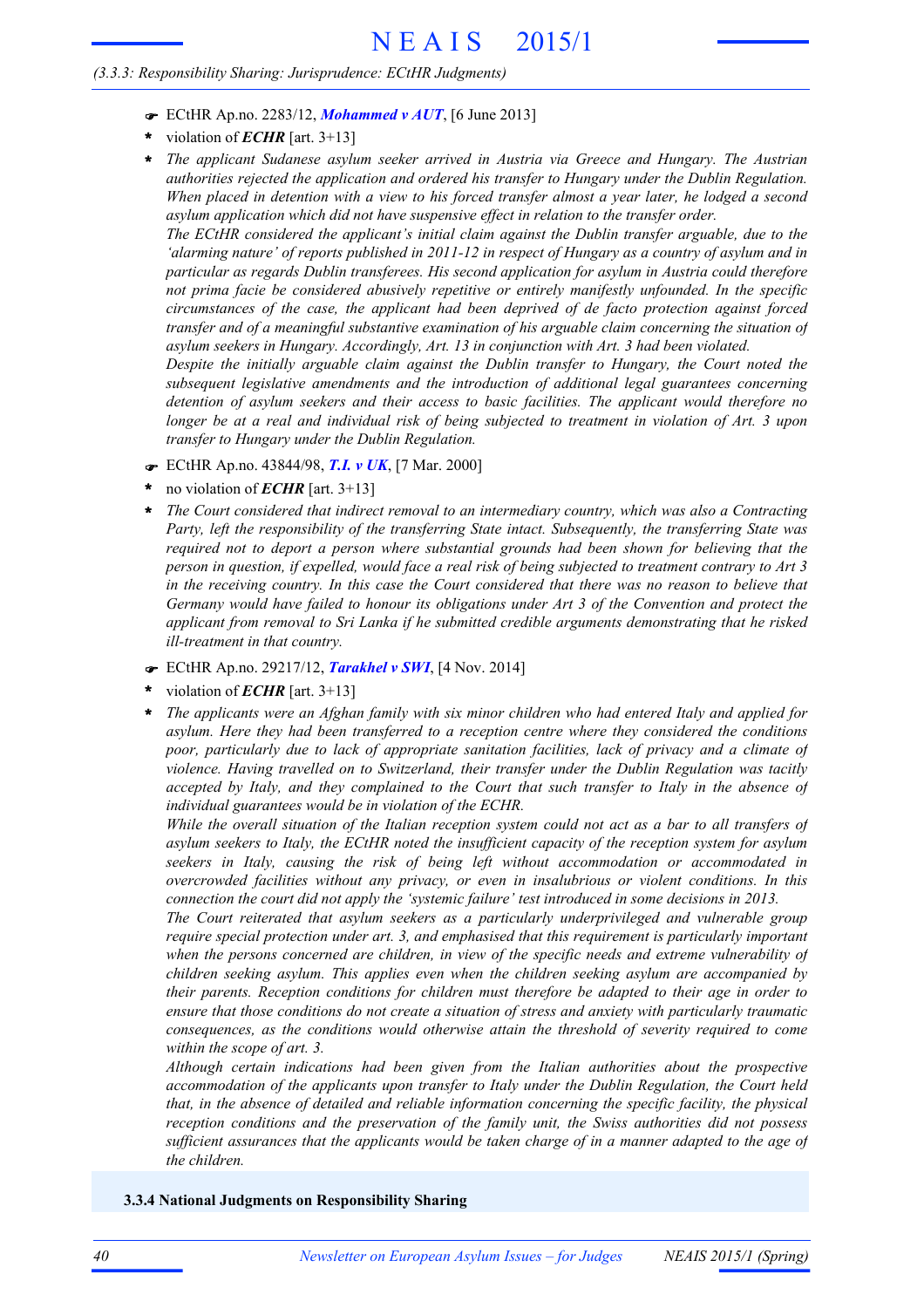#### *(3.3.6: Responsibility Sharing: Jurisprudence: National Judgments)*

- F **Germany:** BVerwG 10 B 35.14, [6 June 2014]
- interpr. of Reg. 343/2003: **Dublin II \***
- An asylum seeker may counter a transfer to the MS responsible for him or her under the Dublin II *Regulation only by pleading systemic deficiencies of the asylum procedure and of the reception conditions for asylum seekers. It is not relevant, however, whether in individual cases below the threshold of systemic deficiencies, there may be inhuman or degrading treatment within the meaning* of Art 4 of the Charter of Fundamental Rights or Art 3 of the European Charter of Human Rights, or *whether an applicant has already been exposed to such treatment at one time in the past.* **\***

# **4 Reception Conditions**

*4.1 Reception Conditions: Adopted Measures*

#### **Directive 2003/9 Reception Conditions**

*Laying down minimum standards for the reception of asylum seekers*

OJ 2003 L 31/18 IRL opt out impl. date: 6-2-2005 *CJEU Judgments* **■** CJEU C-79/13, *Saciri* 27 Feb. 2014 art. 13, 14 **T** CJEU C-534/11, *Arslan* 30 May 2013 CJEU C-179/11, *CIMADE & GISTI* 27 Sep. 2012 F See further: § 4.3  $*$  OJ 2003 L 31/18 **\*** Revised by Dir. 2013/33

#### **Directive 2013/33 Reception Conditions II**

*Laying down standards for the reception of applicants for international protection*

- OJ 2013 L 180/96 UK, IRL opt out **\*** impl. date: 20-07-0015
- **\*** Recast of Dir. 2003/9

#### **Decision 281/2012 Refugee Fund**

*Establishment of a European Refugee Fund (2008-2013)*

- OJ 2012 L 92/1 **\***
- amendment of Dec. 573/2007 European Refugee Fund (2008-2013) OJ 2007 L 1441/1 **\*** and preceded by

Coun. Dec. 2004/904 European Refugee Fund (2005-2007) OJ 2004 L 381/52 Coun. Dec. 2000/596 European Refugee Fund (2000-2004) OJ 2000 L 252/12

#### **Regulation 514/2014 Asylum and Migration Fund - general rules**

*General provisions on the Asylum, Migration and Integration Fund and on the instrument for financial support for police cooperation, preventing and combating crime, and crisis management* OJ 2014 L 150/112 **\***

#### **Regulation 516/2014 Asylum and Migration Fund**

- *Establishing the Asylum, Migration and Integration Fund*
- OJ 2014 L 150/168 **\***

#### **ECHR Reception Conditions**

*European Convention for the Protection of Human Rights and Fundamental Freedoms and its Protocols* ETS 005 **\*** *ECtHR Judgments New ■* ECtHR Ap.no. 48352/12, *Mahammad a.o. v GRE* 15 Jan. 2015 art. 3 (recp.) *New* **■** ECtHR Ap.no. 70586/11, *Mohamad v GRE* 11 Dec. 2014 art. 3 (recp.) **New F** ECtHR Ap.no. 63542/11, **Al.K. v GRE** 11 Dec. 2014 art. 3 (recp.) **■** ECtHR Ap.no. 53608/11, *B.M.**v* **GRE** 19 Dec. 2013 art. 3 (recp.) **■** ECtHR Ap.no. 33441/10, *C.D. a.o. v* GRE 19 Dec. 2013 art. 3 (recp.) **■** ECtHR Ap.no. 70427/11, *Horshill v GRE* 1 Aug. 2013 art. 3 (recp.) **■** ECtHR Ap.no. 55352/12, *Aden Ahmed v MAL* 23 July 2013 art. 3 (recp.) **EXECTER Ap.no. 53709/11, A.F. v GRE** 13 June 2013 art. 3 (recp.) **EXAMPLE AP.no.** 30696/09, **M.S.S. v BEL + GRE** 21 Jan. 2011 art. 3 (recp.) impl. date: 1953 **\*** art. 3: Prohibition of degrading treatment by means of detention conditions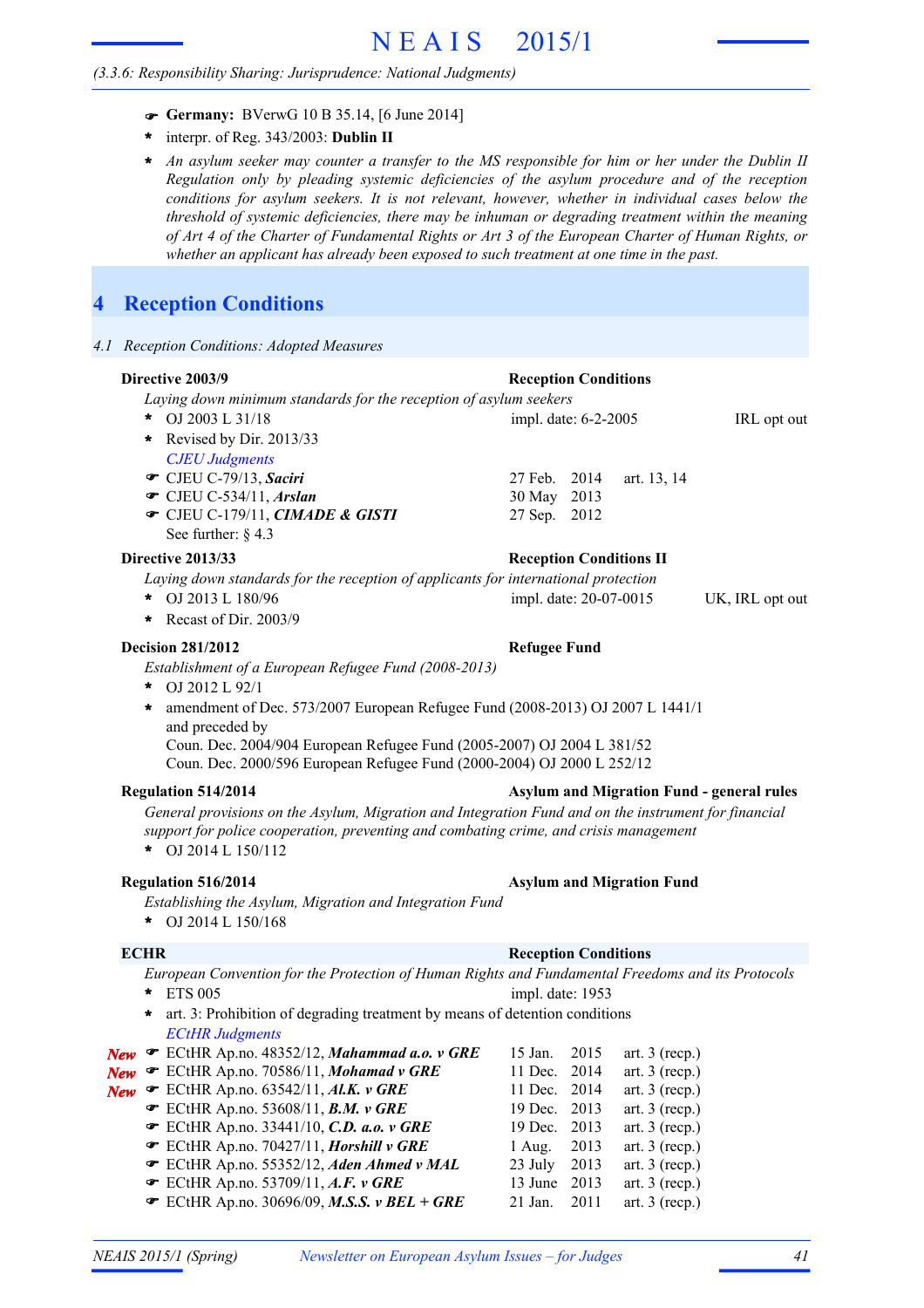#### *(4.1: Reception Conditions: Adopted Measures)*

See further: § 4.3

- nothing to report *4.2 Reception Conditions: Proposed Measures* **\***
	-
- *4.3 Reception Conditions: Jurisprudence*

#### **4.3.1 CJEU Judgments on Reception Conditions**

- F CJEU C-534/11, *Arslan*, [30 May 2013]
- interpr. of Dir. 2003/9: **Reception Conditions \***
- ref. from 'Nejvyšší správní soud' (czech Republic) 22-09-2011 **\***
- *Although this judgment is primarily about the interpretation of the Return Directive, the CJEU elaborates also on the meaning of the Reception Conditions Directive.* The CJEU rules that do the Dir. does not preclude a TCN who has applied for international protection *(after having been detained under Art. 15 Return Directive) from being kept in detention on the basis* of a provision of national law, where it appears, after an assessment on a case-by-case basis of all the *relevant circumstances, that the application was made solely to delay or jeopardise the enforcement of the return decision and that it is objectively necessary to maintain detention to prevent the person concerned from permanently evading his return.* **\***
- F CJEU C-179/11, *CIMADE & GISTI*, [27 Sep. 2012]
- interpr. of Dir. 2003/9: **Reception Conditions \***
- ref. from 'Conseil d'État' (France) **\***
- *1. A MS in receipt of an application for asylum is obliged to grant the minimum conditions for reception of asylum seekers laid down in Directive 2003/9 even to an asylum seeker in respect of whom it decides, under Dublin II, to call upon another MS, as the MS responsible for examining his application for asylum, to take charge of or take back that applicant.* **\***

*2. The obligation on a MS in receipt of an application for asylum to grant the minimum reception* conditions to an asylum seeker in respect of whom it decides, under Dublin II, to call upon another *MS, as the MS responsible for examining his application for asylum, to take charge of or take back that applicant, ceases when that same applicant is actually transferred by the requesting MS, and the financial burden of granting those minimum conditions is to be assumed by that requesting MS, which is subject to that obligation.*

- F CJEU C-79/13, *Saciri*, [27 Feb. 2014]
- interpr. of Dir. 2003/9: **Reception Conditions** [art. 13, 14] **\***
- ref. from 'Arbeidshof Brussel' (Belgium) 07-02-2013 **\***
- *Where a MS has opted to grant the material reception conditions in the form of financial allowances or vouchers, those allowances must be provided from the time the application for asylum is made, in accordance with Article 13(1) and 13(2). That MS must ensure that the total amount of the financial allowances covering the material reception conditions is sufficient to ensure a dignified standard of living and adequate for the health of applicants and capable of ensuring their subsistence, enabling them in particular to find housing, having regard, if necessary, to the preservation of the interests of persons having specific needs, pursuant to Article 17. The material reception conditions laid down in* Article  $14(1)$ , (3), (5) and (8) do not apply to the MSs where they have opted to grant those conditions *in the form of financial allowances only. Nevertheless, the amount of those allowances must be* sufficient to enable minor children to be housed with their parents, so that the family unity of the *asylum seekers may be maintained.* **\***

*Further, the Directive does not preclude, where the accommodation facilities specifically for asylum seekers are overloaded, the MSs from referring the asylum seekers to bodies within the general public assistance system, provided that that system ensures that the minimum standards as regards the asylum seekers are met.*

#### **4.3.2 CJEU pending cases on Reception Conditions**

**\*** *no pending cases*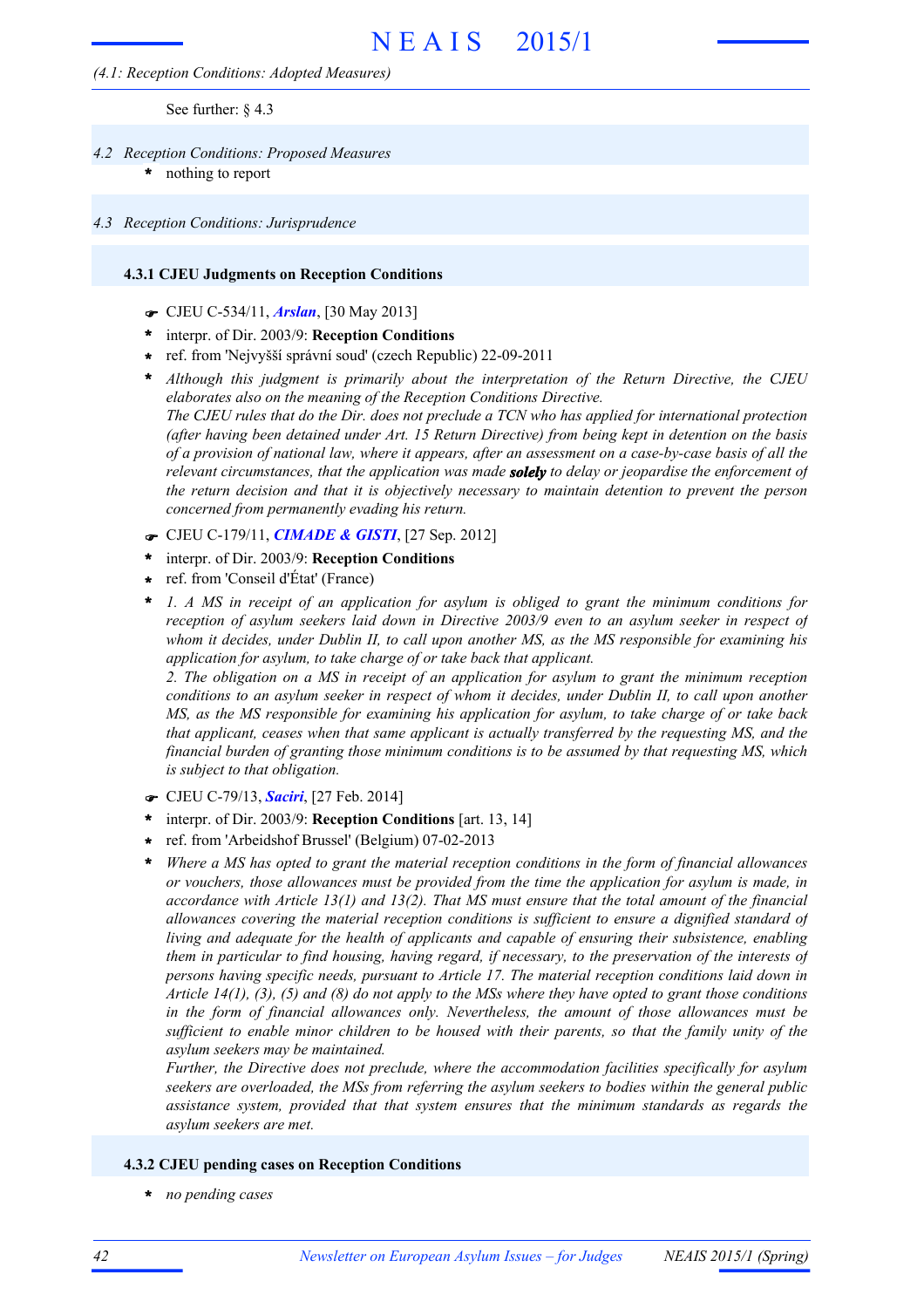#### *(4.3.3: Reception Conditions: Jurisprudence: ECtHR Judgments)*

#### **4.3.3 ECtHR Judgments and decisions on Reception Conditions**

- F ECtHR Ap.no. 53709/11, *A.F. v GRE*, [13 June 2013]
- violation of *ECHR* [art. 3 (recp.)] **\***
- \* An Iranian entering Greece from Turkey had initially not been registered as an asylum seeker by the *Greek authorities, which ordered his return to Turkey. However, the Turkish authorities refused to readmit him into Turkey, and he was then detained by the Greek police.*

*Against the background of reports from Greek and international organisations, having visited the relevant police detention facilities either during the applicant's detention or shortly after his release – including the European Committee for the Prevention of Torture, the UN Special Rapporteur on Torture, the German NGO ProAsyl and the Greek National Human Rights Commission – the ECtHR* found a violation of art. 3 due to the serious lack of space available to the applicant, also taking the *duration of his detention into account. It was thus unnecessary for the Court to examine the applicant's other allegations concerning the detention conditions which the Government disputed. Yet, the Court noted that the Government's statements in this regard were not in accordance with the findings of the abovementioned organisations.*

- F ECtHR Ap.no. 55352/12, *Aden Ahmed v MAL*, [23 July 2013]
- violation of *ECHR* [art. 3 (recp.)] **\***
- The case concerns an asylum applicant who had entered Malta in an irregular manner by boat. The ECtHR found a violation of art. 5(1), mainly due to the failure of the Maltese authorities to pursue deportation or to do so with due diligence, and of art. 5(4) due to absence of an effective and speedy domestic remedy to challenge the lawfulness of their detention. **\***

A similar case (42337/11 Suso Musa v Malta) was ruled also on 23 July 2013. Therefore, according to ECHR art. 46, the ECtHR requested the Maltese authorities to establish a mechanism allowing a determination of the lawfulness of immigration detention within a reasonable time-limit.

In the *Aden Ahmed* case the Court for the first time found Malta in violation of art. 3 because of the immigration detention conditions. Those conditions in which the applicant had been living for  $14\frac{1}{2}$ months were, taken as a whole, amounted to degrading treatment.

- F ECtHR Ap.no. 63542/11, *Al.K. v GRE*, [11 Dec. 2014]
- violation of *ECHR* [art. 3 (recp.)] **\***
- *Violation of ECHR art. 3 due to conditions of detention of an Iranian asylum seeker at border posts.* Violation of art. 3 due to the applicant's living conditions after his release, pending examination of his *asylum case. Referring to previous caselaw concerning particular vulnerability of asylum seekers, the Court held the lack of provision for essential reception conditions to have been degrading and humiliating.* **\***
- F ECtHR Ap.no. 53608/11, *B.M. v GRE*, [19 Dec. 2013]
- violation of *ECHR* [art. 3 (recp.)] **\***
- *The applicant was an Iranian journalist who alleged to have been arrested and tortured due to his involvement in protests against the government. After his arrival in Greece a decision had been taken* to return him to Turkey, and he had been held in custody in a police station and in various detention *centres. His application for asylum was first not registered by the Greek authorities, and later they dismissed the application.* **\***

*The application mainly concerned the conditions of detention, in particular overcrowding, unhygienic conditions, lack of external contact, and lack of access to telephone, translators and any kind of information. Referring to its previous case law, the ECtHR held these conditions to be in violation of art. 3.*

*As there had been no effective domestic remedy against that situation, art. 13 in combination with art. 3 had also been violated.*

- F ECtHR Ap.no. 33441/10, *C.D. a.o. v GRE*, [19 Dec. 2013]
- violation of *ECHR* [art. 3 (recp.)] **\***
- *The 12 applicants were asylum seekers who had been detained for several months awaiting* **\*** *deportation.*

*While the detention conditions were found to have constituted degrading treatment in violation of art.* 3, the detention as such had not been unlawful under art.  $5(1)$ . However, there had been a violation of *art. 5(4) on speedy review of the lawfulness of detention.*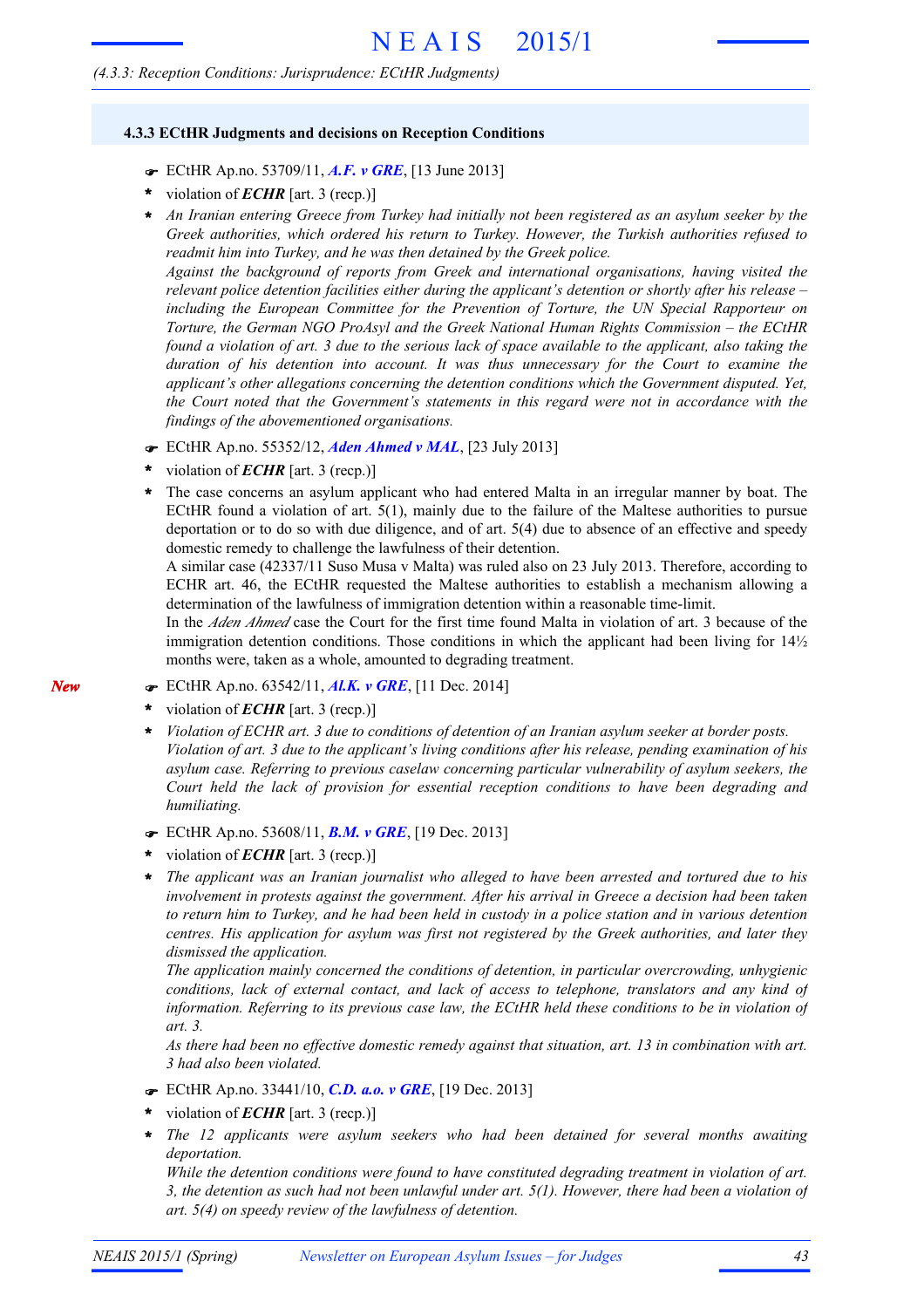#### *(4.3.3: Reception Conditions: Jurisprudence: ECtHR Judgments)*

- F ECtHR Ap.no. 70427/11, *Horshill v GRE*, [1 Aug. 2013]
- violation of *ECHR* [art. 3 (recp.)] **\***
- *The applicant had entered Greece irregularly and later applied for asylum, following which he was* arrested and placed in detention for 15 days. The Court found that he had been subjected to degrading *treatment in violation of art. 3, due to the detention conditions in two police stations. Referring to the Greek decree transposing EU Directive 2005/85 on Asylum Procedures, the decision from the administrative court from which it was clear that the applicant's detention had not been* automatic, as well as the short period of detention and the fact that he had been immediately released *when assuring that he would be accommodated in a hostel run by an NGO, the Court considered the detention lawful within the meaning of art. 5(1).* **\***
- F ECtHR Ap.no. 30696/09, *M.S.S. v BEL + GRE*, [21 Jan. 2011]
- violation of *ECHR* [art. 3 (recp.)] **\***
- *A deporting State is responsible under ECHR Art. 3 for the foreseeable consequences of the* **\*** *deportation of an asylum seeker to another EU Member State, even if the deportation is being decided in accordance with the Dublin Regulation; the responsibility of the deporting State comprises not only* the risk of indirect refoulement by way of further deportation to risk of ill-treatment in the country of origin, but also the conditions in the receiving Member State if it is foreseeable that the asylum seeker *may there be exposed to treatment contrary to Art. 3.*
- F ECtHR Ap.no. 48352/12, *Mahammad a.o. v GRE*, [15 Jan. 2015]
- violation of *ECHR* [art. 3 (recp.)] **\***
- *Violation of ECHR art. 3 due to conditions of overpopulation and deplorable hygiene during the detention of 14 foreign nationals, pending removal.* Violation of ECHR art. 5(4) as the applicants had not received an examination of the legality of their *detention meeting the standard required by this provision.* **\***
- F ECtHR Ap.no. 70586/11, *Mohamad v GRE*, [11 Dec. 2014]
	- violation of *ECHR* [art. 3 (recp.)] **\***
- *Violation of ECHR art. 3 due to conditions of detention of an unaccompanied Iraqi minor at border post. The applicant had been detained for over 5 months with adults, and he had been exposed to unsanitary and overcrowded conditions leading to psychological distress and physical harm.* Violation of ECHR art. 13 in conjunction with art. 3 due to lack of thorough and effective judicial *review of the legality and conditions of detention.* **\***

*Violation of ECHR art. 5(1) due to placement of minor in detention with adults, and continued detention despite no efforts had been taken to deport the applicant.*

### **5 Miscellaneous**

#### *Training material*

IARLJ has concluded a contract with the EASO to develop core judicial training materials in asylum **\*** law on: (1) Introduction to the CEAS; (2) Access to procedures governing International Protection and Non-Refoulement Principle; (3) Inclusion (extended to cover both refugee and subsidiary protection criteria) in the light of the Qualification Directive; and (4) Credibility and evidence assessment. In order to ensure the integrity of the principle of judicial independence and to guarantee that training materials for members of courts and tribunals must be prepared and delivered under judicial guidance, an Editorial Team of serving judges has been selected following a request for expressions of interest from members of EASO's court and tribunal network designed to identify judges with a high level of expertise in asylum law drawn from a cross section of Member States so as to reflect different legal systems and cultures. Recognising the constraints of time and availability under which serving judges could be involved in the preparation and drafting of the relevant professional development materials, IARLJ-Europe intends to commission external experts to do much of the preparatory work. The working language is English but it is envisaged that the materials eventually produced will be translated into some other languages in due course. Those commissioned will be identified on the basis of their expertise (either legal/academic expertise in the relevant subject(s) or didactic expertise, or both). IARLJ-Europe on advice from the Editorial Team will seek to identify suitable experts from amongst a wide range of possible eligible persons: part-time judges, ex-judges, judicial assistants, eligible staff of international organisations, academics, lawyers, researchers etc. Commissions would

*New*

*New* **IARLJ - EASO**